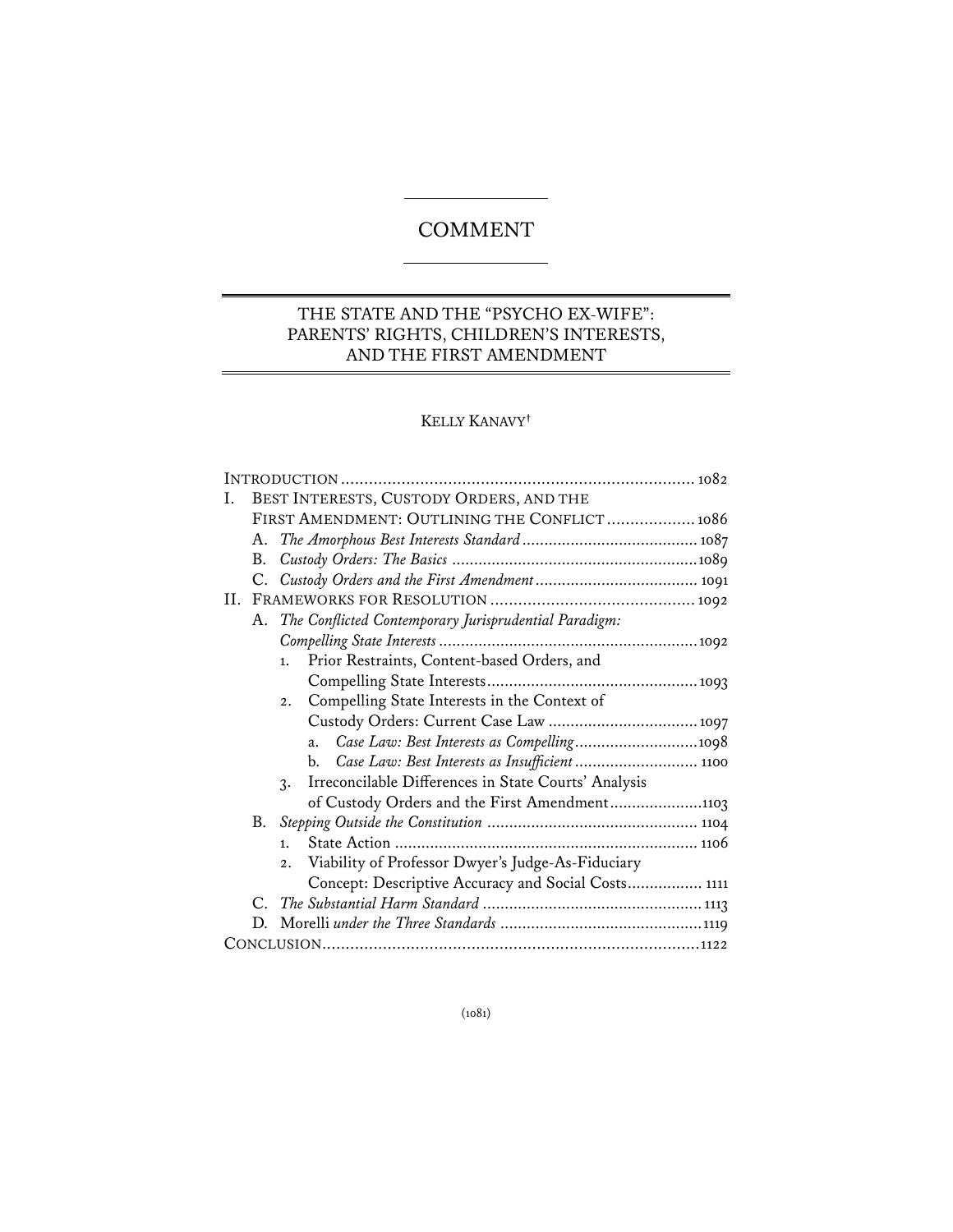#### INTRODUCTION

Unless you've experienced it, you can't begin to imagine how helpless you are as a parent when you're dealing with a Psycho Ex-Wife with little or no capacity to grasp her own parental inadequacies.**<sup>1</sup>**

On June 6, 2011, a judge in a small Pennsylvania county courthouse issued a custody order and started a firestorm. The order, citing the children's best interests,**<sup>2</sup>** required a father embroiled in a custody battle to take down his critical blog "The Psycho Ex-Wife"**<sup>3</sup>** and refrain from mentioning either his wife or his children "on any public media."**<sup>4</sup>** It immediately garnered national media attention,<sup>5</sup> outraged divorced-parent Internet support groups

Comment and his support of all of my endeavors. **1** Anthony Morelli, *Parenting Issues Discussion of 1/06–Part I of II*, PSYCHO EX-WIFE (Jan. 4, 2008), http://web.archive.org/web/20080105023344/http://www.thepsychoexwife.com (accessed by searching for "Psycho Ex-Wife" in the Internet Archive index).

**<sup>2</sup>** Judge Diane Gibbons asserted that the young boys involved "don't want to hear that dad is a bastard" or that "mommy's a bitch," because "[t]hat's someone they love[, a]nd when you say something about someone they love, you hurt them." Transcript of Order at 11, Morelli v. Morelli, No. A06-04-60750-C (Bucks County Ct. C.P. June 6, 2011) [hereinafter Transcript of Order], *available at* http://www.savethepsychoexwife.com/wordpress/wp-content/uploads/2011/06/Transcript-Redacted1.pdf.

**<sup>3</sup>** Morelli described his website as "[t]he true account of a marriage, divorce, and subsequent custody fight between a loving man, his terroristic ex-wife who we suspect suffers from Borderline Personality Disorder (at least from our armchair psychologist diagnosis), and the husband's new partner." Anthony Morelli, *About the Psycho Ex-Wife*, THE PSYCHO EX WIFE (Jan. 1, 2008), http://web.archive.org/web/20081210164735/http://www.thepsychoexwife.com/about-the-psycho-exwife/ (accessed by searching for "Psycho Ex-Wife" in the Internet Archive index). **4** Transcript of Order, *supra* note 2, at 9.

**<sup>5</sup>** *See, e.g.*, Lylah M. Alphonse, *Bashing Your Ex in Public May Be Free Speech, but Is It in Your Children's Best Interests?*, YAHOO! SHINE (Aug. 9, 2011), http://shine.yahoo.com/love-sex/bashingyour-ex-in-public-may-be-free-speech-but-is-it-in-your-childrens-best-interests-2523754.html (noting the blog's huge online following); Anna Bahr, *The Psycho Ex-Wife: Free Speech Fight over Divorce Blog*, HUFFINGTON POST (Aug. 9, 2011), http://www.huffingtonpost.com/2011/08/09/the-psychoex-wife-free-speech-fight-over-divorce-blog\_n\_922802.html (reporting on the *Today Show*'s coverage of the incident and discussing the blog); Suzanne Choney, *Dad Behind 'Psycho Ex Wife' Blog Protests Its Shutdown*, DIGITAL LIFE ON TODAY (Aug. 8, 2011, 11:12 PM), http://digitallife.today.com/ \_news/2011/08/08/7310576-dad-behind-psycho-ex-wife-blog-protests-its-shutdown (providing a link to the *Today Show*'s coverage); Vanessa Ko, *'Psycho Ex-Wife' Blog Starts Free-Speech Fight in Court*, TIME NEWSFEED (Aug. 11, 2011), http://newsfeed.time.com/2011/08/11/psycho-ex-wife-blog-startsfree-speech-fight-in-court (commenting on the dispute over the blog).

**<sup>†</sup>** Senior Editor, Volume 161, *University of Pennsylvania Law Review*; J.D. Candidate, 2013, University of Pennsylvania Law School; B.A., 2010, University of Notre Dame. I thank professors Serena Mayeri and Seth Kreimer for their guidance in the selection, creation, and development of this Comment and the editors of the University of Pennsylvania Law Review for their thoughtful and thorough editing and suggestions. I also thank my parents Milissa and Leonard Kanavy for every opportunity they have given me and my fiancé Joseph Eno for his thoughts on this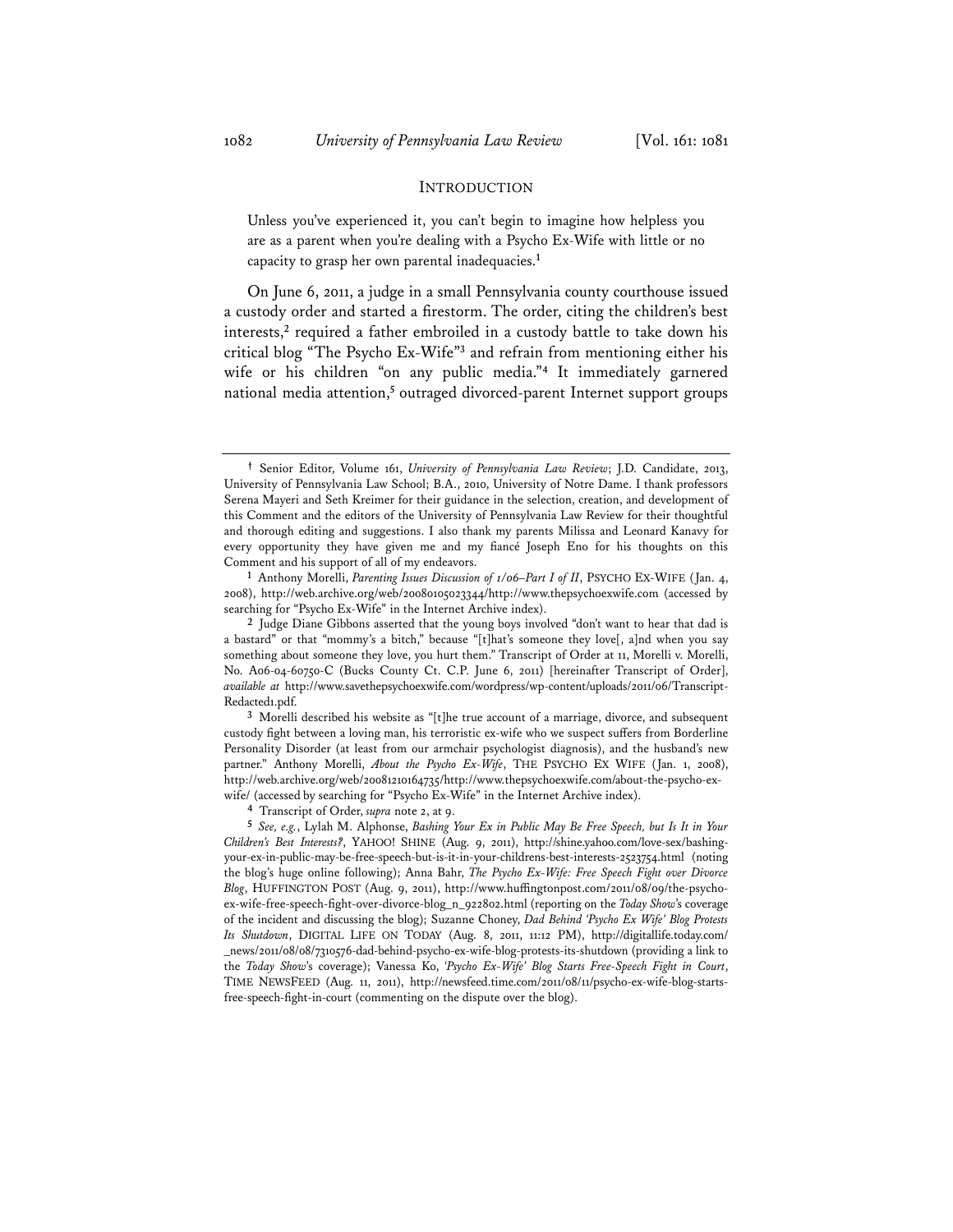around the country,**<sup>6</sup>** and was even deemed blog-worthy by a renowned constitutional expert.**<sup>7</sup>** All of these observers posed the same question: how could this restriction on speech be consistent with the demands of the First Amendment? Expressing concern about the judge's order, Professor Eugene Volokh mused, "That strikes me as a pretty clear First Amendment violation; whatever the scope of family courts' authority to protect children's best interests might be, it can't extend to criminalizing one adult's public speech about another adult."**<sup>8</sup>**

These types of orders, however, are actually quite common in family court proceedings. Under the amorphous "best interests of the child"**<sup>9</sup>** standard, judges have ordered parents to bring their children to church,**<sup>10</sup>** avoid criticizing ex-spouses**<sup>11</sup>** or their religious beliefs,**<sup>12</sup>** refrain from bringing intimate partners near the children,**<sup>13</sup>** and even communicate feelings of love

**<sup>7</sup>** Eugene Volokh, *"Father Shall Take Down that Web Site and Shall Never on Any Public Media Make Any Reference to Mother At All*,*"* VOLOKH CONSPIRACY (July 14, 2011, 10:15 PM), http://www.volokh.com/2011/07/14/father-shall-take-down-that-web-site-and-shall-never-on-any-publicmedia-make-any-reference-to-mother-at-all (questioning the constitutionality of the judge's order).

**<sup>8</sup>** *Id.*

**<sup>9</sup>** Hereinafter referred to as the "best interests standard."

feres with the child's relationship with his or her other parent).

**<sup>12</sup>** *See, e.g.*, Feldman v. Feldman, 874 A.2d 606, 608 (N.J. Super. Ct. App. Div. 2005) (holding that "the primary caretaker has the sole authority to decide the religious upbringing of the children").

**<sup>13</sup>** *See, e.g.*, J.L.P.(H.) v. D.J.P., 643 S.W.2d 865, 866, 870-72 (Mo. Ct. App. 1982) (finding that the lower court did not err in denying overnight visitation privileges to a father sharing an apartment with another man and restricting him from taking his son to same-sex couples social gatherings); Peck v. Peck, 172 S.W.3d 26, 34 (Tex. Ct. App. 2005) (finding no abuse of discretion in

**<sup>6</sup>** *See, e.g.*, Danielle Nelson, *Dad Ordered to Remove 'Psycho Ex-Wife' Blog. But What About His Tattletale Ex-Wife?*, MOMMYISH (Aug. 29, 2011), http://www.mommyish.com/2011/08/29/dadordered-to-remove-psycho-ex-wife-blog-but-what-about-his-tattletale-ex-wife-252/#ixzz2CF06UyCH ("I hope that Anthony perseveres. I hope that his presence on the internet can continue to help other people dealing with high-conflict, manipulative and abusive ex-spouses for the sake of the innocent children who are all to [sic] often used as pawns by the offending parent."). Not all blog responses have been positive, however. *See, e.g.*, Jeanne Sager, *Dad Who Blogs About 'Psycho Ex Wife' Doesn't Deserve His Kids*, STIR (Aug. 10, 2011, 11:47 AM), http://thestir.cafemom.com/in\_the\_ news/124317/dad\_who\_blogs\_about\_psycho (arguing that Morelli's children likely have access to computers and will be harmed by his negative posts about their mother); *The Psycho Ex Wife: It's*  Really About Letting Go, DIVORCED AT 50 (Aug. 13, 2011), http://divorcedat50.blogspot. com/2011/08/psycho-ex-wife-its-really-about-letting.html (suggesting that Morelli's duty as a parent to protect his children's wellbeing is more important than his First Amendment right to say cruel things about his ex-wife publicly).

**<sup>10</sup>** *See, e.g.*, Johns v. Johns, 918 S.W.2d 728, 731 (Ark. Ct. App. 1996) (requiring the noncustodial father to ensure that his children attended Sunday school and church during his visitation); McLemore v. McLemore, 762 So. 2d 316, 320 (Miss. 2000) ("The order [for the children to attend church] was reasonably based upon serving the best interests of the children."); *see also* Eugene Volokh, *Parent-Child Speech and Child Custody Speech Restrictions*, 81 N.Y.U. L. REV. 631, 722-33 (2006) (compiling constitutionally problematic custody orders by topic). **11** Volokh, *supra* note 10, at 640-41 (discussing judicial treatment of parental speech that inter-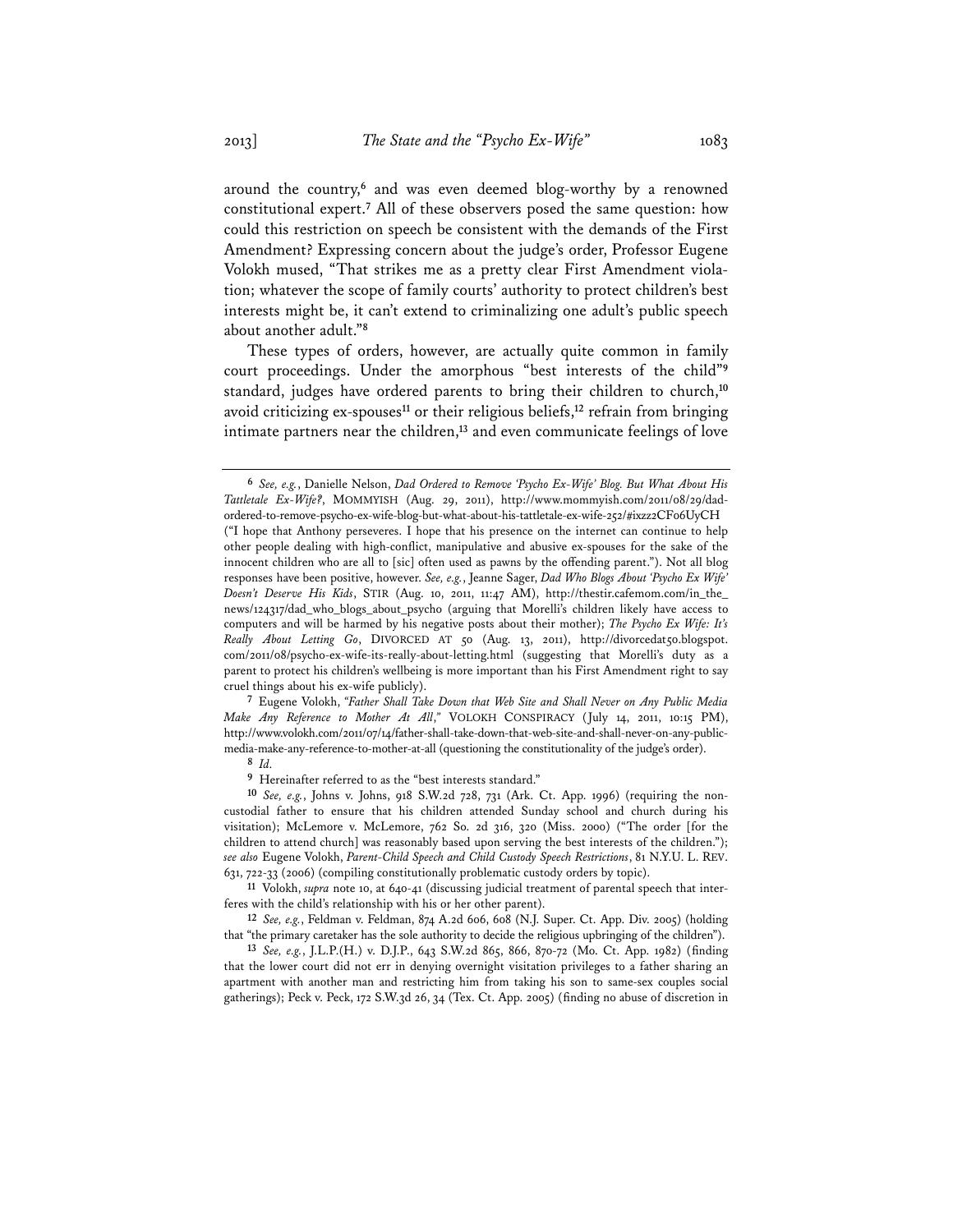toward their ex-spouses.**<sup>14</sup>** Although some scholarship has addressed judges' consideration of parents' religious beliefs or sexual preferences in granting custody, the constitutionality of family court orders structuring family interaction and crafting rules of parental behavior, like the custody order issued by Judge Diane Gibbons in Bucks County, "has largely escaped the notice of all but a few First Amendment scholars" and "survives partly because of the little attention paid to family law proceedings."**<sup>15</sup>** Thus, family law courtrooms have the potential to become constitutional "twilight zones"**<sup>16</sup>** in which judges adjudicating the responsibilities and obligations of the most basic unit of American society illegitimately violate parents' constitutional rights in the name of children's best interests. In this framework, are children's best interests compelling enough to override parental claims to free speech? Is it time for a radical normative rethinking of the role and function of the family law judge to more accurately correspond to reality? Or is there another legal standard that could be imported for use in this context?

This Comment examines the role that the First Amendment currently plays in family court proceedings and highlights the constitutional tensions inherent in speech restrictions issued under the best interests standard. As the adage goes, marriage is a "contract between three parties—the husband, the wife, and the State." Yet it is unclear how the State is or should be constrained in adjudicating the parties' responsibilities once the marital relationship is dissolved, particularly when there are children involved whose interests must be weighed against parental rights. Cases such as *Pierce v. Society of Sisters***<sup>17</sup>** and *Yoder v. Wisconsin***<sup>18</sup>** have affirmed a parent's

**<sup>15</sup>** Brooke A. Emery, *The Upbringing of a Creature: The Scope of a Parent's Right to Teach Children to Hate*, MOD. AM., Fall 2008, at 60, 62.

**<sup>16</sup>** The use of this term is inspired by media discussion of airports as "constitutional twilight zones" in which traditional constitutional rules regarding searches of one's person do not apply. *See, e.g.*, Paula Reid, *U.S. Airports a "Constitutional Twilight Zone*,*"* CBSNEWS.COM (Nov. 23, 2010, 12:01 PM), http://www.cbsnews.com/2100-201\_162-7082555.html.

**<sup>17</sup>** *See* 268 U.S. 510, 533-35 (1925) (noting that children are not "mere creature[s] of the state," and striking down an Oregon statute requiring children to attend public school, thus affirming parents' rights under the Due Process Clause of the Fourteenth Amendment to send their children to private school).

**<sup>18</sup>** *See* 406 U.S. 205, 233-34 (1972) (rejecting a parens patriae claim and striking down a Wisconsin statute requiring children to attend school past the age of thirteen as a violation of the

the trial court's order forbidding a father from having overnight guests during his children's visitations); *see also* Volokh, *supra* note 10, at 730-31 (listing cases in which a trial or appellate court decision restricted pro–same-sex speech by a parent or held such speech against the parent in a

custody decision). **<sup>14</sup>** *See, e.g.*, Schutz v. Schutz, 522 So. 2d 874, 875-76 (Fla. Dist. Ct. App. 1988) (upholding an order by the trial court requiring a mother to "instruct [her] children to love and respect their father," her ex-husband).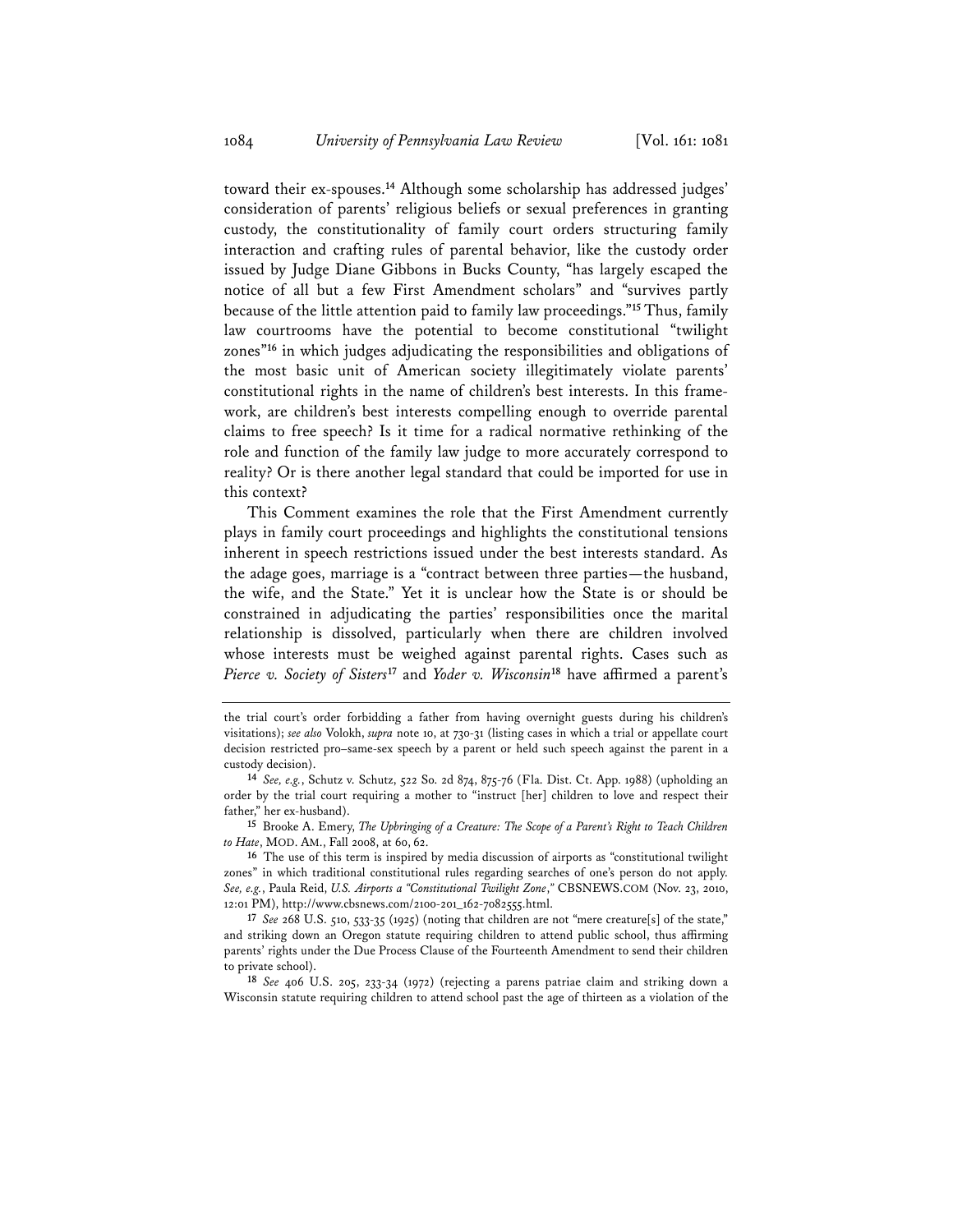fundamental right to control the upbringing of his or her children, but when families dissolve during divorce and parents fundamentally disagree about how to raise their children, judges—governed only by the vague and easily manipulated best interests standard—inject themselves into the proceedings and suddenly wield immense power over parental decisionmaking, relationships, and essential liberties. Due to the weight of the liberties at stake, greater attention to this area of law is vital to ensure both that parental rights are not trampled and that children's interests are protected. This Comment provides such attention by examining contemporary court practices in issuing custody orders restricting speech, analyzing the advantages and shortcomings of three potential jurisprudential frameworks, and identifying the best standard of analysis that better protect *both* parents' rights and children's interests.

Part I examines the best interests standard and explores the potential for constitutionally problematic effects of utilizing such a vague standard to restrict speech. Part II discusses how courts have and should resolve the tension between the First Amendment and custody orders restricting parental speech. This Comment then identifies and evaluates three potential frameworks to address custody orders restricting free speech. The analysis of the advantages and disadvantages of each method considers both the demands of the family court system and the sensitive nature of the issues involved.

The first framework—the "pure" First Amendment approach—subjects custody orders restricting speech to the same level of scrutiny applicable to any other governmental order restricting speech. This method is premised upon the notion that all custody orders prohibiting parents from making disparaging comments to their children or to the public are content-based restrictions on speech. It would require family court judges to identify a compelling state interest served by the restraint and narrowly tailor the order to advance that interest. Courts have split as to whether children's best interests constitute compelling state interests, but there are inclusiveness problems with either answer to the question: Where courts find best interests compelling, the standard is so vague and easily manipulated that it does not adequately safeguard parental free speech rights. Conversely, where courts refuse to recognize children's best interests as compelling, children are removed from consideration entirely, which can result in harm

Amish plaintiffs' First Amendment Free Exercise rights). *Contra* Reynolds v. United States, 98 U.S. 145, 167-68 (1878) (rejecting plaintiff's claim that a state law prohibiting polygamy violated his First Amendment free exercise rights and accepting the State's proffered interest in monogamy as compelling because, among other reasons, it protects innocent children).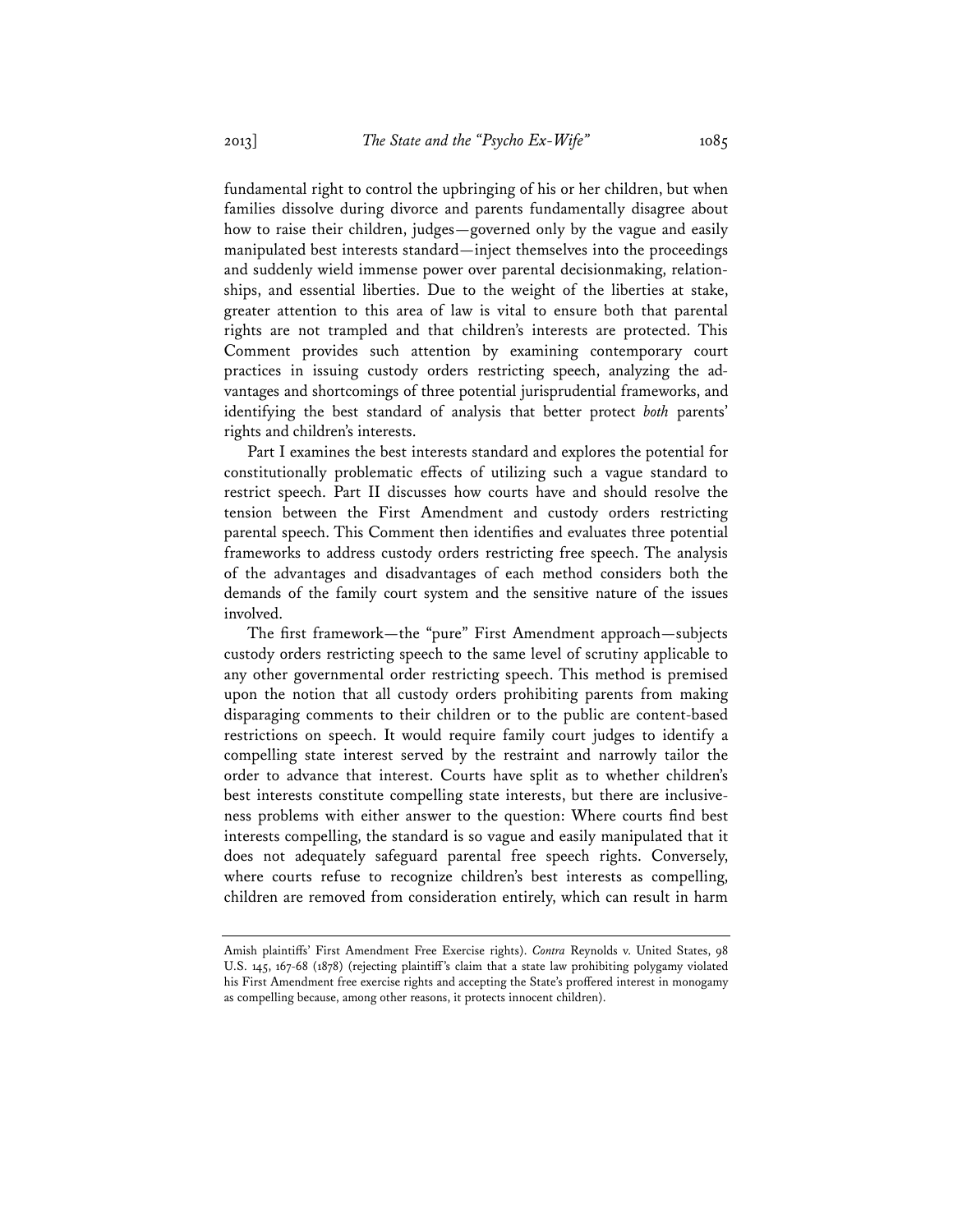to the children. Thus, the "pure" First Amendment framework is ultimately rejected as both overinclusive and underinclusive.

The second framework contemplates the judge as fiduciary: a nonstate actor "stepping outside of the Constitution" and considering *only* the child's best interests. Despite the exciting possibilities revealed by this radical conception of the State's role in family custody proceedings, this method is not a viable solution because it allocates too much unchecked power to judges, endangers parents' established constitutional rights, and creates murky implications for the role of a judge as a nonstate actor.

The third potential framework, a Goldilocks solution between the stringent strict scrutiny standard and the loose, constitutionally unregulated judge-as-fiduciary standard, is the substantial harm principle. This balancing test has been used to analyze the constitutionality of custody orders that restrict parents' free exercise rights**<sup>19</sup>** and appears to be a natural fit in the context of custody orders restricting speech.**<sup>20</sup>** This standard permits courts to consider the effects that speech is likely to have on the children, while avoiding the morass of the best interests standard. It also recognizes the importance of the parental speech right and remains within established constitutional bounds. Thus, the substantial harm principle stands out as the best framework to analyze custody orders that restrict parental speech, and this Comment recommends its adoption by family courts.

## I. BEST INTERESTS, CUSTODY ORDERS, AND THE FIRST AMENDMENT: OUTLINING THE CONFLICT

Children represent the . . . soft underbelly of liberal theory because . . . the state cannot be as standoffish or as respectful of privacy when the interests of children are involved as they are in other areas of life.**<sup>21</sup>**

**<sup>19</sup>** *See, e.g.*, Kendall v. Kendall, 687 N.E.2d 1228, 1233 (Mass. 1997) (affirming the lower court's order prohibiting the father-defendant from taking his children to religious services upon a finding that the substantial harm standard was satisfied because the children believed their mother would go to hell and were very conflicted after attending the services); Garrett v. Garrett, 527 N.W.2d 213, 221 (Neb. Ct. App. 1995) (upholding the lower court's decision to grant custody to the mother, because her religion-based objection to blood transfusions failed to satisfy the substantial harm standard); Shepp v. Shepp, 906 A.2d 1165, 1173-74 (Pa. 2006) (holding that a court can restrict a parent from teaching a sincere religious belief only when "discussing such matters constitutes a grave threat of harm to the child").

**<sup>20</sup>** This standard, however, is not without its critics. *See, e.g.*, Jeffrey Shulman, *What* Yoder *Wrought: Religious Disparagement, Parental Alienation and the Best Interests of the Child*, 53 VILL. L. REV. 173, 177-78 (2008) (calling the standard a "tough constitutional firewall" and arguing that a more lax approach is desirable).

**<sup>21</sup>** Michael W. McConnell, Circuit Judge, U.S. Court of Appeals for the Tenth Circuit, Panel Discussion: Restricting Parental Speech, at The Federalist Society for Law & Public Policy 2007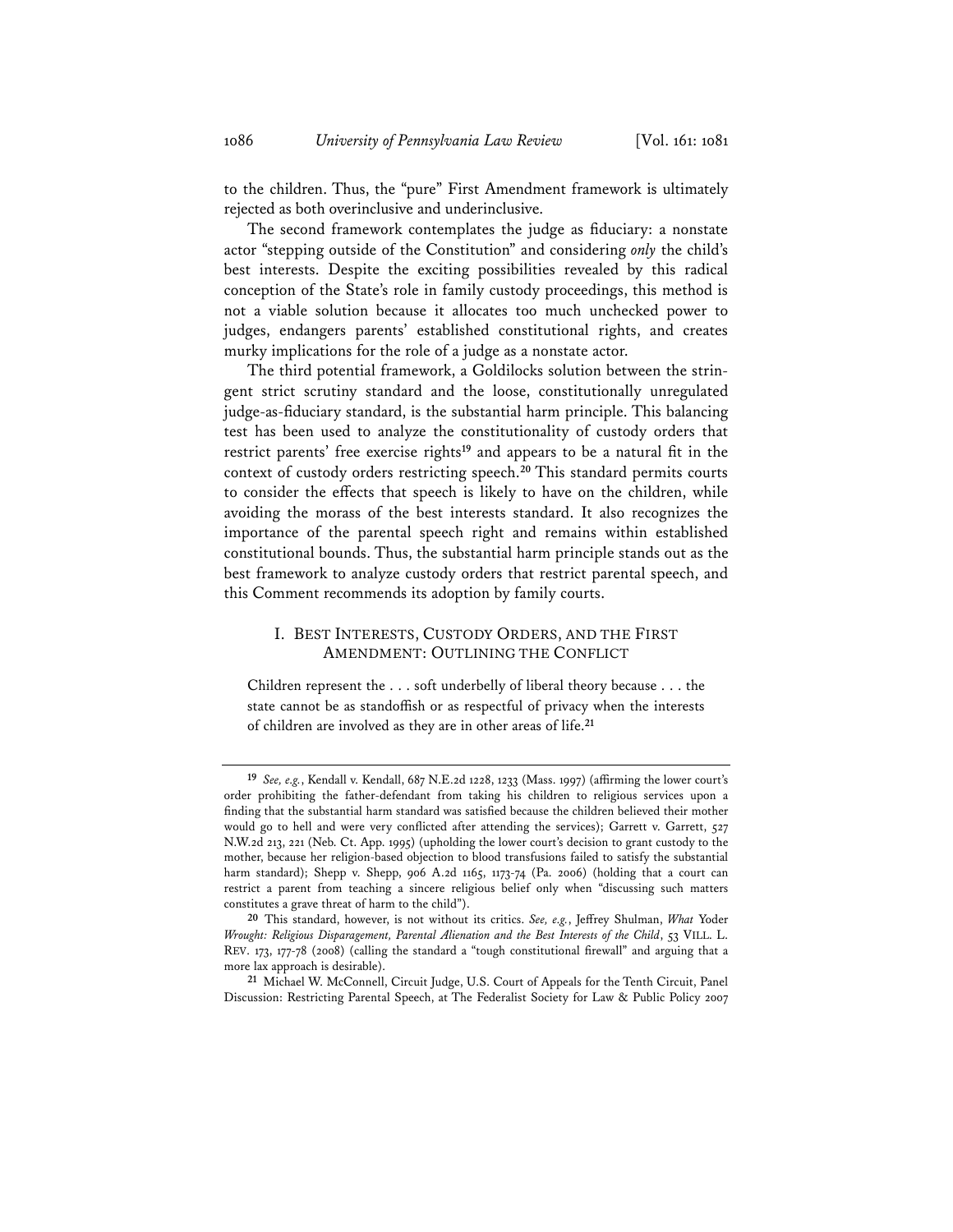#### A. *The Amorphous Best Interests Standard*

When a family unit dissolves,**<sup>22</sup>** parents who are unable to agree on how to structure their relationships with each other and their children often ask the State**<sup>23</sup>** or another arbiter**<sup>24</sup>** to assist them in reaching an agreement. Although "[t]he great majority of custody arrangements following divorce arise by arrangement of the parents,"**<sup>25</sup>** the *Morelli* case demonstrates that the contested issues are typically wrought with emotion and can result in intractable arguments and, ultimately, litigation. Even when ex-spouses do reach custody agreements, a "judge or magistrate is supposed to approve the agreement only upon determining independently that the agreement is not inconsistent with the substantive standard that applies when the court dictates a custody arrangement."**<sup>26</sup>** Thus, judges inevitably enter the intimate complexities of family life after divorce: "[I]t has become commonplace for courts presiding over divorce proceedings to fashion the frame and details of the relationship between parents and their children. Divorce courts not only decide who within divorcing families sees whom . . . but encroach upon the most intimate details of everyday familial life."**<sup>27</sup>**

In determining whether and how often children will see their parents and how parents should behave while with their children, "the legal standard the child custody court[s] traditionally appl[y] is the 'best interests of the child' test."**<sup>28</sup>** Although a few states do not rely on this traditional standard,**<sup>29</sup>** in thirty-five states "custody statutes or common law doctrines explicitly and unambiguously make the best interests or welfare of the child

National Lawyers Convention (Nov. 16, 2007) [hereinafter Panel Discussion], *reprinted in* 6 GEO. J.L. & PUB. POL'Y 487, 487 (2008).

**<sup>22</sup>** Although the State can become involved in custody disputes between unmarried parties, for the purposes of simplicity and brevity, this Comment focuses only on the adjudication of child custody issues in the context of the dissolution of married couples.

**<sup>23</sup>** *See* James G. Dwyer, *A Taxonomy of Children's Existing Rights in State Decision Making About Their Relationships*, 11 WM. & MARY BILL RTS. J. 845, 907-10 (2003) (cataloguing state custody statutes).

**<sup>24</sup>** *See* ANDREW I. SCHEPARD, CHILDREN, COURTS, AND CUSTODY: INTERDISCIPLINARY MODELS FOR DIVORCING FAMILIES 50-67 (2004) (delineating several models for the settlement of divorce, including hiring a private, neutral arbiter and resolving many noncustody issues without state involvement).

**<sup>25</sup>** Dwyer, *supra* note 23, at 910.

**<sup>26</sup>** *Id.*

**<sup>27</sup>** Janet L. Dolgin, *The Fate of Childhood: Legal Models of Children and the Parent-Child Relationship*, 61 ALB. L. REV. 345, 424 (1997) (footnotes omitted).

**<sup>28</sup>** SCHEPARD, *supra* note 24, at 162.

**<sup>29</sup>** *See* Dwyer, *supra* note 23, at 907-09 (surveying factors other than the best interests of the child that are paramount in custody decisions).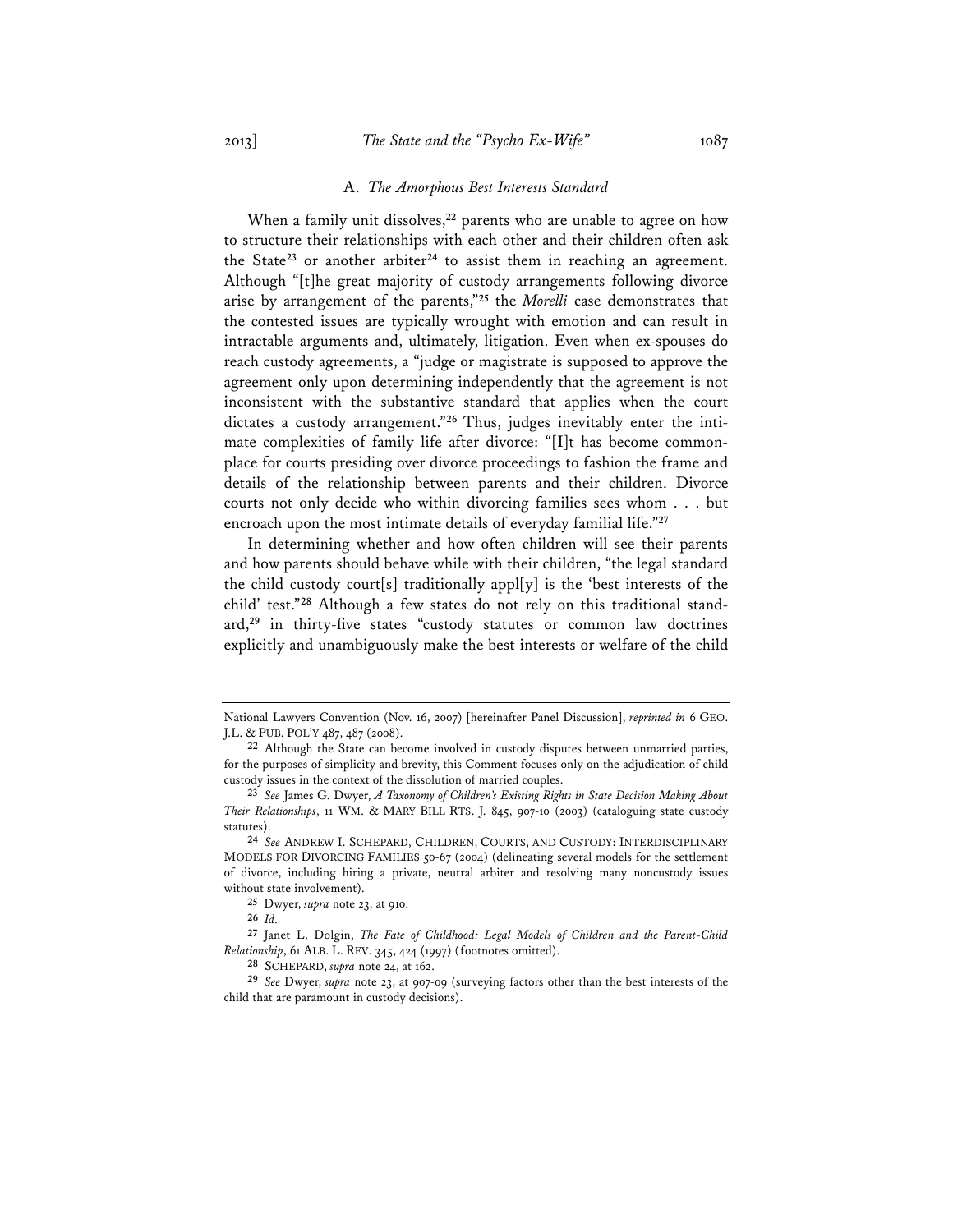the sole consideration" in custody proceedings,**<sup>30</sup>** and in several others, judges must consider the interests of the children either as the "primary" factor or equally with other factors.**<sup>31</sup>**

Typical best interests statutes subordinate all outside interests to that of the child at the center of the custody case. California's Family Code, for instance, declares: "[I]t is the public policy of this state to assure that the health, safety, and welfare of children shall be the court's primary concern in determining the best interest of children when making any orders regarding the physical or legal custody or visitation of children."**<sup>32</sup>** By contrast, multifactor consideration statutes found in other states generally "articulate[] factors that judges should consider in making best interest determinations."**<sup>33</sup>** The Minnesota legislature, for example, took this approach by listing, among other things, "the wishes of the . . . parents[;] . . . the intimacy of the relationship between each parent and the child[; and] . . . the capacity and disposition of the parties to give the child love, affection, and guidance, and to continue educating and raising the child in the child's culture and religion or creed"**<sup>34</sup>** as considerations for family court judges. These rules apply not only to initial and revised orders regarding physical custody of the children, but also to orders governing the behavior of former spouses with their children, toward each other, and even to third parties.

The best interests standard has been heavily criticized by scholars and practitioners "for being no standard at all because of its vagueness"**<sup>35</sup>** and for "creat[ing] great uncertainty about the probable outcome of custody litigation [thus] . . . encourag[ing] parents to litigate."**<sup>36</sup>** Although a focused critique of this standard is beyond the scope of this Comment, a great deal of scholarship has addressed the benefits and disadvantages of utilizing this system to structure familial relationships and a variety of potential alternatives have been proposed.**<sup>37</sup>** For the purposes of this Comment, the most

**<sup>35</sup>** Janet Weinstein, *And Never the Twain Shall Meet: The Best Interests of Children and the Adversary System*, 52 U. MIAMI L. REV. 79, 108 (1997).

**<sup>36</sup>** SCHEPARD, *supra* note 24, at 164.

**<sup>30</sup>** *Id.* at 909; *see also id.* at 907-10 (explaining that there are four categories of child custody statutes: those that do not mention the child's welfare at all, those that declare the interests of the children to be primary or paramount considerations, those that list multiple considerations including the child's interests, and those that cite best interests as the sole consideration).

**<sup>31</sup>** *Id.* at 908.

**<sup>32</sup>** CAL. FAM. CODE § 3020(a) (Deering 2012).

**<sup>33</sup>** SCHEPARD, *supra* note 24, at 163.

**<sup>34</sup>** MINN. STAT. ANN. § 518.17 (West 2012).

**<sup>37</sup>** *See, e.g.*, JOSEPH GOLDSTEIN ET. AL., THE BEST INTERESTS OF THE CHILD 50 (1996) (recommending an interdisciplinary "least detrimental alternative" standard in recognition of the fact that judges are not trained to properly oversee children's development); Dwyer, *supra* note 23, at 988 (suggesting a judge-as-fiduciary approach that ignores parental rights and interests);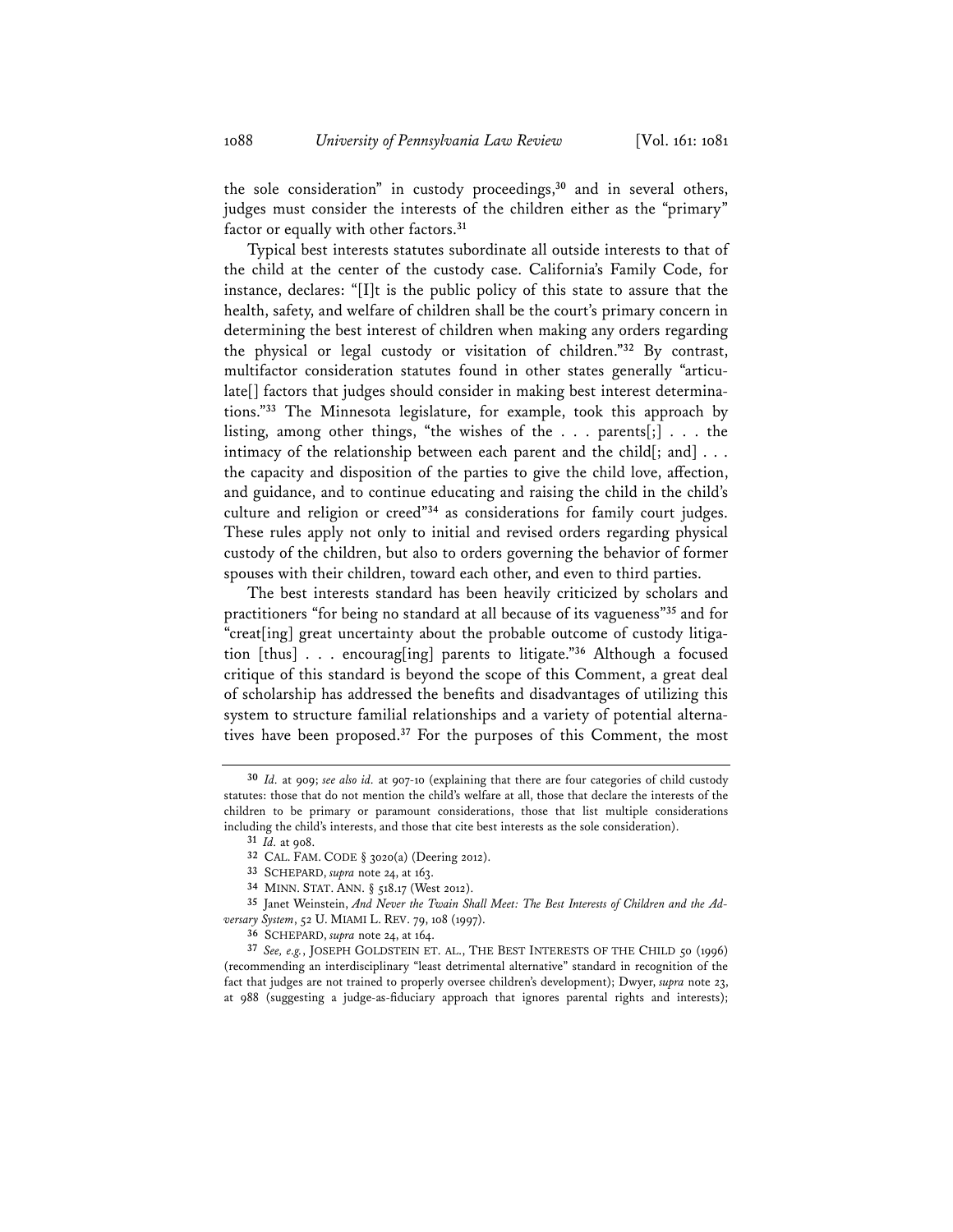relevant (and frequently criticized) element of the best interests standard is the vast amount of flexibility and discretion that it affords to judges. Statutes and the common law paint broad outlines for the standard. Nonetheless, judges still retain a great deal of autonomy when choosing how to navigate the murky, labyrinthine realm of intimate family activity. It may seem that such a foreign intrusion on such a fundamental area of life should be governed by stricter, more transparent standards.

Yet, as a family law matter, marriage is a contractual relationship defined and regulated by the State. Therefore, family court judges, as representatives of the State, are not truly alien to the broken relationships of parentlitigants. Decisions that judges reach under this discretionary best interests standard, however, can have major implications for the constitutional rights of the parents involved. When parents are neither physically nor psychologically abusive, and statutory factors appear to neutralize each other, it is not immediately clear that a judge can objectively determine which parent would most advance the child's best interests. "The adversary system tends to camouflage issues of concern to the child by directing the discussion at the rights of the parents. Commentators and practitioners . . . [argue] that child custody matters are really not about the best interests of the child, but instead are about the interests of the parents . . . ."**<sup>38</sup>** This observation reveals the second focus of this Comment: Should a parent's right to free speech be balanced against his children's best interests? If so, how should a judge weigh these interests, and what remedies should she grant?

### B. *Custody Orders: The Basics*

As most family court orders are not published or kept in public records,**<sup>39</sup>** it is important to explain the structural and procedural aspects of custody orders to provide context. After ex-spouses who cannot agree on custody matters turn to the family court, there is usually an initial decision of physical custody, issued through a divorce decree or custody arrangement. Additional requirements are often attached to this initial order, mandating certain parental behavioral action or inaction.**<sup>40</sup>** Additionally, parentlitigants can generally return to court to modify custodial arrangements in

Volokh, *supra* note 10, at 656-58, 713-14 (arguing that the best interests standard is unconstitutionally vague for court orders restricting parental liberties and proposing a flat prohibition on its use in this context); Weinstein, *supra* note 35, at 141 (criticizing the adversarial nature of the court system in the context of child custody adjudications and suggesting a more collaborative process).

**<sup>38</sup>** Weinstein, *supra* note 35, at 88 (footnote omitted).

**<sup>39</sup>** Emery, *supra* note 15, at 70 n.69.

**<sup>40</sup>** *See, e.g.*, Dwyer, *supra* note 23, at 909 n.183.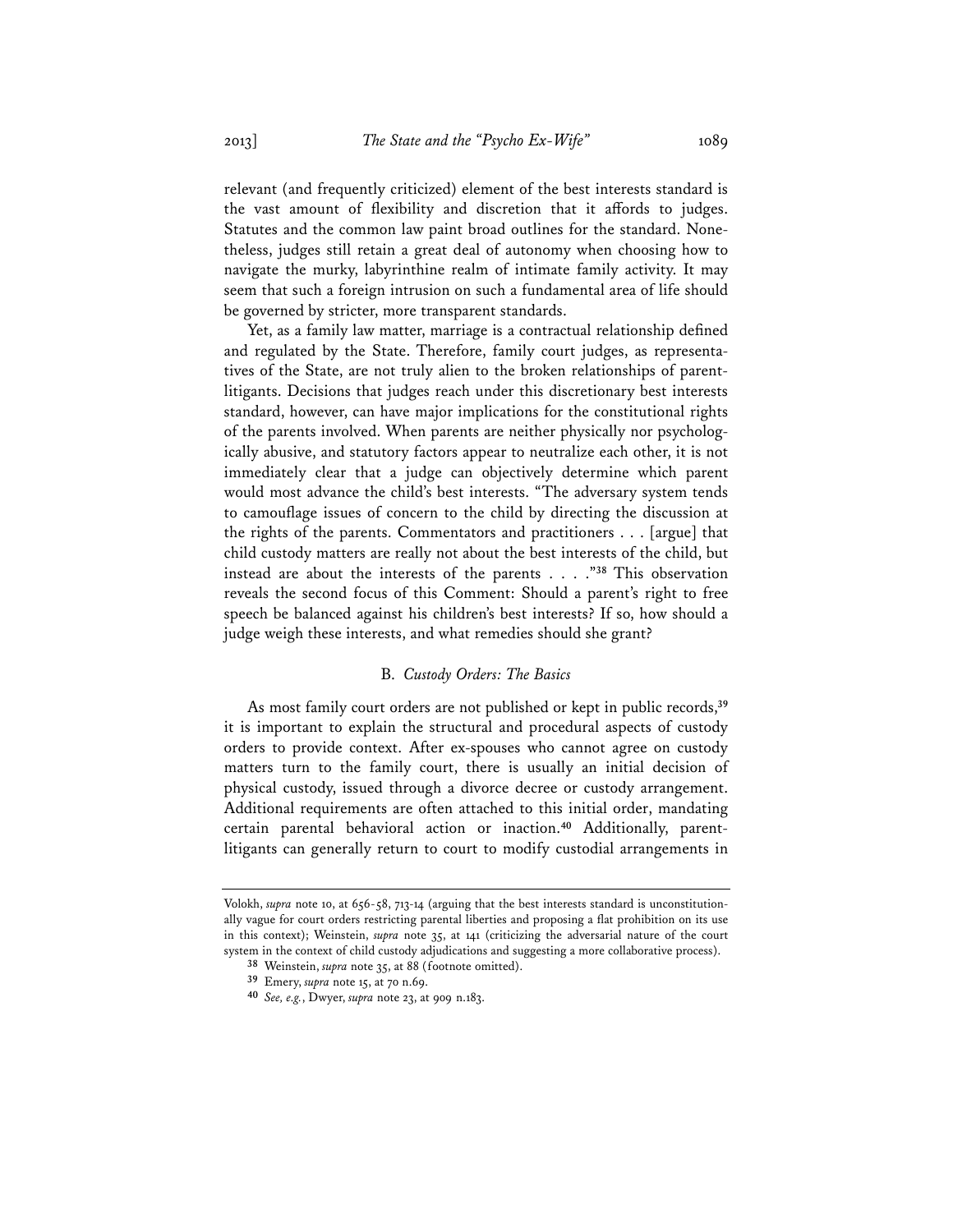light of changed circumstances, request new parental behavioral orders,**<sup>41</sup>** or allege violations of the current custody order and demand that the violating party be held in contempt of court.**<sup>42</sup>** There is no single all-encompassing decision, but rather an ongoing series of amorphous decisions and orders in which judges can mandate parents to act—or refrain from acting—in certain ways to serve the best interests of their children. Custody proceedings can thus be complicated, drawn-out litigations, and a judge's involvement in a family's life can last for years as custody orders are issued, revised, and reissued if circumstances change. Morelli's girlfriend, a contributor to the "Psycho Ex-Wife" blog, described this process, alleging, "We have been through 3 custody evaluations, 6 false contempt petitions, 3 custody schedules, 1 psych evaluation, 1 false child abuse allegation, 2 false calls to the local sheriff's office, 4 years of parental alienation, \$80,000, . . . 1 restraining order, and we FINALLY have 50/50 custody of the children."**<sup>43</sup>**

Procedurally, this means that a family court judge's order restricting parental speech could be issued at any time (or multiple times) over a period of years during the ongoing child custody hearings. In *Morelli*, for example, the order requiring the ex-husband to take down his blog was issued in the context of the ex-husband's petition for a modified custody arrangement and the ex-wife's simultaneous petition to hold the ex-husband in contempt of court for allegedly violating a past order issued by the same judge.**<sup>44</sup>** Thus, a judge relying on the best interests standard may infringe parental constitutional rights when crafting orders that govern everything from visitation rights to where the children must spend their time on Sundays,**<sup>45</sup>** how one parent can refer to the other,**<sup>46</sup>** what a parent may say online,**<sup>47</sup>** and whether a parent may consume alcohol.**<sup>48</sup>** It is, therefore, vital to understand that these are not average court proceedings with final judgments. Rather, custody hearings are high-stakes, emotionally involved proceedings where judges wield immense power over all aspects of family life.**<sup>49</sup>** And often, the

**<sup>48</sup>** *See, e.g.*, *id.*

**<sup>41</sup>** These two remedies were sought in *Morelli*. Transcript of Order, *supra* note 2, at 2-3.

**<sup>42</sup>** *See, e.g.*, Margaret M. Mahoney, *The Enforcement of Child Custody Orders by Contempt Remedies*, 68 U. PITT. L. REV. 835, 841-43, 853-70 (2007) (explaining that custody orders are innately coercive and demonstrating how the contempt process works when a custody order has been violated).

**<sup>43</sup>** Alphonse, *supra* note 5 (quotation marks omitted). **44** Transcript of Order, *supra* note 2, at 2, 9.

**<sup>45</sup>** *See supra* note 10 and accompanying text.

**<sup>46</sup>** *See supra* notes 12 & 14 and accompanying text.

**<sup>47</sup>** *See, e.g.*, Transcript of Order, *supra* note 2, at 9.

**<sup>49</sup>** A type of proceeding with a comparable level of continued judicial observation is a criminal case involving jail time or probation. The State has an immense degree of control over the minutiae of the criminal-defendant's life in criminal proceedings, and it wields a similar amount of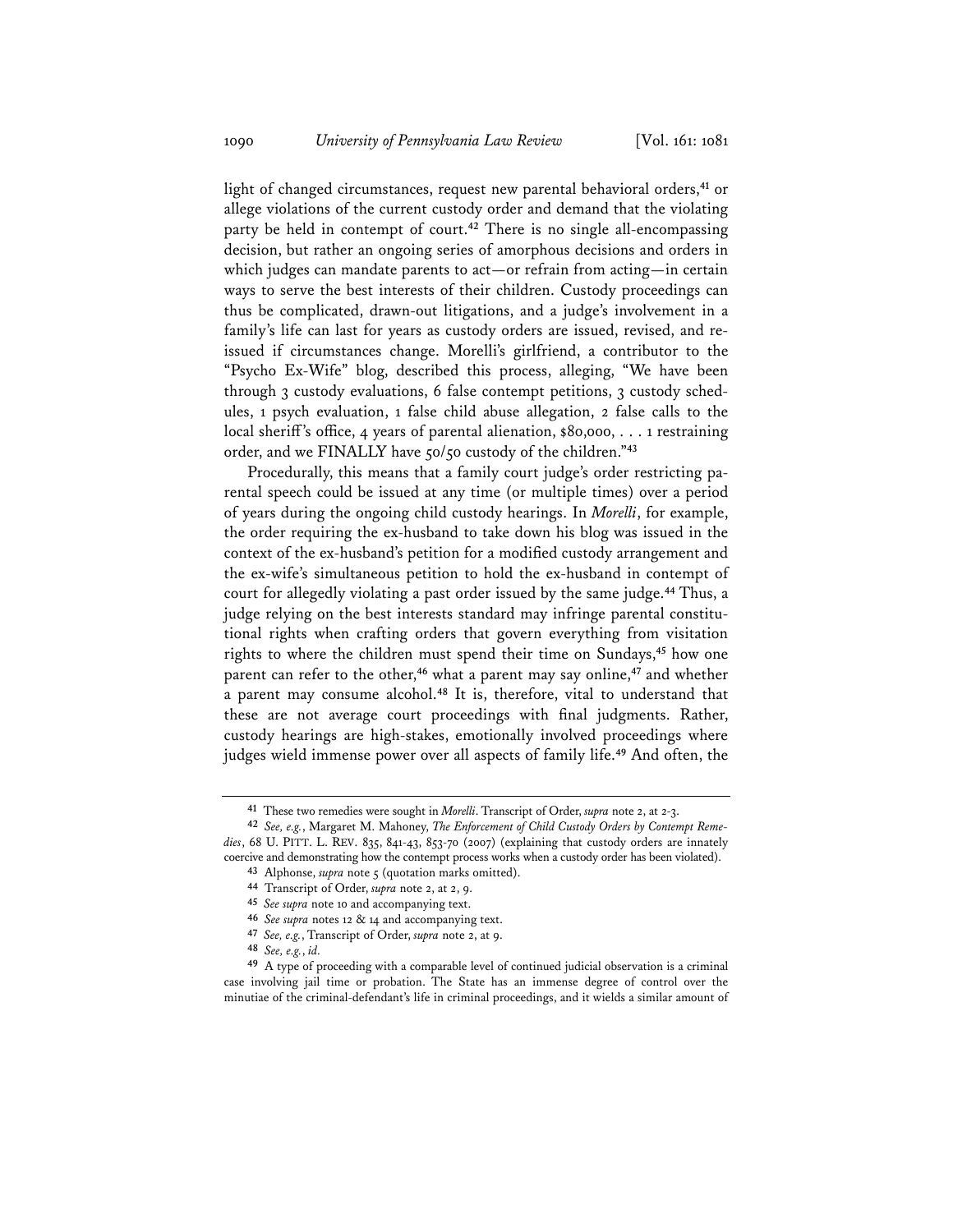sole check on this power is the best interests standard, which—as discussed—can yield unfair or arbitrary results.**<sup>50</sup>** This is a potential "twilight zone" of constitutional rights.

#### C. *Custody Orders and the First Amendment*

The most obvious solution in a vicious custody battle where one or both parents are engaged in "public[] browbeating"**<sup>51</sup>** that is potentially damaging to their children is for the family court judge to issue an order prohibiting the harmful speech. Although it is beyond the scope of this Comment to determine whether children in this environment actually suffer psychological harm, courts continually find that they do. In *Morelli*, for example, the judge declared, "The children love you both. This is not helping them. This is causing them to be upset. This is causing them to lose their confidence in their relationships with both of you."**<sup>52</sup>** This Comment therefore presumes that this type of parental fighting is harmful and, therefore, not in the best interest of the children.**<sup>53</sup>**

The next logical question is whether the best interests of the children can outweigh the free speech rights of their parents. The tension here is apparent: if family court judges are permitted to use the unconstitutionally vague best interests standard to justify restricting parental speech, the parent's First Amendment right to free speech is violated. All child custody orders must be approved by the court, and the court may alter them at will,

power over battling parents constrained by custody orders. The problematic nature of this comparison is evident—families have committed no crimes; they have simply experienced a breakdown. *See* Dr. Jay Allen Sekulow, Am. Ctr. for Law & Justice, Panel Discussion, *supra* note 21, at 498 (observing that the dissolution of a marriage does not imply that the parents are incompetent). The enforcement of custody orders through findings of contempt also means that a party who is bound by a custody order can be brought back to court repeatedly, and his behavior is always under the microscope. *See, e.g.*, Mahoney, *supra* note 42, at 843 ("The regulation of postdivorce parenting conduct in this fashion can be experienced by parents as a serious interference with their autonomy. This intrusion by the State, in the form of enforceable judicial mandates about future conduct, is intended to accomplish the goal of supporting the relationships between children and both of their parents following divorce.").

**<sup>50</sup>** *See supra* Section I.A and *infra* Part II.

**<sup>51</sup>** Transcript of Order, *supra* note 2, at 8.

**<sup>52</sup>** *Id.* at 11. **53** Psychologists have found that chronic parental arguing negatively affects children. *See, e.g.*, Daniel Goleman, *Chronic Arguing between Parents Found Harmful to Some Children*, N.Y. TIMES, June 25, 1985, at C3; Susan Pease Gadoua, *Divorce Doesn't Harm Children—Parents Fighting Harms Children*, PSYCHOL. TODAY (Nov. 15, 2009), http://www.psychologytoday.com/blog/contemplatingdivorce/200911/divorce-doesnt-harm-children-parents-fighting-harms-children ("There are some interesting and surprising studies out that show even small amounts of parental conflict can cause problems for their children.").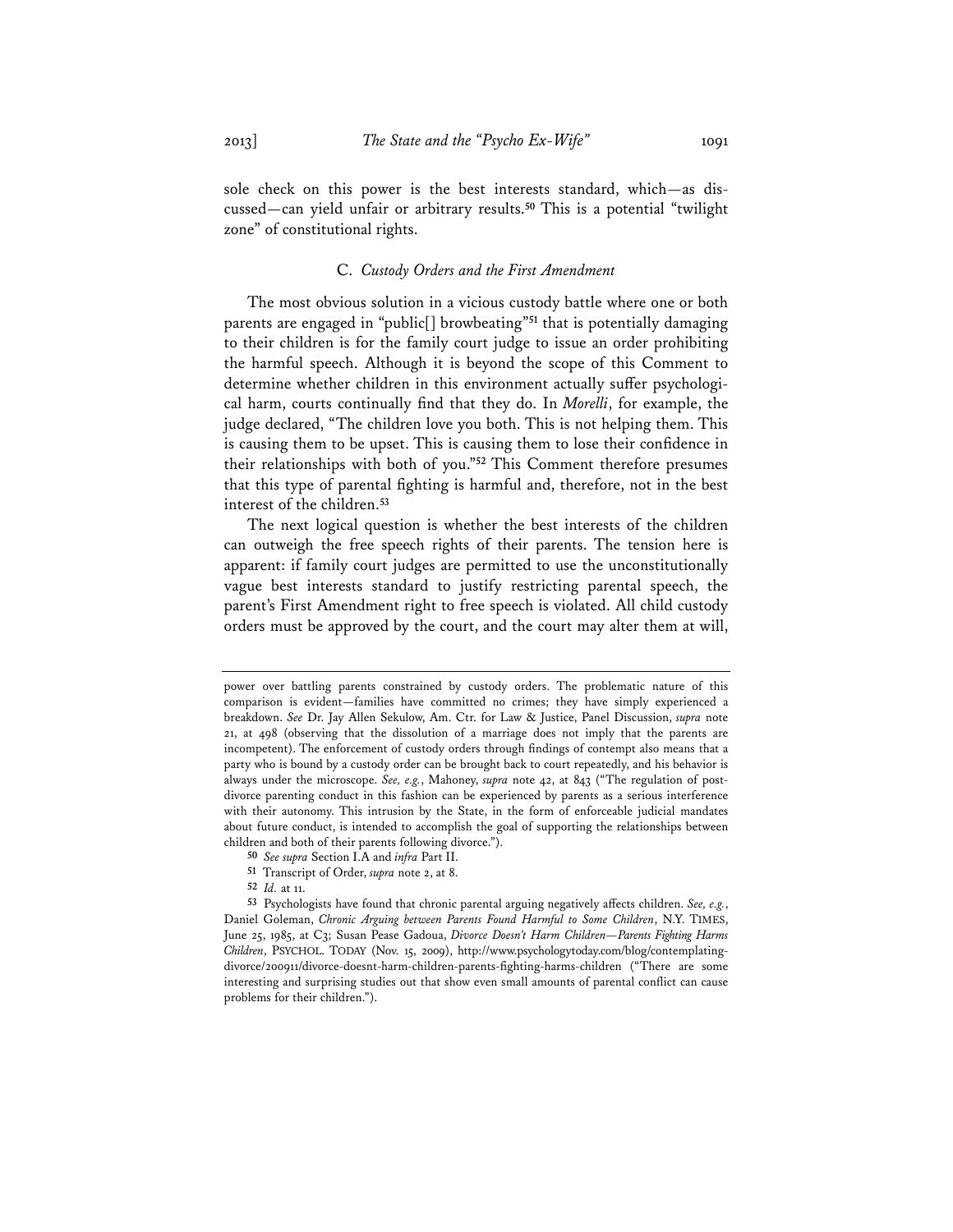notwithstanding the private agreement of the parties on the matter.**<sup>54</sup>** Therefore, it is vital that a framework be adopted that both advances children's best interests and protects parental rights.

#### II. FRAMEWORKS FOR RESOLUTION

And then your boys will make it through their teenage years and they will go to college and they will get married and they will have a wonderful life. That is what I want done, so go do it.**<sup>55</sup>**

## A. *The Conflicted Contemporary Jurisprudential Paradigm: Compelling State Interests*

The first framework for resolving the tension between custody orders restricting parental speech and the freedom of speech guaranteed by the Constitution is a traditional First Amendment analysis. The Supreme Court requires that content-based restrictions on speech be justified by a compelling state interest and evaluated using the strict scrutiny standard.**<sup>56</sup>** Utilizing an established constitutional standard would remove custody orders from the malleable, emotionally wrought, and child-focused context of the family courtroom and subject the orders to the same degree of scrutiny as any other governmental restriction on speech. Subsection II.A.1 argues that under traditional First Amendment doctrine, custody orders restricting speech would be subject to strict scrutiny as a content-based prior restraint and would likely not withstand strict scrutiny review.

At first blush, a child's best interests could potentially serve as a compelling state interest that justifies the State's exercise of its parens patriae power. There is no such easy resolution, however, because as subsection II.A.2 explains, courts have split over whether children's best interests constitute a state interest powerful enough to override parental free speech. The State's parens patriae interest in protecting children is important, but that interest does not provide courts with unfettered discretion to restrict parents' speech. The Supreme Court explained in *Palmore v. Sidoti* that, although "[t]he State, of course, has a duty of the highest order to protect the interests of minor children $[,]$ ... [p]ublic officials sworn to uphold the Constitution may not avoid a constitutional duty."**<sup>57</sup>** Thus, the State's parens

**<sup>54</sup>** *See* Dwyer, *supra* note 23, at 910 (explaining that the majority of custody arrangements arise by agreement of the parents, but still must be approved by a court).

**<sup>55</sup>** Transcript of Order, *supra* note 2, at 12.

**<sup>56</sup>** *See, e.g.*, United States v. Playboy Entm't Grp., 529 U.S. 803, 813 (2000).

**<sup>57</sup>** 466 U.S. 429, 433 (1984) (reversing a judgment that denied custody to a mother because she lived with a man of a different race).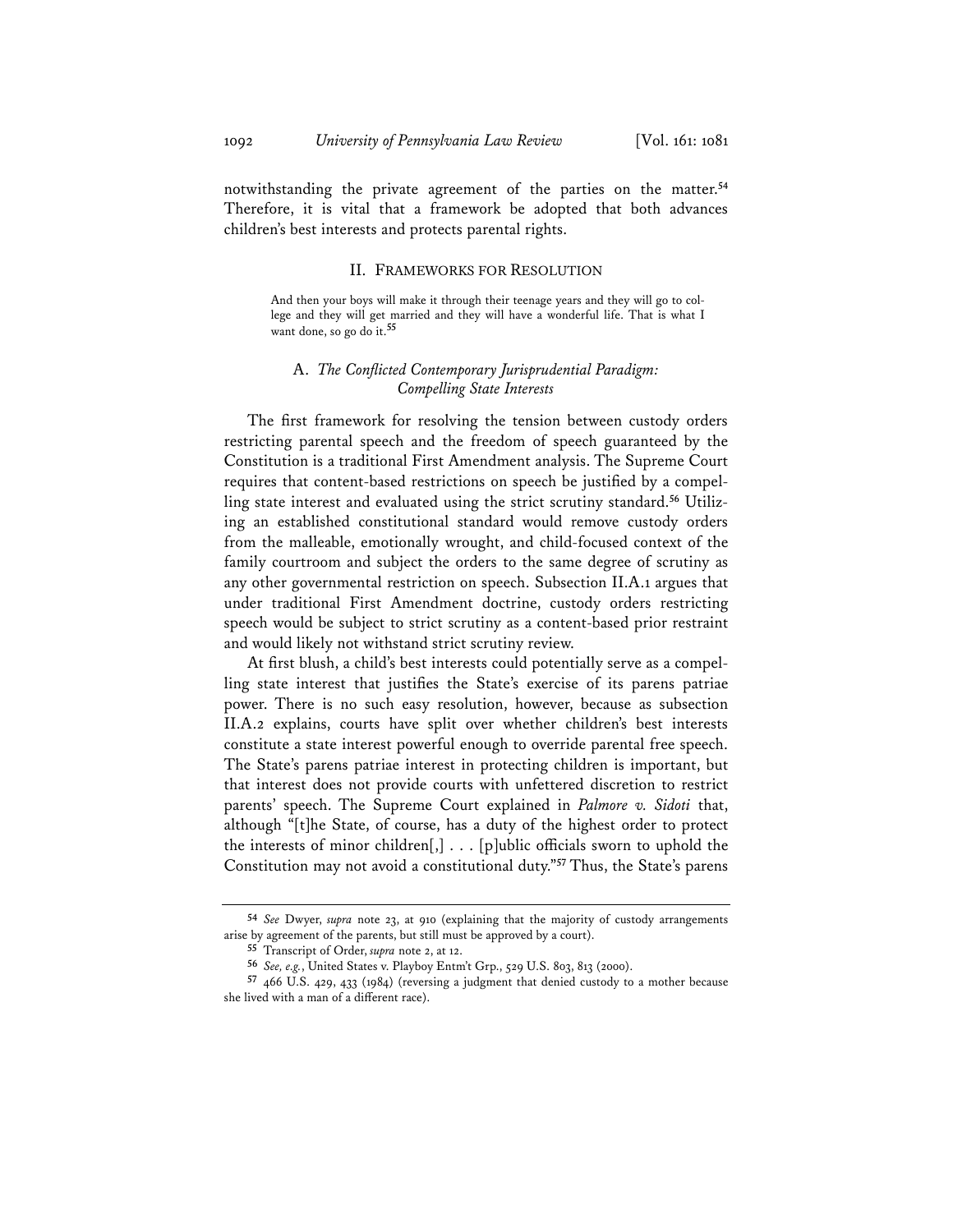patriae power does not eliminate constitutional guarantees of free speech to parents involved in custody battles.

As subsection II.A.3 demonstrates, this "pure" First Amendment approach is problematic, especially when combined with the amorphous best interests standard. A court that refuses to recognize children's best interests as compelling is unlikely to restrict parental speech, thus increasing the risk that such speech will harm children. Conversely, a court that recognizes children's best interests as compelling could restrict parental speech without necessarily providing a correlative measure of protection for parental speech. This approach neither fully safeguards children nor thoroughly protects parents' constitutional rights and, thus, fails to provide an adequate solution.

## 1. Prior Restraints, Content-Based Orders, and Compelling State Interests

Two concepts entrenched in the Court's traditional First Amendment jurisprudence pose immediate obstacles to the constitutionality of a court order restricting parental speech. First, a custody order preemptively prohibiting a parent-litigant from saying certain things to his children or to the public is a prior restraint on speech. Second, a custody order forbidding a parent-litigant from expressing a certain message because of its substance is an impermissible content-based restriction on speech. Because the Court has developed a strong presumption against prior restraints and contentbased restrictions, under a "pure" First Amendment approach, it is vital to address whether a court would consider the order at issue to be either of these two restrictions. If a court finds that an order constitutes a prior restraint or a content-based restriction, it should engage in strict scrutiny analysis to determine whether a compelling state interest is at stake and, if so, whether the law burdens more speech than is necessary to advance that interest.**<sup>58</sup>**

The Supreme Court first articulated judicial disfavor of prior restraints on speech when it struck down a Minnesota statute that restrained newspaper publication of "malicious, scandalous, and defamatory" content.**<sup>59</sup>** Although Justice Butler disagreed with the Court's opinion, he noted that "every man shall have a right to speak, write, and print his opinions upon any subject

**<sup>58</sup>** *See, e.g.*, Widmar v. Vincent, 454 U.S. 263, 270 (1981) (requiring a state university to show that its content-based regulation was necessary to serve a compelling state interest and was narrowly tailored to achieve that end).

**<sup>59</sup>** Near v. Minnesota *ex rel.* Olson, 283 U.S. 697, 701-02, 713-14 (1931) (discussing the longstanding tradition against prior restraint of the press).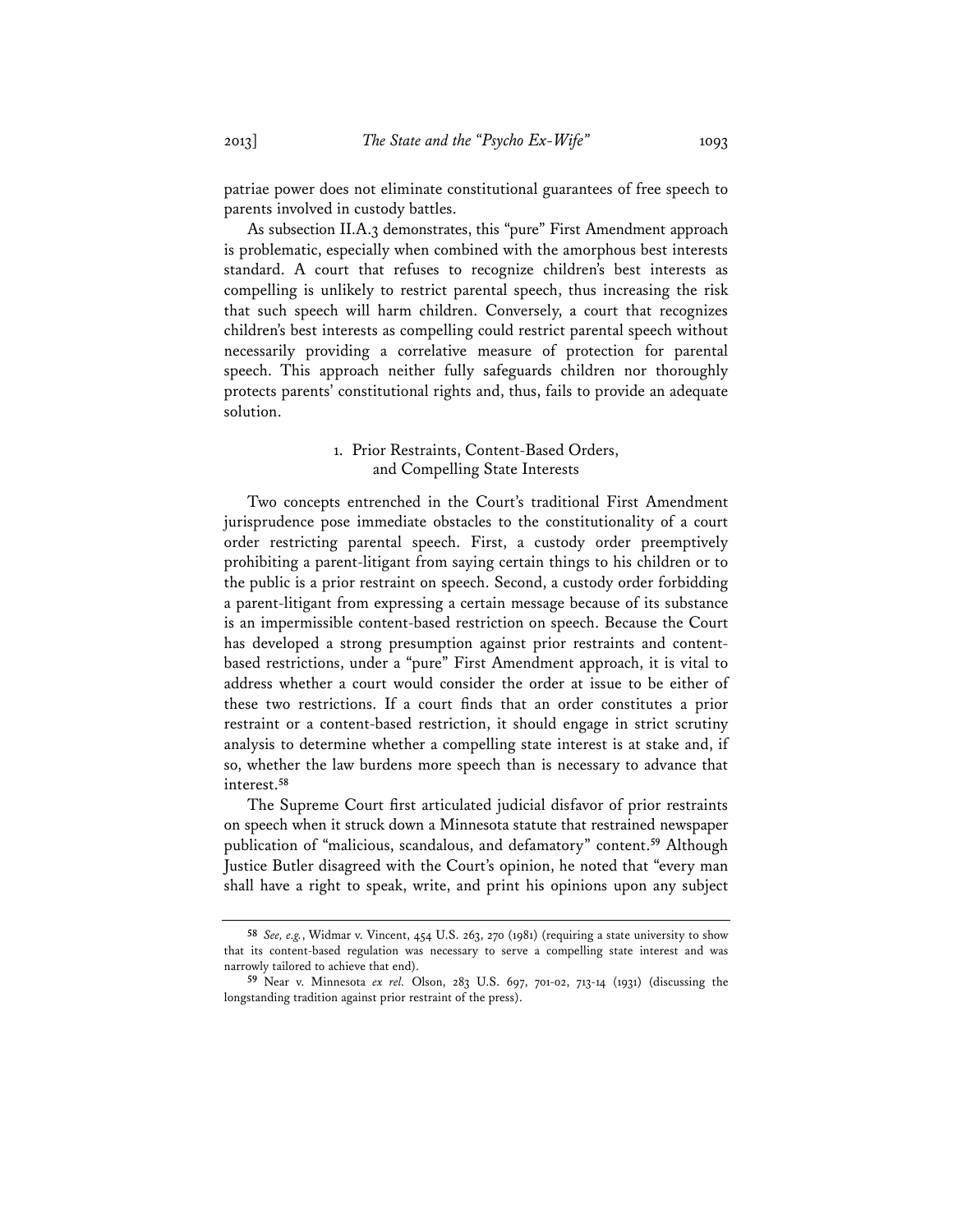whatsoever, without any prior restraint, so [long as] he does not injure any other person[,] . . . disturb the public peace, or attempt to subvert the government."**<sup>60</sup>** The Court's disfavor of such restraints has also led it to carefully examine the effects of laws and orders to see if they are, in practice, prior restraints. For instance, in its 2010 decision in *Citizens United v. Federal Election Commission*, the Court declared part of the Bipartisan Campaign Reform Act of 2002 unconstitutional. It held that, although the Federal Election Commission's "regulatory scheme may not be a prior restraint on speech in the strict sense of that term,"**<sup>61</sup>** its restrictions still "function[ed] as the equivalent of prior restraint."**<sup>62</sup>** Prior restraints are therefore treated with suspicion, and proponents of such restrictive orders face a heavy burden in persuading a court that the restraints should be enforced. A custody order requiring a parent-litigant not to express certain sentiments to his children or the public, such as the one at issue in *Morelli*, would qualify as a prior restraint because it bans speech before the words are spoken and would thus be disfavored by the Court.

In addition to its aversion of prior restraints on speech, the Supreme Court "frequently has declared that the very core of the First Amendment is that the government cannot regulate speech based on its content"**<sup>63</sup>** and that "[c]ontent-based regulations are presumptively invalid."**<sup>64</sup>** In *Citizens United*, the Court also highlighted the special treatment reserved for content-based restrictions on speech: "Premised on mistrust of governmental power, the First Amendment stands against attempts to disfavor certain subjects or viewpoints."**<sup>65</sup>** A restriction is content-based if "the government has adopted a regulation of speech because of disagreement with the message it con-

**<sup>61</sup>** 130 S. Ct. 876, 895 (2010).

**<sup>62</sup>** *Id.* at 896.

**<sup>60</sup>** *Id.* at 733 (Butler, J., dissenting) (alteration in original) (quoting JOSEPH STORY, 2 COMMENTARIES ON THE CONSTITUTION OF THE UNITED STATES § 1880 (Boston, Little, Brown & Co. 5th ed. 1891)). The Supreme Court has consistently found a presumed lack of constitutionality for any injunction, issued either in the form of a statute or a judicial decree, that preemptively prohibits speech. *See, e.g.*, Org. for a Better Austin v. Keefe, 402 U.S. 415, 419 (1971) (holding that "[a]ny prior restraint on expression comes to this Court with a 'heavy presumption' against its constitutional validity," and invalidating the appellate court's order enjoining a racially integrated organization from distributing literature or picketing in the city (quoting Carroll v. President & Comm'rs of Princess Anne, 393 U.S. 175, 181 (1968), and Bantam Books, Inc. v. Sullivan, 372 U.S. 58, 70 (1963))).

**<sup>63</sup>** ERWIN CHEMERINSKY, CONSTITUTIONAL LAW: PRINCIPLES AND POLICIES § 11.2.1 (3d. ed. 2006).

**<sup>64</sup>** *Id.* (alteration in original) (quoting R.A.V. v. City of St. Paul, 505 U.S. 377, 382 (1992)).

**<sup>65</sup>** *Citizens United*, 130 S. Ct. at 898.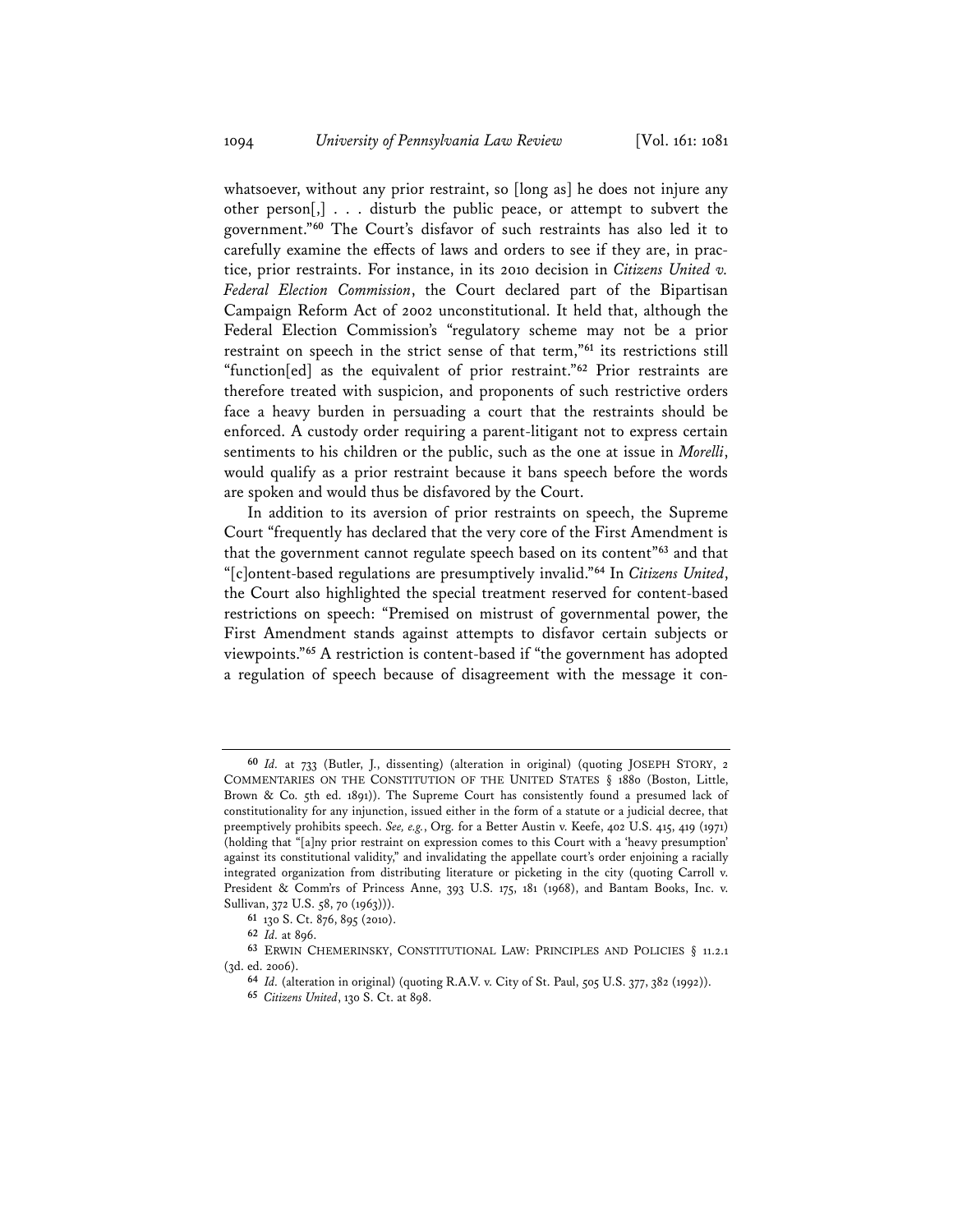veys,"**<sup>66</sup>** whereas a restriction is content-neutral "if it is justified without

reference to the content of the regulated speech."**<sup>67</sup>** A custody order prohibiting one parent-litigant from making negative comments about the other parent-litigant would constitute a content-based restriction. For example, directing a father to refrain from disparaging his ex-wife either in front of his children or publicly on the Internet constitutes a content-based restriction. The specific restrictions in *Morelli* are not merely content-neutral—they also target the content of the father's speech. For instance, he may talk to his children, he may post online, and he may talk about his ex-wife in front of their children, but he may not disparage his exwife in any of these fora. Thus, the restrictions do not dictate time, place, and manner, which would be content-neutral regulations, but rather the substance of the speech.

Classification "of speech restrictions between these two categories can be highly outcome-determinative, since the standard for determining the constitutionality of a content-based speech restriction [and a prior restraint] is much more exacting."**<sup>68</sup>** In *Turner Broadcasting Systems v. FCC*, the Court held that content-based restrictions must satisfy the high bar of strict scrutiny, whereas content-neutral regulations have to pass only intermediate scrutiny.<sup>69</sup> The court also noted that, under the standard of strict scrutiny, "[c]ontent-based speech restrictions are generally unconstitutional unless they are narrowly tailored to achieve a compelling state interest."**<sup>70</sup>** To satisfy the typical strict scrutiny requirements "[i]t is not enough that the goals of the law be legitimate, or reasonable, or even praiseworthy. There must be some pressing public necessity, some essential value that has to be preserved; and even then the law must restrict as little speech as possible to serve the goal."**<sup>71</sup>** The presumption that content-based restrictions are unconstitutional is difficult to overcome.

Within the "pure" First Amendment framework articulated above, one particularly relevant government interest could potentially overcome the prohibitions on prior restraints and content-based restrictions: the government's parens patriae interest in protecting minors. In *Sable Communications* 

**<sup>71</sup>** *Id.*

**<sup>66</sup>** Ward v. Rock Against Racism, 491 U.S. 781, 791 (1989) (citation omitted).

**<sup>67</sup>** Hill v. Colorado, 530 U.S. 703, 720 (2000) (citations omitted).

**<sup>68</sup>** Laurie S. Kohn, *Why Won't She Leave? The Collision of First Amendment Rights and Effective Court Remedies for Victims of Domestic Violence*, 29 HASTINGS CONST. L.Q. 34, 11-12 (2001).

**<sup>69</sup>** 512 U.S. 622, 642 (1994); *see also* Perry Educ. Ass'n v. Perry Local Educators' Ass'n, 460 U.S. 37, 45 (1983) (holding that content-based restrictions must be narrowly drawn to serve a compelling state interest).

**<sup>70</sup>** *Turner*, 512 U.S. at 680.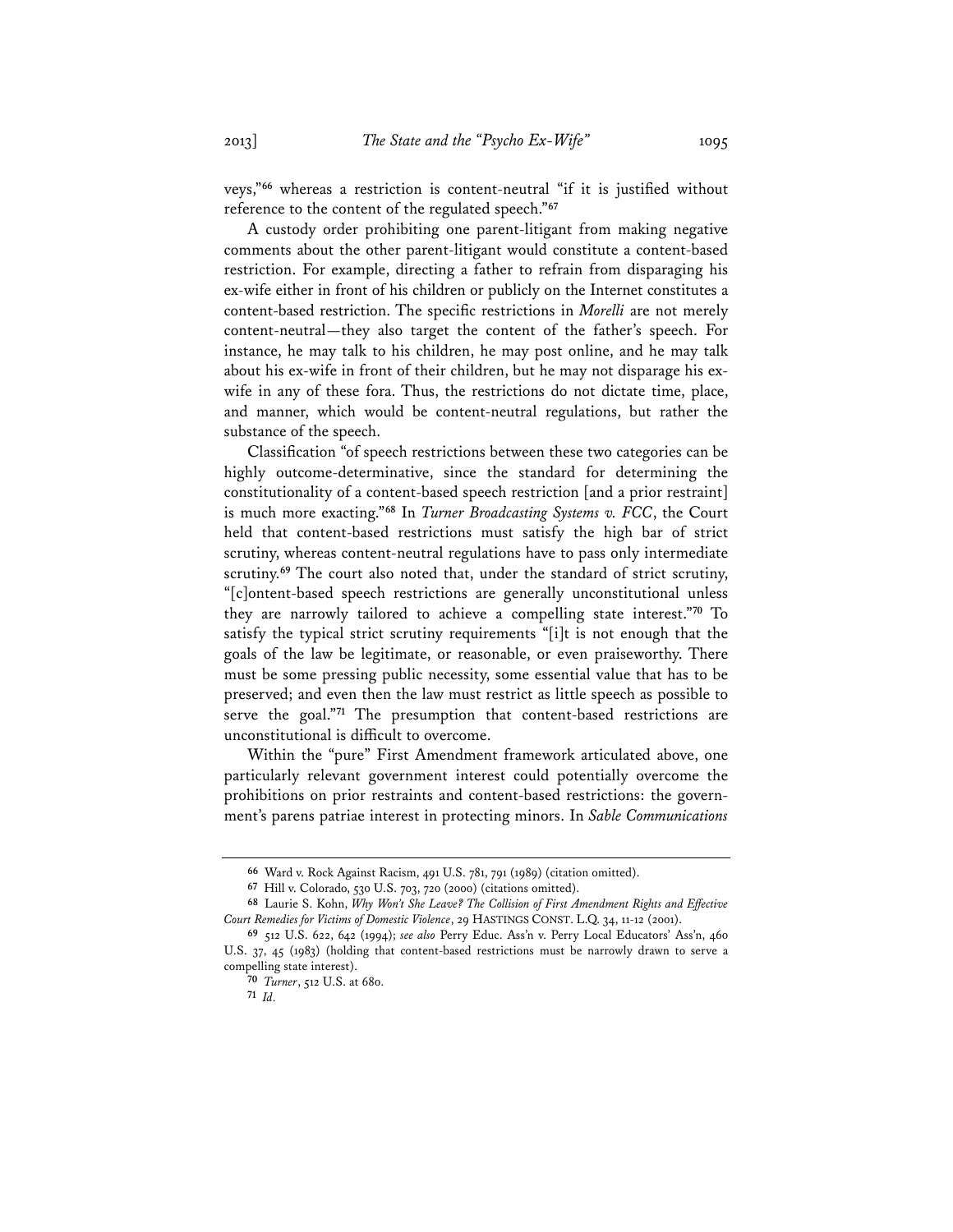*of California, Inc. v. FCC*, the Court explained that the "Government may . . . regulate the content of constitutionally protected speech in order to promote a compelling interest if it chooses the least restrictive means to further the articulated interest. We have recognized that there is a compelling interest in protecting the physical and psychological well-being of minors."**<sup>72</sup>** Thus, the Court explicitly held that if regulations designed to achieve this purpose were narrowly tailored to accomplish that goal, the content-based restrictions would not be found unconstitutional.**<sup>73</sup>** This rationale was used to uphold a federal statute permitting cable operators to decide whether to broadcast indecent television programming at certain times during the day.**<sup>74</sup>** Lower courts have also applied this principle to ordinances prohibiting the issuance of solicitation permits (such as for balloon performers or clowns) to convicted child molesters, as well as to other laws.**<sup>75</sup>**

These cases appear to be the exception, however, rather than the rule. Far more often, the State's interest in protecting children is insufficient to justify infringements on speech, as demonstrated by a series of Supreme Court decisions striking down laws meant to protect children by abridging adult speech.**<sup>76</sup>** With the proliferation of online child exploitation and sexually explicit or suggestive shows on cable television, state and federal legislatures are actively passing laws meant to prevent American children from being harmed. While this goal is noble, legislators have been unable to craft this legislation in a way that does not infringe on adults' constitutional

**<sup>72</sup>** 492 U.S. 115, 126 (1989).

**<sup>73</sup>** *Id.*

**<sup>74</sup>** *See* Denver Area Educ. Telecomms. Consortium v. FCC, 518 U.S. 727, 754, 768 (1996) (permitting a regulation requiring thirty-days' notice to cable operators before broadcasting "patently offensive" programming).

**<sup>75</sup>** *See, e.g.*, Hobbs v. County of Westchester, 397 F.3d 133, 150-54 (2d Cir. 2005) (holding that a permit requirement for street performers was content neutral because it targeted potentially harmful secondary effects).

**<sup>76</sup>** *See, e.g.*, Brown v. Entm't Merchs. Ass'n, 131 S. Ct. 2729, 2738-42 (2011) (striking down as unconstitutional a California law restricting the sale of violent video games); Ashcroft v. ACLU, 542 U.S. 656, 665-73 (2004) (holding that the Child Online Protection Act would likely be found unconstitutional because filtering restrictions would achieve the same goal of limiting content while allowing for more potential access to web content); United States v. Playboy Entm't Grp., 529 U.S. 803, 825 (2000) ("Even upon the assumption that the Government has an interest in substituting itself for informed and empowered parents, its interest is not sufficiently compelling to justify this widespread restriction on speech."); Reno v. ACLU, 521 U.S. 844, 874-79 (1997) ("[T]he [Communications Decency Act] lacks the precision that the First Amendment requires when a statute regulates the content of speech. . . . [T]he CDA effectively suppresses a large amount of speech that adults have a constitutional right to receive and to address to one another.").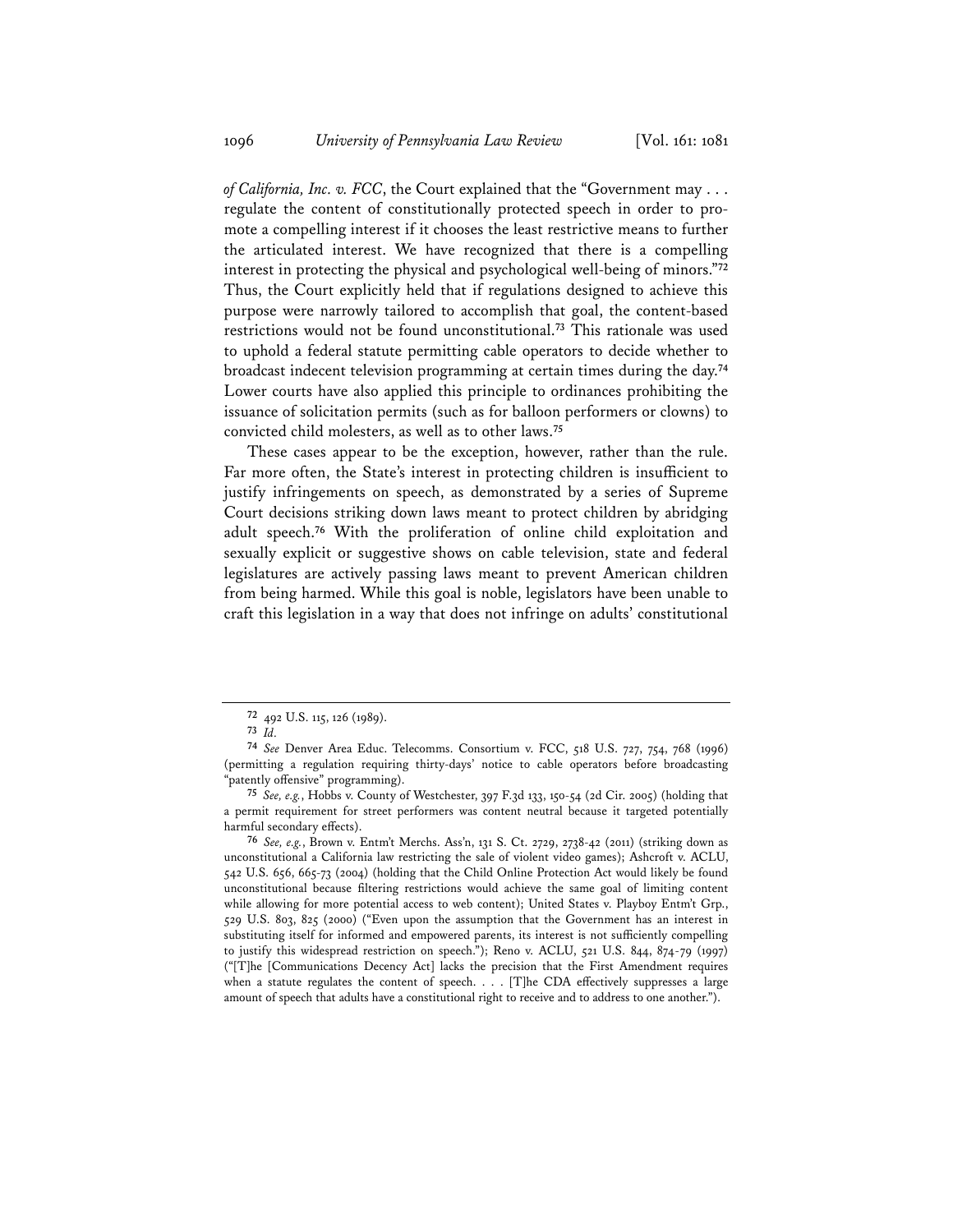right to free speech. In other words, the resulting statutes are not constructed in a way that is narrowly tailored to withstand judicial scrutiny.**<sup>77</sup>**

Custody orders restricting parental speech cannot be clearly differentiated from the First Amendment cases discussed above. Although the orders cite the need to protect the children's best interests, the custody orders are restricting *parental* speech and infringing on *parental* rights, which parents expect to be protected. After all, "when a parent seeks the divorce, it hardly follows that the government may require the parent to waive his constitutional rights as a condition of getting that divorce."**<sup>78</sup>** The Supreme Court's jurisprudence rejecting broad restrictions on adult speech as a means of protecting children suggests that the similar restrictions in custody orders would not be viewed favorably.

Custody orders that prohibit any future speech are prior restraints, and custody orders that enjoin speech expressing specific viewpoints are contentbased. Given the incredibly high bar that content-based prior restraints on speech must meet, it is strange that this type of order was issued in *Morelli* without any discussion of the potential First Amendment issue and that these orders are rarely scrutinized by scholars and commentators. This subsection has described the key concepts for evaluating custody orders restricting parental speech under a "pure" First Amendment approach. The following subsection examines how reviewing courts are actually engaging in a balancing act that weighs parent-litigants' constitutional rights against the best interests of their children.

## 2. Compelling State Interests in the Context of Custody Orders: Current Case Law

Courts apply a predictable formula when determining whether a custody order violates the First Amendment. First, they consider the governing child custody statute; then, they determine whether the order is actually abridging parental speech; finally, they consider persuasive and mandatory authority to decide whether children's best interests constitute a compelling

**<sup>77</sup>** Children's best interests are therefore not found sufficiently compelling to override the broad swaths of adult free speech restricted. The issues of compelling interests and narrow tailoring are intertwined in these instances because it is often not possible to draw the statutes any more narrowly while still accomplishing the goals of protecting children from allegedly harmful content. *See supra* note 76. This situation is similar to the judicial order in *Morelli*: the order likely fails the narrow tailoring test with the goal of protecting the children, but the only way to accomplish the type of overarching protection sought (the children not being exposed to any of their father's negative comments about their mother) is to ban all such speech entirely.

**<sup>78</sup>** Volokh, *supra* note 10, at 685.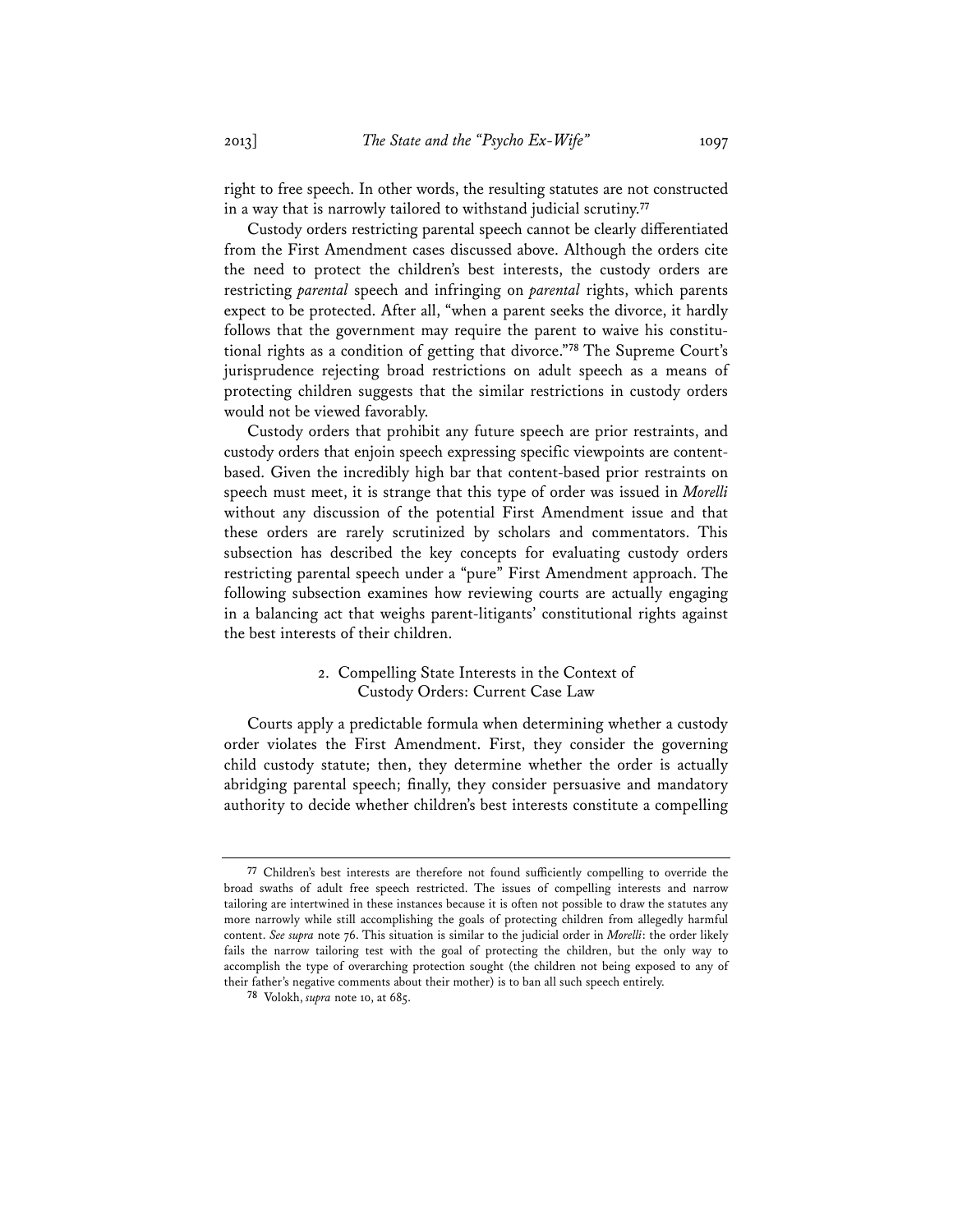state interest.**<sup>79</sup>** State courts struggle to evaluate these cases due to lack of precedent**<sup>80</sup>** and are often resigned to citing decisions and rationales from courts in other states.**<sup>81</sup>** Judges who find best interests to be a compelling state interest assume great latitude (potentially limitless discretion) to restrict parental speech under the vague best interests standard, whereas those who do not are unlikely to restrict parental speech despite its obviously detrimental effects on children.

#### a. *Case Law: Best Interests as Compelling*

The 1991 Florida case *Schutz v. Schutz* is a leading example of a child's best interests constituting a compelling state interest sufficient to satisfy the "pure" First Amendment test.**<sup>82</sup>** State courts that recognize children's best interests as compelling tend to agree with the rationale and outcome of *Schutz*, while states that reject this explanation tend to criticize the case.**<sup>83</sup>** In *Schutz*, the Florida Supreme Court carefully maneuvered around the First Amendment to uphold a divorce decree mandating that a mother "do everything in her power to create in the minds of [the children] a loving, caring feeling toward the father . . . [and] to convince the children that it is the mother's desire that they see their father and love their father."**<sup>84</sup>** Florida is one of the thirty-five states that have a custody statute explicitly listing the child's best interests as the sole consideration in custody proceedings,**<sup>85</sup>** and the Florida Supreme Court noted that the acrimonious relations between their parents were threatening the children's best interests. The trial judge in *Schutz* noted the evident "acrimony and animosity between the adult

**<sup>79</sup>** *See, e.g.*, *In re* Marriage of Candiotti, 40 Cal. Rptr. 2d 299, 303 (Ct. App. 1995).

**<sup>80</sup>** *See, e.g.*, *In re* Marriage of Olson, 850 P.2d 527, 532 (Wash. Ct. App. 1993) ("Few other cases around the country have dealt with this issue.").

**<sup>81</sup>** For instance, many state courts outside of Florida cite *Schutz v. Schutz*, 581 So. 2d 1290 (Fla. 1991), in adjudicating similar issues in custody cases. *See, e.g.*, *Marriage of Candiotti*, 40 Cal. Rptr. at 303 n.7 (citing *Schutz* to uphold an order preventing parents from disseminating information obtained during discovery, but allowing them to disseminate any information they obtained independently); *In re* Marriage of Geske, 642 N.W.2d 62, 70 (Minn. Ct. App. 2002) (citing *Schutz* to support restriction on disseminating images of children); Kessinger v. Kessinger, 829 S.W.2d 658, 663 (Mo. Ct. App. 1992) (citing *Schutz* generally to support limitations on parental speech); Borra v. Borra, 756 A.2d 647, 651 (N.J. Super. Ct. Ch. Div. 2000) (citing *Schutz* for authority to compel affirmative speech from parents); *Marriage of Olson*, 850 P.2d at 532 (citing *Schutz* for the proposition that parental speech can be limited to serve important government interests).

**<sup>82</sup>** 581 So. 2d at 1290-93.

**<sup>83</sup>** *See, e.g.*, *Kessinger*, 829 S.W.2d at 663.

**<sup>84</sup>** *Schutz*, 581 So. 2d at 1292.

**<sup>85</sup>** *See* FLA. STAT. ANN. § 61.13(2)(b)(1) (West 2010); *see also* Dwyer, *supra* note 23, at 907-10 (listing states with similar custody statutes).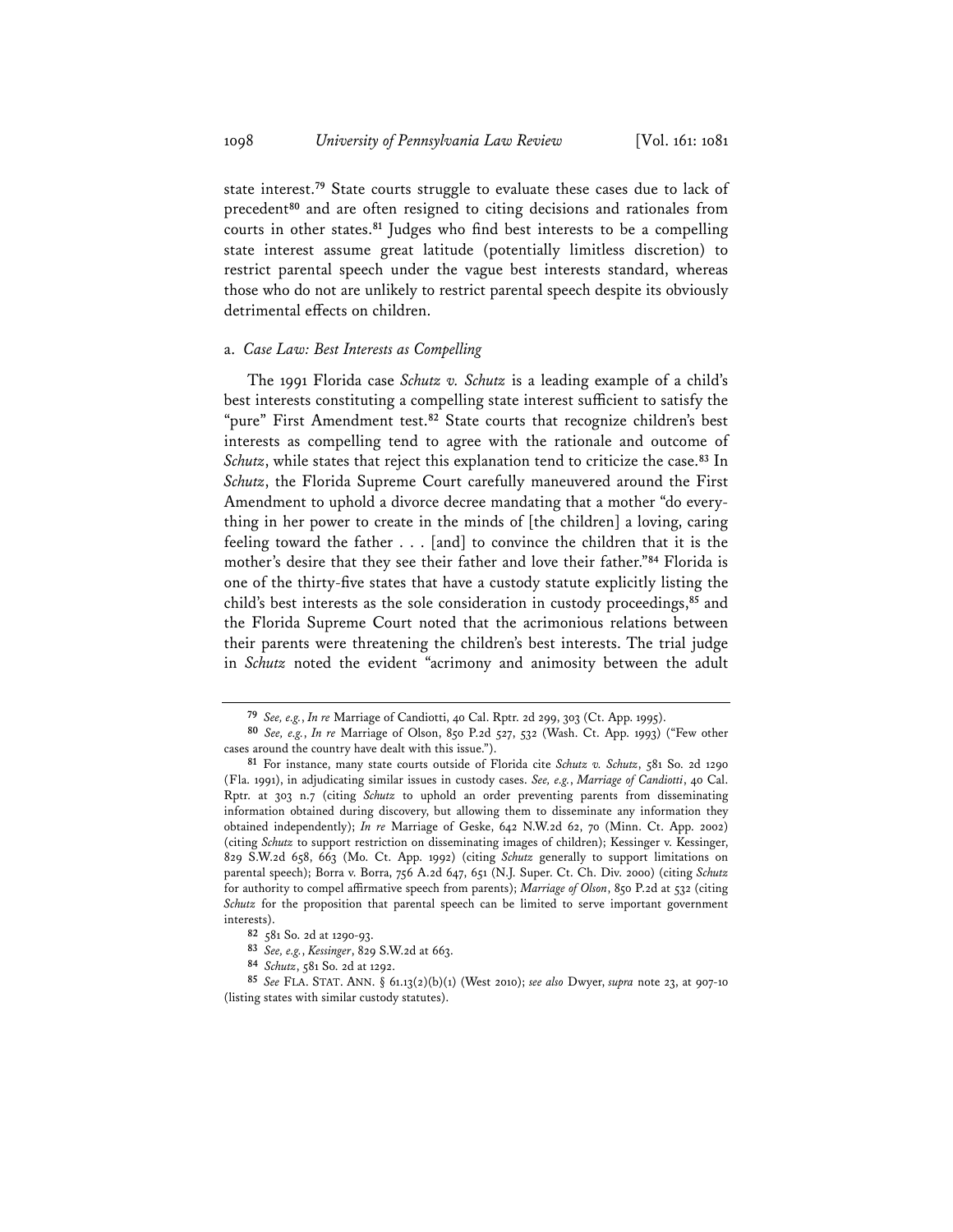parties"**<sup>86</sup>** present, and ultimately opined, "the cause of the blind, brainwashed, bigoted belligerence of the children toward the father grew from the soil nurtured, watered and tilled by the mother"**<sup>87</sup>** before issuing the controversial divorce decree.

Justice Kogan, writing for the majority of the Florida Supreme Court, handled the free speech issue more delicately. He explained,

[W]e read the challenged portion of the order at issue to require nothing more of the mother than a good faith effort to take those measures necessary to restore and promote the frequent and continuing positive interaction . . . between the children and their father and to refrain from doing or saying anything likely to defeat that end.**<sup>88</sup>**

The trial court ordered the wife in *Schutz* not to say anything in the future that could potentially impair her children's relationship with their father**<sup>89</sup>**: this is a clear case of a content-based prior restraint. The Florida Supreme Court did not address this issue. Instead, it focused on the positive free speech rights *not* offended by the order, explaining, "There is no requirement that petitioner express opinions that she does not hold, a practice disallowed by the first amendment."**<sup>90</sup>** These legal gymnastics avoided an explicit holding that the order constituted a content-based prior restraint that would be subject to strict scrutiny.**<sup>91</sup>**

Several other state courts, often citing *Schutz*, have followed the Florida Supreme Court's lead in restricting parents' speech in the name of their children's best interests. For example, in *In re Marriage of Geske*, the Minnesota Court of Appeals, citing *Schutz*, acknowledged that "several other states have noted that the best interests of children can be a compelling state interest justifying a prior restraint of a parent's right of free speech."**<sup>92</sup>** Premising its decision upon the lower court's finding that the father was psychologically harming his children by distributing their pictures to the media in connection with a story about visitation rights, the court upheld an injunction prohibiting the father from providing his children's pictures to the media.**<sup>93</sup>** Similarly, in *Borra v. Borra*, a New Jersey court, citing *Schutz*, upheld a lower court's order prohibiting an ex-husband from filing an

**<sup>86</sup>** *Schutz*, 581 So. 2d at 1291 (citations and quotation marks omitted).

**<sup>87</sup>** *Id.* at 1292 (quotation marks omitted).

**<sup>88</sup>** *Id.* (emphasis added).

**<sup>89</sup>** *Id.*

**<sup>90</sup>** *Id.* (citations omitted).

**<sup>91</sup>** *See supra* notes 56-57 and accompanying text.

**<sup>92</sup>** 642 N.W.2d 62, 70 (Minn. Ct. App. 2002) (citations omitted).

**<sup>93</sup>** *Id*. at 70-71.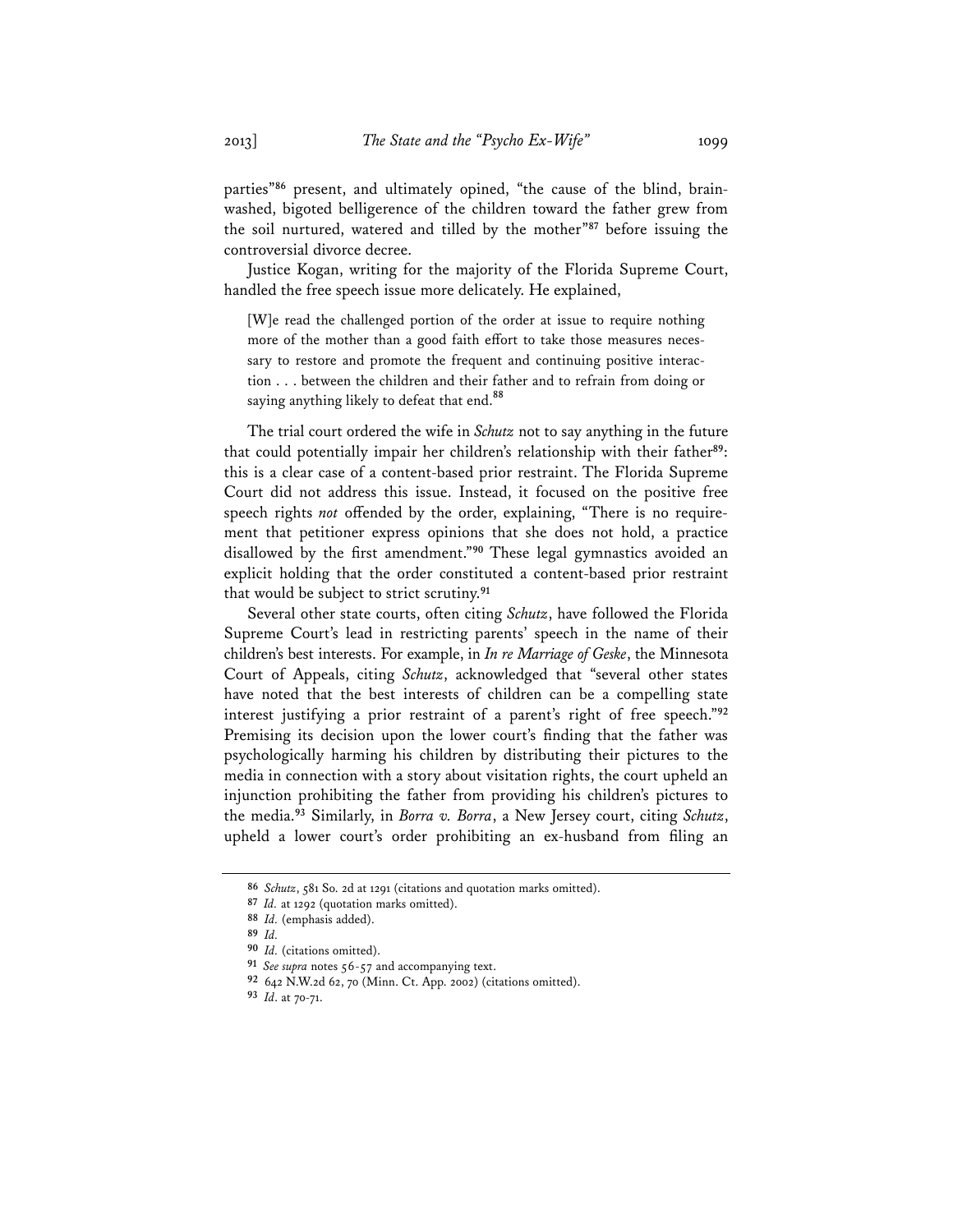objection to his ex-wife's membership at a country club the family frequented.**<sup>94</sup>** The court asserted, "The exercise of *parens patriae* jurisdiction is always foremost, such that when presented with a choice between parent's rights and children's rights," courts will always find "children's welfare and best interests . . . paramount."**<sup>95</sup>** Thus, citing the children's continued interest in attending the club with their mother and the State's interest in encouraging a healthy relationship between parents and children, the court explained, "In this context, despite the husband's argument that the Court has infringed upon his rights of freedom of speech, the court's first and primary concern must be the welfare of the children."**<sup>96</sup>**

The citations in these cases to decisions of courts in other states demonstrate that courts are struggling with a lack of precedent or comparable case law in their own states to resolve conflicts between restrictive custody orders and the First Amendment.**<sup>97</sup>** Courts accepting the *Schutz* reasoning tend to hold best interests as a compelling state interest and permit the speech restriction. The next subsection addresses the courts that reject the *Schutz* best interests rationale.

#### b. *Case Law: Best Interests as Insufficient*

Several states have rejected *Schutz*'s best-interests-as-paramount approach. In *In re Marriage of Olson*, a Washington court of appeals suggested that the same interests at stake in *Schutz* were present in *Olson*. **<sup>98</sup>** It explained, "Counter-balancing Mr. Olson's loss of First Amendment rights is the State's and Mrs. Olson's interest in preserving and fostering healthy relationships between parents and their children."**<sup>99</sup>** The court, however,

**<sup>97</sup>** In cases where the parent whose speech is restricted by the custody order does not challenge the restriction on constitutional grounds, courts have affirmed the order without question. *See, e.g.*, Gifford v. Tuggle, No. CA 06-601, 2007 WL 266443, at \*1 (Ark. Ct. App. Jan. 31, 2007) (affirming an order restricting a mother and her fiancé from taking any action that would "alienate the minor child from his father").

**<sup>94</sup>** 756 A.2d 647, 651 (N.J. Super. Ct. Ch. Div. 2000).

**<sup>95</sup>** *Id.* at 650 (citations omitted).

**<sup>96</sup>** *Id.* Separate from the *Schutz* line of cases, in *In re Marriage of Hartmann*, 111 Cal. Rptr. 3d 242, 245 (Ct. App. 2010), a mother challenged a speech restriction not to interfere with or undermine a custody order. The court noted, "In family law cases, courts have the power to restrict speech to promote the welfare of the children. Thus courts routinely order the parties not to make disparaging comments about the other parent to their children or in their children's presence." *Id.* The court held that because the order at issue prohibited only speech that interfered with the custody order, it was not an unconstitutional restraint on her freedom of speech. In this case, the compelling state interest was a combination of enforcing court orders and advancing the children's best interests. It does not appear that other states have adopted this same approach.

**<sup>98</sup>** 850 P.2d 527, 532 (Wash. Ct. App. 1993). **<sup>99</sup>** *Id.*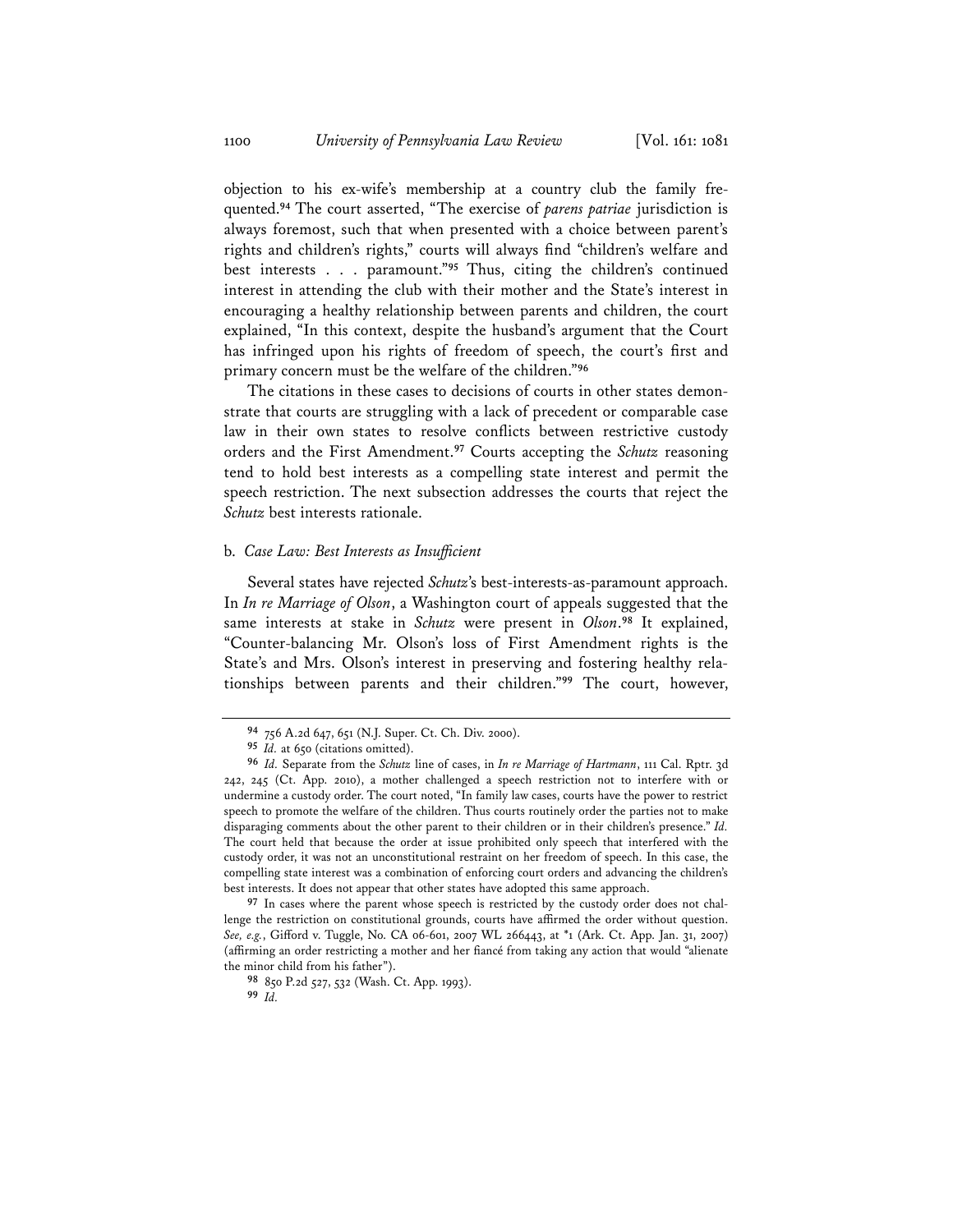rejected *Schutz*'s approach: "Although the welfare of children is the State's paramount concern in dissolutions, restraining speech merely on the basis of content presumptively violates the First Amendment."**<sup>100</sup>** The court then concluded, "Because freedom of speech is a paramount constitutional right, we interpret the trial court's prohibition against 'disparaging remarks' to be those which are defamatory of his former wife. So interpreted, we find no First Amendment violation."**<sup>101</sup>** The court refused to embrace the children's best interests approach if it meant inhibiting their father's right to free speech. In *Kessinger v. Kessinger*, a Missouri court of appeals reached a similar decision in regard to a custody order that required a mother and father to "take no action . . . which would demean the other" through speech or conduct in front of their child.**<sup>102</sup>** The court noted that the legislature made it the public policy of the State to ensure that children have contact with both parents after divorce, and that trial courts can order parents to comply with custody orders. Citing *Schutz*, the court ultimately determined, however, that there was no authority to suggest that the First Amendment would permit prior restraints on parental speech even if it might harm children.**<sup>103</sup>**

Other courts have strongly rejected *Schutz*'s ideological underpinnings. These cases are especially relevant because they involve orders restricting parental speech to the public, like the order regarding the "Psycho Ex-Wife" blog in *Morelli*. In the Nebraska case *In re Interest of T.T.* and the Indiana case *In re Paternity of K.D.*, the courts found juvenile court orders that prohibited parents from disseminating information regarding their son's past and ongoing medical treatment to the public,**<sup>104</sup>** and that restricted a mother from discussing her child's paternity case with the media,**<sup>105</sup>** respectively, to be unconstitutional prior restraints. In both cases, the courts noted that prior restraints were presumptively unconstitutional and only a compelling state interest could overcome such a presumption.**<sup>106</sup>**

In *Interest of T.T.*, the court agreed with the juvenile court that the medical disclosures being made to the media by the parents about their child were not in his best interests; however, the court asserted, "The fundamental difficulty is that the child's best interests are not the standard . . . [for] allowing the lawful entry of a judicial order imposing a prior restraint on

**<sup>101</sup>** *Id.*

**<sup>100</sup>** *Id.* (citation omitted)

**<sup>102</sup>** 829 S.W.2d 658, 663 (Mo. Ct. App. 1992).

**<sup>103</sup>** *Id.*

**<sup>104</sup>** *In re* Interest of T.T., 779 N.W.2d 602, 609 (Neb. Ct. App. 2009).

**<sup>105</sup>** *In re* Paternity of K.D., 929 N.E.2d 863,865 (Ind. Ct. App. 2010).

**<sup>106</sup>** *Paternity of K.D.*, 929 N.E.2d at 868-69; *Interest of T.T.*, 779 N.W.2d at 614.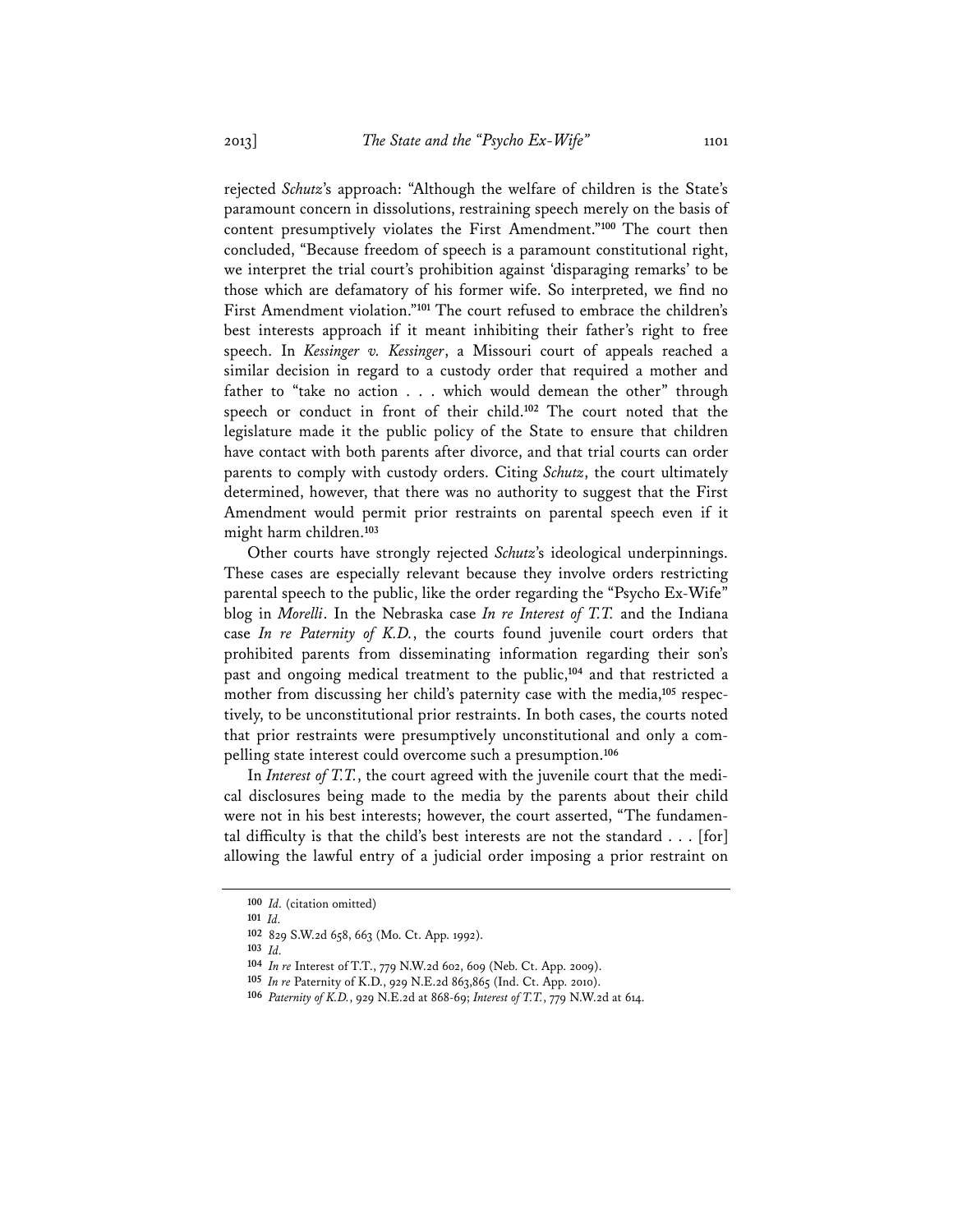speech."**<sup>107</sup>** Citing the heavy burdens placed on justifying prior restraints on speech, the court in *Interest of T.T.* ultimately held that "[a] restraint on speech against disclosure to the public of information about a juvenile because it is in the juvenile's 'best interest,' as the juvenile court found, is an insufficiently justified prior restraint on speech."**<sup>108</sup>** The State's interest in protecting children simply was not strong enough to overcome parental rights to free speech. The same result was reached in *Paternity of K.D.*, in which the court found that, although the mother's discussions with the media about an ongoing paternity case were not in her child's best interest, a child's best interest is simply not enough to overcome the heavy presumption against prior restraints on speech.**<sup>109</sup>**

These cases focus on the rights of parents rather than on the potential detriment to the children and the interest of the State in promoting family harmony. Additionally, while *Olson* and the *Schutz* line of cases demonstrate that state courts disagree as to whether best interests can be compelling enough to overcome parental claims to free speech ("speech to the children" cases), *Interest of T.T.* and *Paternity of K.D.* also bring an important, potentially distinguishing element into the discussion. In the latter two cases, the courts struck down orders restricting parents from speaking not just to their children, but also to the media ("speech to the public" cases). This difference may relate to different understandings of the protections of the First Amendment. Professor Volokh, for instance, would permit courts to prohibit parents from making disparaging remarks about their ex-spouses in front of their children because he believes these remarks do not contribute to public debate.**<sup>110</sup>** Under this understanding of the First Amendment, rather than a right-to-receive-information-freely paradigm or a right-to-speak-freely paradigm, the audience affects the legitimacy of the speech. "Speech to children" is of relatively little value, but "speech to the public" weighs more heavily. The public nature of the comments in *Paternity of K.D.* and *Interest of T.T.* (not present in the *Schutz* line of cases) may, in some courts' views, add additional value to one parent's speech, even if it is disparaging to the other parent and harms their children.

**<sup>107</sup>** *Interest of T.T.*, 779 N.W.2d at 620.

**<sup>108</sup>** *Id.* at 620.

**<sup>109</sup>** *Paternity of K.D.*, 929 N.E.2d at 869.

**<sup>110</sup>** *See* Volokh, *supra* note 10, at 716 (noting that restrictions on nonideological speech "seem unlikely to materially interfere with public debate, and likely to protect both the children's best interests and the other parent's rights").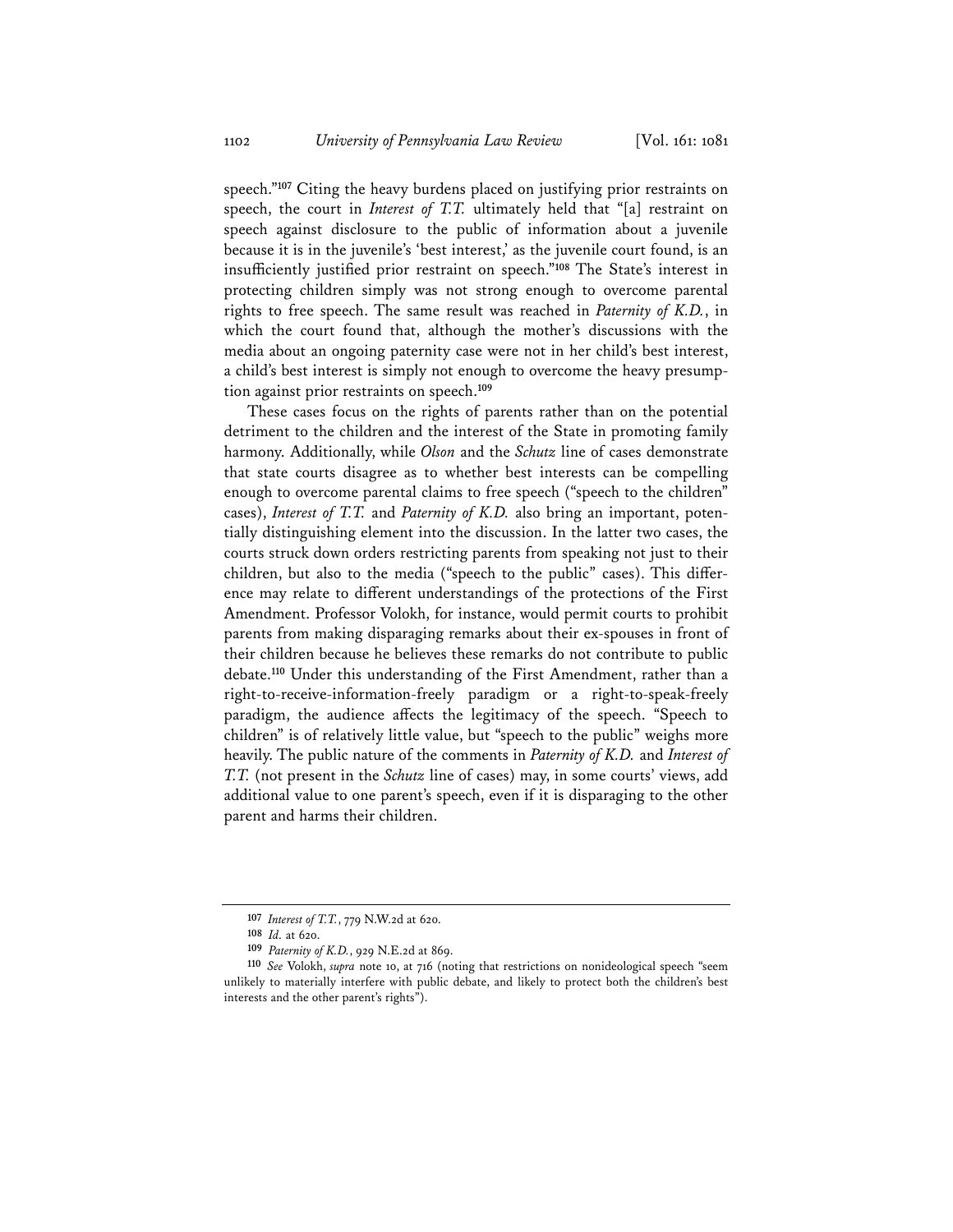## 3. Irreconcilable Differences in State Courts' Analysis of Custody Orders and the First Amendment

State courts currently disagree about several elements of custody order disputes. First, courts diverge on whether custody orders or divorce decrees constitute prior restraints when they mandate that parent-litigants *not* say specific things to each other, their children, or the media. In *Schutz*, *In re Marriage of Hartmann*, *Kessinger*, and *Olson*, clear content-based restrictions on parental speech were either not addressed as prior restraints or quickly skipped over. In other cases, the orders are explicitly referred to as prior restraints. Second, the courts that venture into strict scrutiny analysis do not agree on whether the best interests of the child can constitute a compelling state interest that outweighs parental rights to free speech. The courts in *Schutz* and *Borra* concluded that advancing a child's best interest is a compelling state interest that justifies restricting parental speech, whereas the courts in *Olson*, *Kessinger*, *Interest of T.T.*, and *Paternity of K.D.* all reject that idea.

As described above, under a "pure" First Amendment analysis, custody orders prohibiting criticism of one parent by the other are content-based prior restraints that must be evaluated under a strict scrutiny standard. The problem with this "pure" First Amendment approach is that it does not recognize the realities of the family law courtroom or the children that the parens patriae power is meant to protect. In cases in which children's best interests are identified as compelling, the "pure" First Amendment analysis, when combined with the vague and amorphous best interests standard, provides judges with too much discretion to restrict or compel parental speech that may not actually harm the children. In *Schutz*, for instance, the court required the mother to engender in her children a loving feeling toward their father by not making any negative statements about him and actively assuring her children of her love for him.**<sup>111</sup>** But whether the environment the court ordered was actually in the children's best interest is unclear, and the best interests standard does not seem to provide adequate constitutional safeguards for parents. By focusing almost solely on the children, the standard allows parents' constitutional speech rights to be lost in the fray.

Yet something in the best interests standard seems worth saving: the recognition of the State's parens patriae interest in rearing children safely. Courts that do not recognize children's best interests as compelling produce decisions that may harm the children involved. In *Kessinger*, a speech to the

**<sup>111</sup>** Schutz v. Schutz, 581 So. 2d 1290, 1292 (Fla. 1991).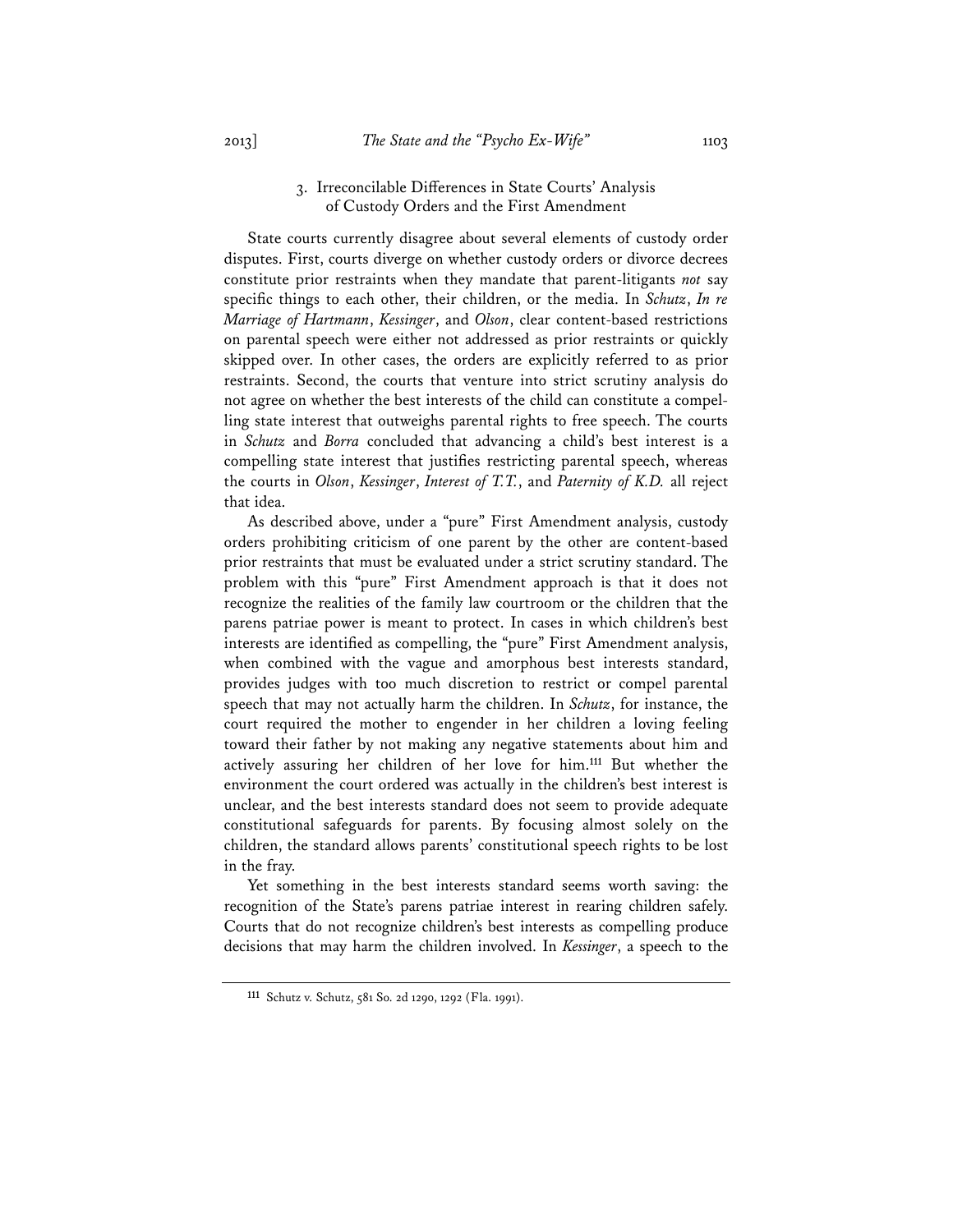children case, the court refused to recognize the children's best interests as compelling, thus allowing the parents to say demeaning things about each other in front of the children and to the public despite the lower court's *explicit* finding that this would not be in the best interests of the children.**<sup>112</sup>** The speech to the public cases also demonstrate the harsh results of this approach. In *Interest of T.T.*, the mother told the media the details of her child's medical treatment, and, while the reviewing court explicitly recognized that this would likely be humiliating and result in unwanted, negative attention to her child, it ultimately held that the child's best interests were insufficient to uphold orders imposing prior restraint.**<sup>113</sup>** In the speech to the public cases, the potential First Amendment public debate implications are elevated, but so too is the potential harm to the child. In those cases, the child's story is disseminated widely, yielding more negative attention and potential humiliation than if the information were given privately. By focusing only on parents' rights, this paradigm often ignores children's interests.

Thus, the "pure" First Amendment approach in conjunction with the best interests standard is both too stringent and too weak—problematically both overinclusive and underinclusive depending on the court's approach. Where courts recognize best interests as compelling, the resulting decisions often infringe on parental speech without a correlative reduction of harm to the children. Conversely, where courts do not recognize best interests as compelling, parental speech is unrestrained at the potential cost of harm to the children. This standard is thus inadequate for the resolution of the constitutional problems this Comment has identified.

#### B. *Stepping Outside the Constitution*

The strict scrutiny approach examined above seems out of touch with the current practice in family law courts, in addition to being constitutionally problematic and ambiguous when combined with the best interests standard. The judge in *Morelli* issued the order without reference to its constitutionality, and it appears from the case law that many other judges are issuing similar orders.**<sup>114</sup>** This may be the nature of family court: a revolving door of grievances premised upon intimate relationships, emotion, and anger. Perhaps a radical new doctrinal approach to the role of the judge in family

**<sup>112</sup>** Kessinger v. Kessinger, 829 S.W.2d 658, 663 (Mo. Ct. App. 1992) (noting that the trial court "found that [the] mother had alienated the child from [the] father by making false accusations about him").

**<sup>113</sup>** *Interest of T.T.*, 779 N.W.2d at 620 (holding that restricting disclosure of information because it is in the child's best interests is an insufficiently justified prior restraint on speech). **<sup>114</sup>** *See supra* Section II.A.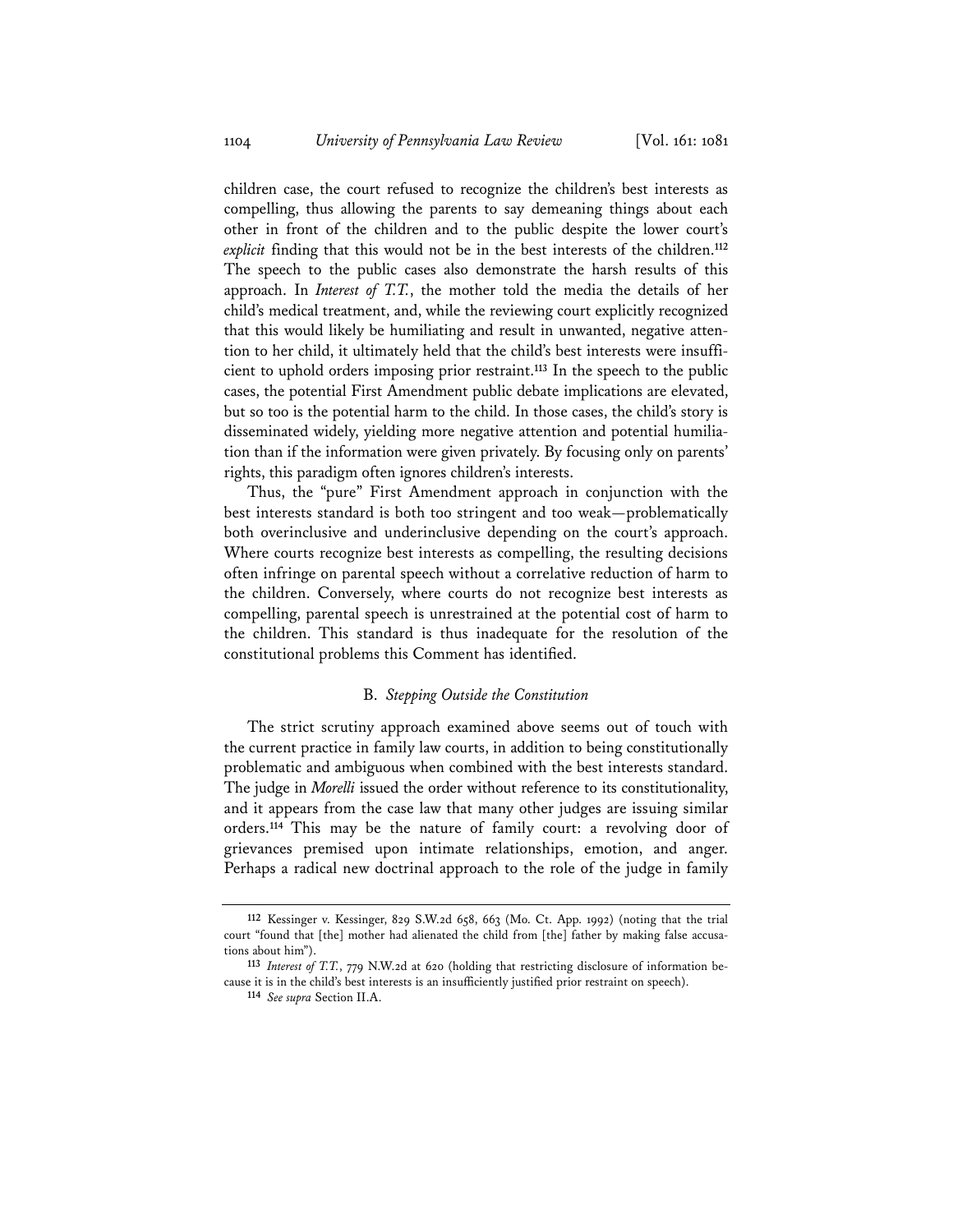court proceedings would resolve the inherent First Amendment problems. Professor James Dwyer has proposed one such normative idea: the judge as fiduciary for the child. To Dwyer, judges should cast aside constitutional limits and do what is best for the child by acting exactly as the child would act if he or she could.**<sup>115</sup>** Although this idea has attracted little mainstream attention and has been quickly dismissed by Professor Volokh without much consideration of potential precedential support,**<sup>116</sup>** Professor Dwyer's idea provides a potential solution to the conundrum addressed by this Comment and may be more aligned with actual family court practice than the intensive exercise of strict scrutiny review.

The immediate and obvious problem with Dwyer's idea is that judges, as state actors, cannot simply remove themselves from constitutional boundaries. Dwyer himself does not appear to lay out any type of state action doctrine, and Volokh does not consider it, merely seeing a "recipe for broad state control over what views children are taught . . . in the name of serving children's best interests" and "the coercive homogenization of public opinion that the approach would yield" while focusing on First Amendment violations rather than Fourteenth Amendment justifications.**<sup>117</sup>** What Volokh does not question, but will be addressed below, is whether a judge is actually a state actor in his role as fiduciary for the child; if not, the First Amendment does not bind him as Volokh assumes.

Professor Dwyer conceptualizes the judge's role as a child's fiduciary or proxy.**<sup>118</sup>** This conception places children's rights at the center of the proceedings and casts aside parental rights as irrelevant. Just as adults can pick their relationships freely, children, or their proxies—in this case, the judge—should be permitted to do so as well, regardless of *any* constraints, including those imposed by the Constitution.**<sup>119</sup>** The *sole* consideration for the judge is what the child would choose. Nothing else—especially the rights of parents—is relevant. Dwyer explains, "[t]he state should not even recognize, let alone act on, rights of anyone other than the children in these cases and . . . the state should be viewed in these cases as stepping outside the bounds of the Constitution to a large extent."**<sup>120</sup>** Under Dwyer's conception, only the judge is suited to be the child's fiduciary: "Surely if a private party were acting in a similar fiduciary role for a child, that private decision

**<sup>115</sup>** JAMES G. DWYER, THE RELATIONSHIP RIGHTS OF CHILDREN 131 (2006).

**<sup>116</sup>** *See* Volokh, *supra* note 10, at 694-97 (calling Professor Dwyer's proposal "a mistake" and asserting that it would lead to inappropriate government intrusion).

**<sup>117</sup>** *Id.* at 696-97.

**<sup>118</sup>** DWYER, *supra* note 115, at 131.

**<sup>119</sup>** *Id.* at 124, 172.

**<sup>120</sup>** *Id.* at 192.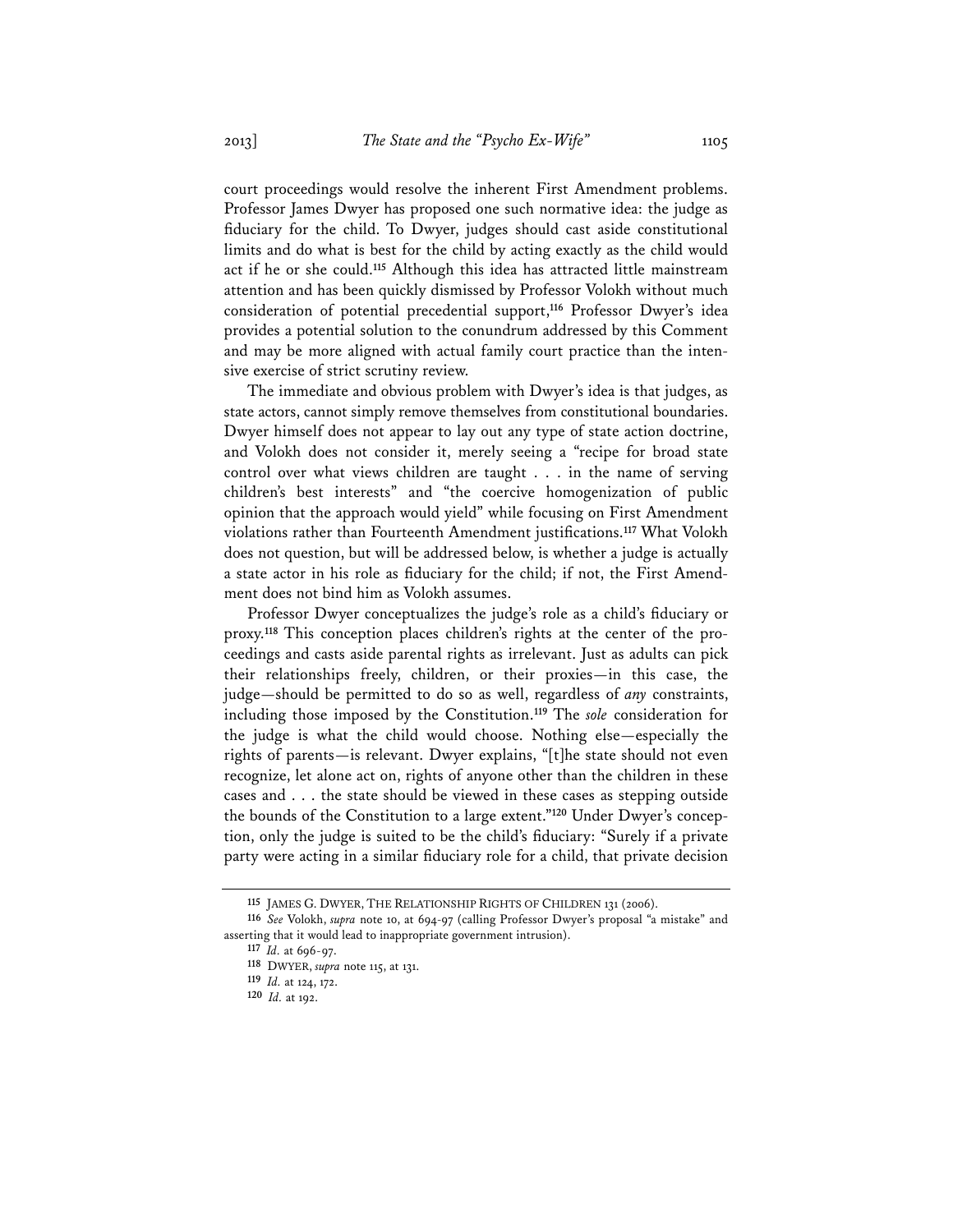maker would not be constrained by interests of third parties in nondiscrimination or religious freedom or required to act so as to advance social equality."**<sup>121</sup>**

Although this conception may sound constitutionally "dangerous,"**<sup>122</sup>** especially to those who believe that a judge must always be bound by social equality and religious freedom in all of his actions on the bench, Dwyer reminds readers that rules often assumed to be "natural," beginning with the right to take one's child home from the hospital,**<sup>123</sup>** are all actually engineered by the State. The State defines parentage,**<sup>124</sup>** determines who has a right to visit children,**<sup>125</sup>** and regulates numerous familial issues. Dwyer opines that the legal landscape "makes plain that the state is deeply involved, in a complex way, in ordering children's relational lives. Idyllic views of the family occupying a private sphere untouched by the coarse hands of the state, absent serious dysfunction, are simply fiction.**"126** This may not sound as "dangerous" if judicial decisions in the area of custody orders are not actually deemed to be exercises of state actions for the purposes of the Fourteenth Amendment.

### 1. State Action

In the case of a judge issuing a custody order, "[a]t first blush, the requisite 'state action' would here seem obvious,"**<sup>127</sup>** because the judge, endowed with state power, is acting in his official judicial capacity to adjudicate the rights and obligations of the parent-litigants before him. It has thus generally been assumed that judicial orders, such as the ones at issue here, constitute state action.**<sup>128</sup>** Establishing state action, however, is vital to a demonstration of the potential constitutional conflict between judicial issuance of orders that restrict parental speech and the First Amendment's guarantee of free speech.

**<sup>121</sup>** *Id.* at 193.

**<sup>122</sup>** Sekulow, Panel Discussion, *supra* note 21, at 498.

**<sup>123</sup>** *See* DWYER, *supra* note 115, at 26-35, 135-40 ("From the perspective of children's rights, then, maternity rules clearly do not confer on newborn children an absolute right in connection with formation of a mother-child relationship.").

**<sup>124</sup>** *See, e.g.*, Michael H. v. Gerald D., 491 U.S. 110, 126 (1989) (denying the illegitimate father of a child born to a married woman "parental prerogatives" such as visitation).

**<sup>125</sup>** *See, e.g.*, Troxel v. Granville, 530 U.S. 57, 67 (2000) (invalidating a statute granting grandparents the right to visit their grandchildren over parents' objections).

**<sup>126</sup>** DWYER, *supra* note 23, at 985.

**<sup>127</sup>** Dahl v. Akin, 630 F.2d 277, 280 (5th Cir. 1980).

**<sup>128</sup>** *See, e.g.*, Palmore v. Sidoti, 466 U.S. 429, 432 n.1 (1984) (noting that "the actions of state courts and judicial officers . . . have long been held to be state action governed by the Fourteenth Amendment").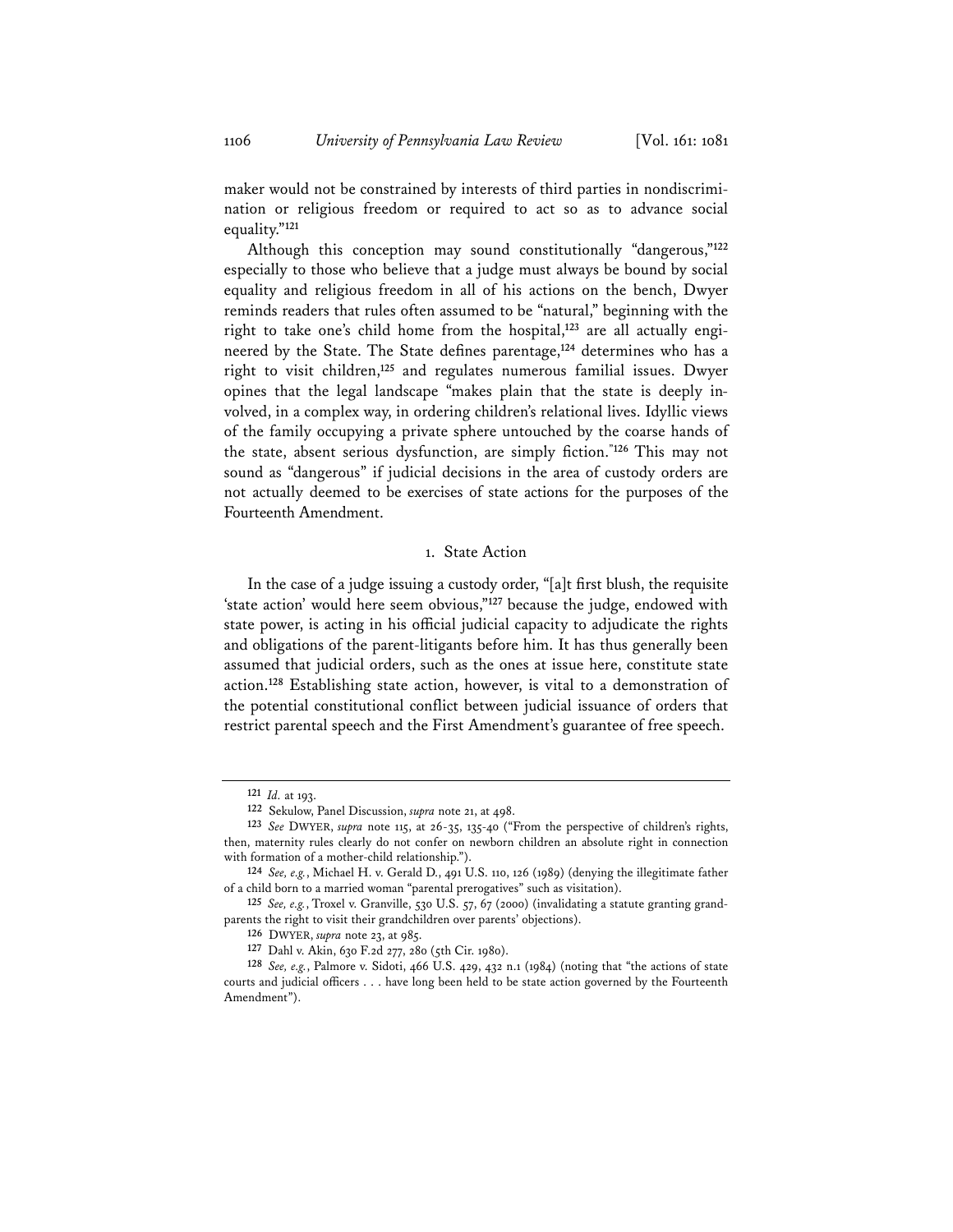The issuance of custody orders is exclusively within the purview of state courts because the domestic relations exception prohibits federal courts from adjudicating this type of family law issues under diversity jurisdiction.**<sup>129</sup>** States are still bound to the guarantees of the Bill of Rights through the Court's incorporation doctrine, and the right to freedom of speech as articulated in the First Amendment was incorporated against the states in *Gitlow v. New York*, when the Supreme Court decreed that "freedom of speech and of the press—which are protected by the First Amendment from abridgment by Congress—are among the fundamental personal rights and 'liberties' protected by the due process clause of the Fourteenth Amendment from impairment by the States."**<sup>130</sup>**

Courts' general treatment of judicial orders on appeal suggests that judicial decrees are implicitly understood to qualify as state action; often, the issue of state action is assumed satisfied rather than explicitly discussed.**<sup>131</sup>** In *Ex parte Virginia*, the Supreme Court explained, "The prohibitions of the Fourteenth Amendment are directed to the States, and they are to a degree restrictions of State power. It is these which Congress is empowered to

**<sup>130</sup>** 268 U.S. 652, 666 (1925).

**<sup>129</sup>** *See* Barber v. Barber, 62 U.S. 582, 584 (1858) (holding that federal courts cannot exercise diversity jurisdiction over suits requesting divorce or alimony); *see also* Ankenbrandt v. Richards 504 U.S. 689, 716 (1992) (Blackmun, J., concurring) (explaining that there are four types of "domestic relations" actions: those involving declarations of status such as "marriage, annulment, divorce, custody, and paternity"; those involving "declarations of rights or obligations arising from status" such as "alimony, child support, and division of property"; "secondary suits to enforce declarations of status, rights, or obligations"; and "suits not directly involving status or obligations arising from status but that nonetheless generally relate to domestic relations matters"). The domestic relations exception has been interpreted rather strictly, which likely contributes to the lack of attention these cases receive from federal courts, scholars, and commentators. *See* Elk Grove Unified Sch. Dist. v. Newdow, 542 U.S. 1, 13 (2004) ("While rare instances arise in which it is necessary to answer a substantial federal question that transcends or exists apart from the family law[,] . . . in general it is appropriate for the federal courts to leave delicate issues of domestic relations to the state courts." (citation omitted)). However, violations of federal constitutional rights appear to qualify as the type of rare instance cited in *Elk Grove*, so appeals to federal appellate courts premised on violations of vital First Amendment free speech rights could potentially be heard. *See, e.g.*, *Palmore*, 466 U.S. at 433 (deciding equal protection issue arising under the Fourteenth Amendment in child custody case).

**<sup>131</sup>** *See, e.g.*, *In re* Marriage of Hartmann, 111 Cal. Rptr. 3d 242, 245 (Ct. App. 2010) (entertaining First Amendment challenge of restraining order and assuming, without discussion, state action); *In re* Marriage of Candiotti, 40 Cal. Rptr. 2d 299, 303 (Ct. App. 1995) (striking down a restraining order and assuming, without discussion, state action); Schutz v. Schutz, 581 So. 2d 1290 (Fla. 1991) (hearing an appeal of post-dissolution order based on a free speech challenge and assuming, without discussion, state action); *In re* Marriage of Geske, 642 N.W.2d 62, 67 (Minn. Ct. App. 2002); Borra v. Borra, 756 A.2d 647, 649 (N.J. Super. Ct. Ch. Div. 2000) (hearing a First Amendment challenge of a family court order and assuming, without discussion, state action); *In re* Marriage of Olson, 850 P.2d 527, 527-28 (Wash. Ct. App. 1993) (same); Dickson v. Dickson 529 P.2d 476, 477 (Wash. Ct. App. 1974) (same).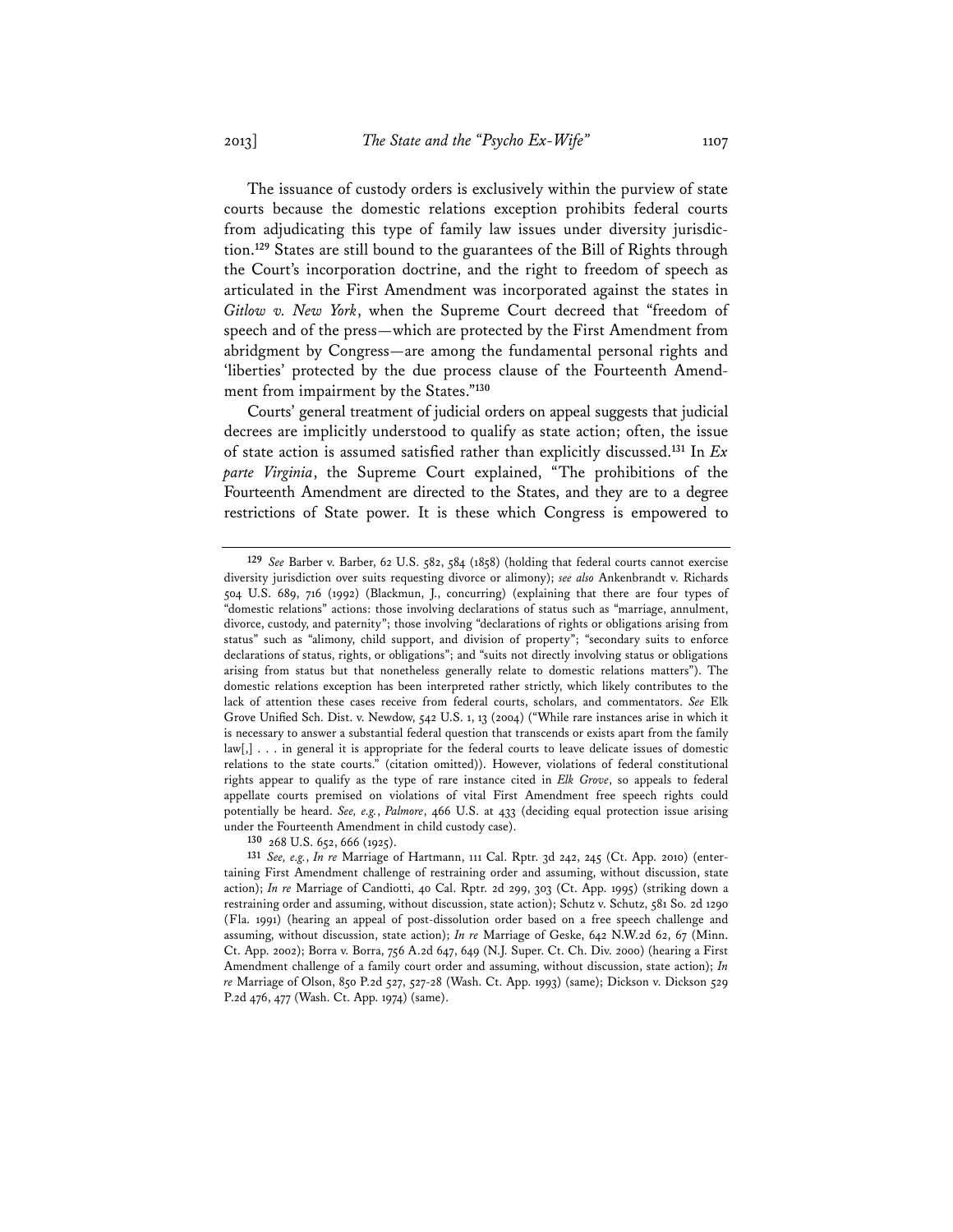enforce, and to enforce against State action, however put forth, whether that action be executive, legislative, or *judicial*."**<sup>132</sup>** There, the Court concluded that a judge's refusal to permit African American jurors to serve on the jury constituted state action in violation of the Fourteenth Amendment's Equal Protection Clause.**<sup>133</sup>** The natural conclusion that a judge must be exercising state power when acting in his official judicial capacity has been essentially unexamined and unquestioned, at least at the Supreme Court level.**<sup>134</sup>** Further, the Court has continued to assert this ideal in passing, noting that judges are "beyond all question . . . state actor[s],"**<sup>135</sup>** and finding that judges, as branches of the sovereign state exercising state action in their official capacities, are absolutely immune from suit.**<sup>136</sup>** In one of the few Supreme Court cases addressing child custody, *Palmore v. Sidoti*, the Court considered whether a judge's custody order constituted state action, stating tersely in a footnote, "The actions of state courts and judicial officers in their official capacity have long been held to be state action governed by the Fourteenth Amendment."**<sup>137</sup>** In *Palmore*, the Court struck down the custody order award based solely on racial considerations and forbade lower courts from utilizing race in this manner in custody proceedings.**<sup>138</sup>**

Perhaps one of the most analogous judicial–state action cases is the celebrated *Shelley v. Kraemer*, which held that state court judges cannot enforce racially discriminatory restrictive housing covenants signed by private parties.**<sup>139</sup>** "Enforcement" in that case meant that the trial judge approved the covenants, declared them legal, and engaged state machinery to enforce them. On the issue of whether judicial enforcement of a private party's agreement could constitute state action, the court began by noting that "the action of state courts and judicial officers in their official capacities is to be regarded as action of the State within the meaning of the Fourteenth Amendment, is a proposition which has long been established by decisions of this Court."**<sup>140</sup>** The Court asserted that judicial enforcement of a covenant

**<sup>132</sup>** *Ex parte* Virginia, 100 U.S. 339, 346 (1879) (emphasis added).

**<sup>133</sup>** *Id.* at 348.

**<sup>134</sup>** See *supra* subsections II.A.2.a–b for an examination of lower court decisions on the subject.

**<sup>135</sup>** Edmonson v. Leesville Concrete Co., 500 U.S. 614, 624 (1991).

**<sup>136</sup>** *See, e.g.*, Butz v. Economou, 438 U.S. 478, 508-09 (1978) (reaffirming the established principle that judges are afforded absolute immunity); Stump v. Sparkman, 435 U.S. 349, 355 (1978) (same); Pierson v. Ray, 386 U.S. 547, 554 (1967) (same), *overruled on other grounds by* Harlow v. Fitzgerald, 457 U.S. 800 (1982).

**<sup>137</sup>** 466 U.S. 429, 432 n.1 (1984) (citing Shelley v. Kraemer, 334 U.S. 1 (1948); *Ex parte Virginia*, 100 U.S. at 339).

**<sup>138</sup>** *Id.* at 434.

**<sup>139</sup>** 334 U.S. at 19-20.

**<sup>140</sup>** *Id.* at 14.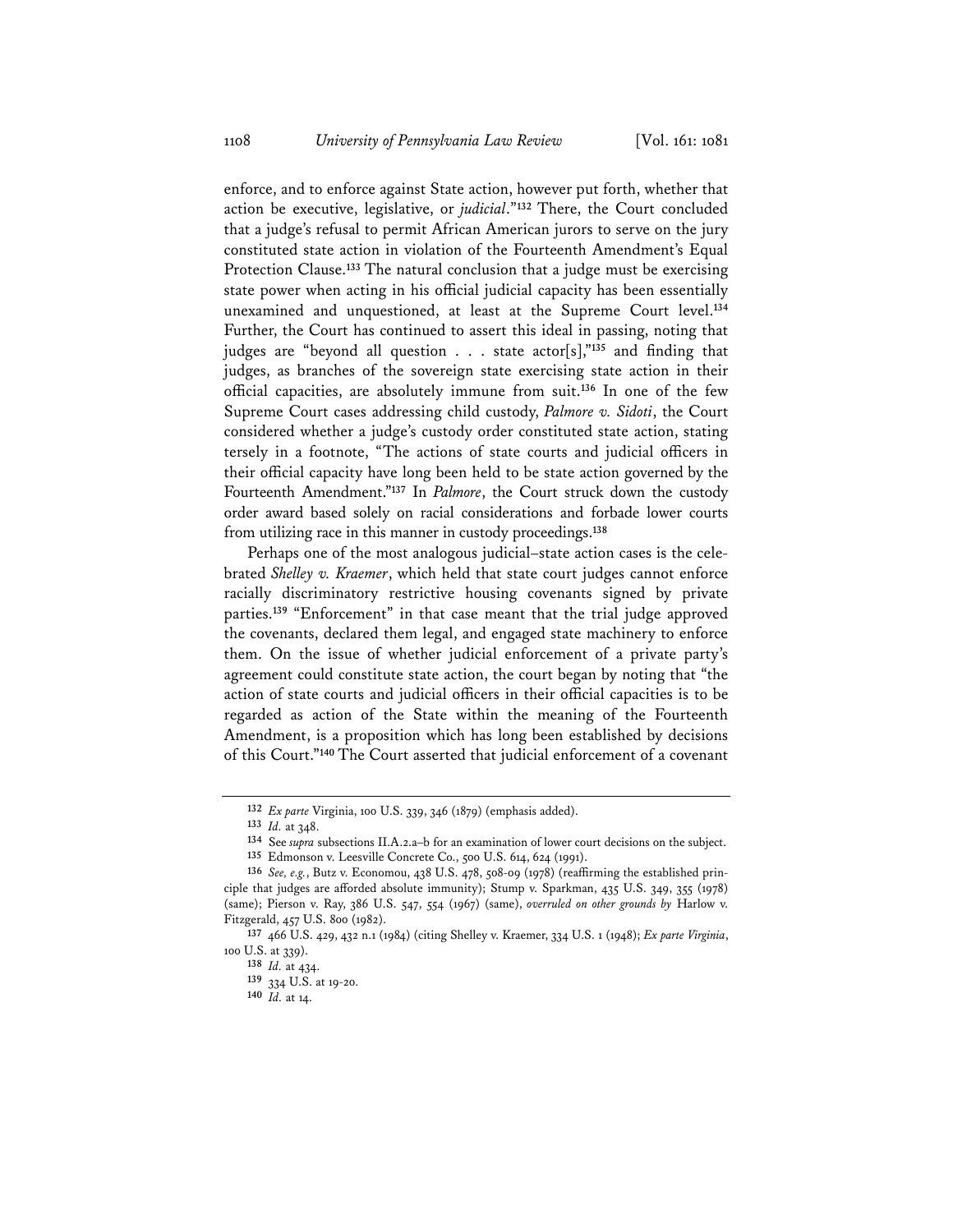which violated the Equal Protection Clause of the Fourteenth Amendment constituted unconstitutional action by a state actor.**<sup>141</sup>**

The state enforcement action challenged in *Shelley* is analogous to situations in which parent-litigants are issued a custody order or divorce decree and then are held in contempt for violations of that order. When a litigant is held in contempt, judges may engage the State's machinery to force the litigant to comply with the court order. In California, for instance, there are special procedures for violations of family court orders, with punishments including imprisonment.**<sup>142</sup>** Although these consequences may not be quite as permanent as the state action in *Shelley*, it clearly involves a drastic loss of liberty. Commentators have argued that, where a party has been ordered to take his child to church or to refrain from saying certain things about the child's other parent citing the child's interest in maintaining religious involvement, imprisonment for failure to do so seems constitutionally problematic.**<sup>143</sup>** The framework as constructed thus far reveals that the First Amendment applies to states, that judicial decrees restricting parental free speech are state actions and may be unconstitutional, and that the enforcement of these decrees may infringe upon the liberty of parent-litigants. This possible loss of liberty for exercising rights that are potentially constitutionally protected lends a heightened sense of urgency to the determination of whether custody orders restricting parental speech violate the First Amendment.

Despite *Shelley*'s prominence in the realm of state action doctrine, several commentators have noted that lower courts are reluctant to apply *Shelley*'s holding to cases where race is not involved, which suggests that the race cases are perhaps sui generis.**<sup>144</sup>** The Fifth Circuit has stated:

[W]hile . . . judicial action can constitute "state action" under the Fourteenth Amendment . . . it has never been held that all state court litigation must therefore result in dispositions that, if undertaken by state agents, would be constitutional . . . . Precisely when, as in Shelley, judicial involvement in

**<sup>141</sup>** *Id.* at 23.

**<sup>142</sup>** *See* CAL. CIV. PROC. CODE § 1218(c) (Deering 2012) (authorizing penalties of community service, fines, and imprisonment up to 120 or 240 hours for violations of orders issued pursuant to the Family Code).

**<sup>143</sup>** *See* Volokh, *supra* note 10, at 716-17 (arguing that restrictions should be tailored to permit religious or ideological speech). **<sup>144</sup>** *See* Mark D. Rosen, *Was* Shelley v. Kraemer *Incorrectly Decided? Some New Answers*, 95

CALIF. L. REV. 451, 463-64 (2007) (arguing that *Shelley* has been ignored because it blurs the distinction between public and private action).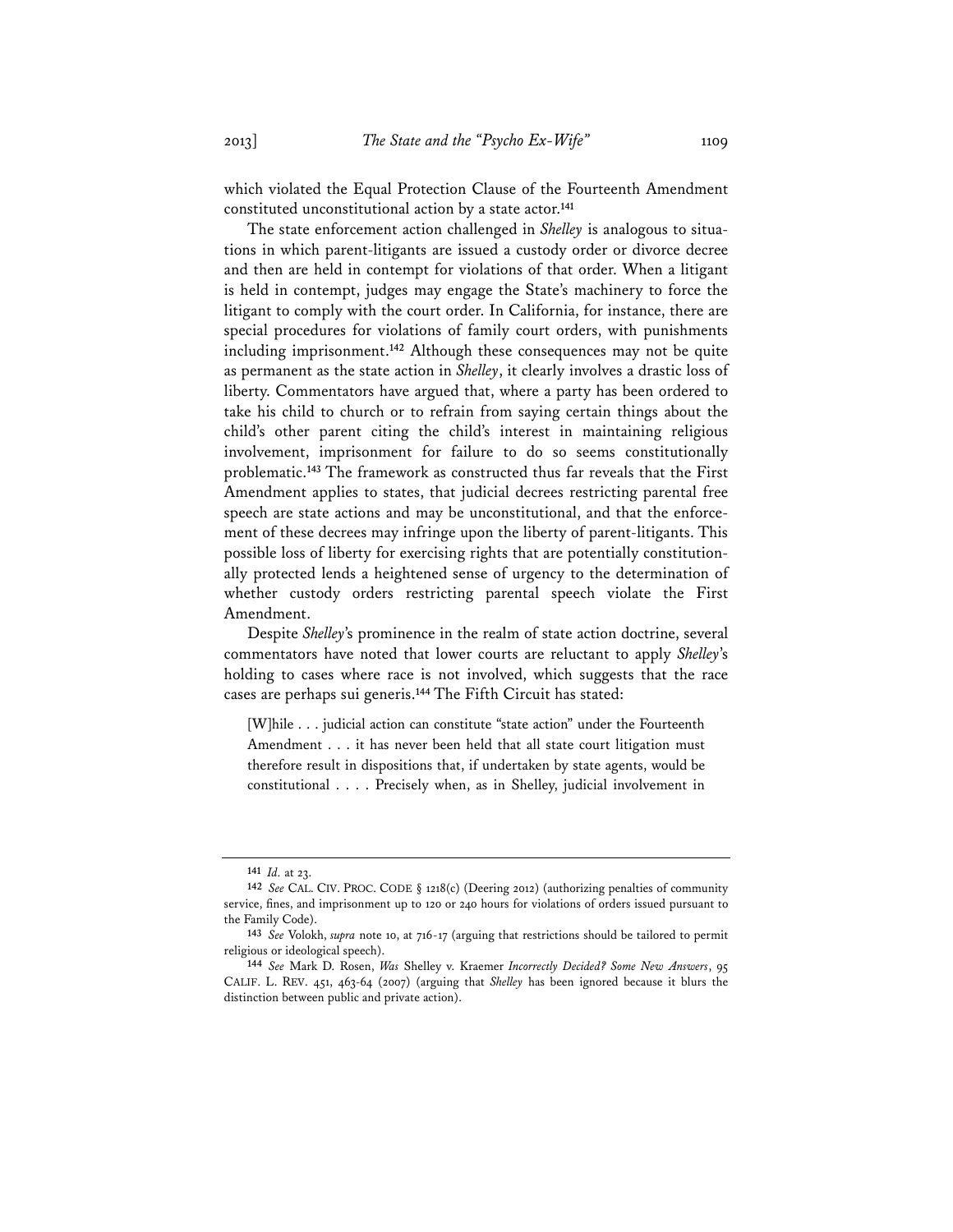private litigation assumes constitutional dimensions is a problem that has perplexed courts and scholars for decades.**<sup>145</sup>**

Professor Volokh's criticism of Professor Dwyer's theory includes an assertion that "not only the First Amendment but also *Palmore v. Sidoti* stand in the way of Professor Dwyer's proposal."**<sup>146</sup>** But if the Fifth Circuit and other commentators are correct, when values of racial equality are not involved (as they were in *Palmore*), then perhaps a judge's order in private litigation is *not* state action subject to the restraints of the First Amendment. This idea has also been suggested in several cases, in both majority and dissenting opinions, and these precedents serve to challenge current assumptions regarding the nature of the Fourteenth Amendment and state action doctrine.**<sup>147</sup>**

One case that yields the type of counterintuitive result demanded by Professor Dwyer's theory is *Polk v. Dodson*, in which the Supreme Court held that public defenders are not state actors.**<sup>148</sup>** In that case, the Court noted the unique function that the public defender serves and asserted that "a defense lawyer best serves the public not by acting on behalf of the State or in concert with it, but rather by advancing 'the undivided interests of his client.'"**<sup>149</sup>** Although the public defender is paid by the State, assigned by the State, and for all intents and purposes appears to be a state actor, his function dictates that he is not. He is *solely* focused on the interests of his client, thus it would not make any sense to say that he is working to advance the purposes of a government that is actively prosecuting his client.

Dwyer's concept of judge-as-fiduciary seems to fit naturally into *Dodson*'s function-based test. Dwyer's premise is that judges trying to determine what is in the best interest of children should focus only on the child's best interests and ignore all other parties involved, including the State's social goals and the parents' constitutional rights. Under this conception, the judge, when acting as an agent for the child, and tasked *solely* with advancing the child's interests, seems quite similar to the public defender advancing the undivided interests of his client. Thus, both public defender and judge are deprived of their state actors status as a result of their fiduciary functions.

**<sup>145</sup>** Dahl v. Akin, 630 F.2d 277, 280 (5th Cir. 1980).

**<sup>146</sup>** Volokh, *supra* note 10, at 697.

**<sup>147</sup>** *See, e.g.*, Dunham v. Frank's Nursery & Crafts, Inc., 919 F.2d 1281, 1289 n.3 (7th Cir. 1990) (Ripple, J., dissenting) ("It is also clear that [in a] criminal trial where the court inquires into the reasoning of the prosecutor for the use of a peremptory challenge, the Supreme Court would not consider the trial judge to be a state actor for the purposes of equal protection analysis.").

**<sup>148</sup>** 454 U.S. 312, 318-19 (1981) (noting that courts of appeals agree that a public defender is not a state actor merely by virtue of being an officer of the government's court).

**<sup>149</sup>** *Id.* (citation omitted).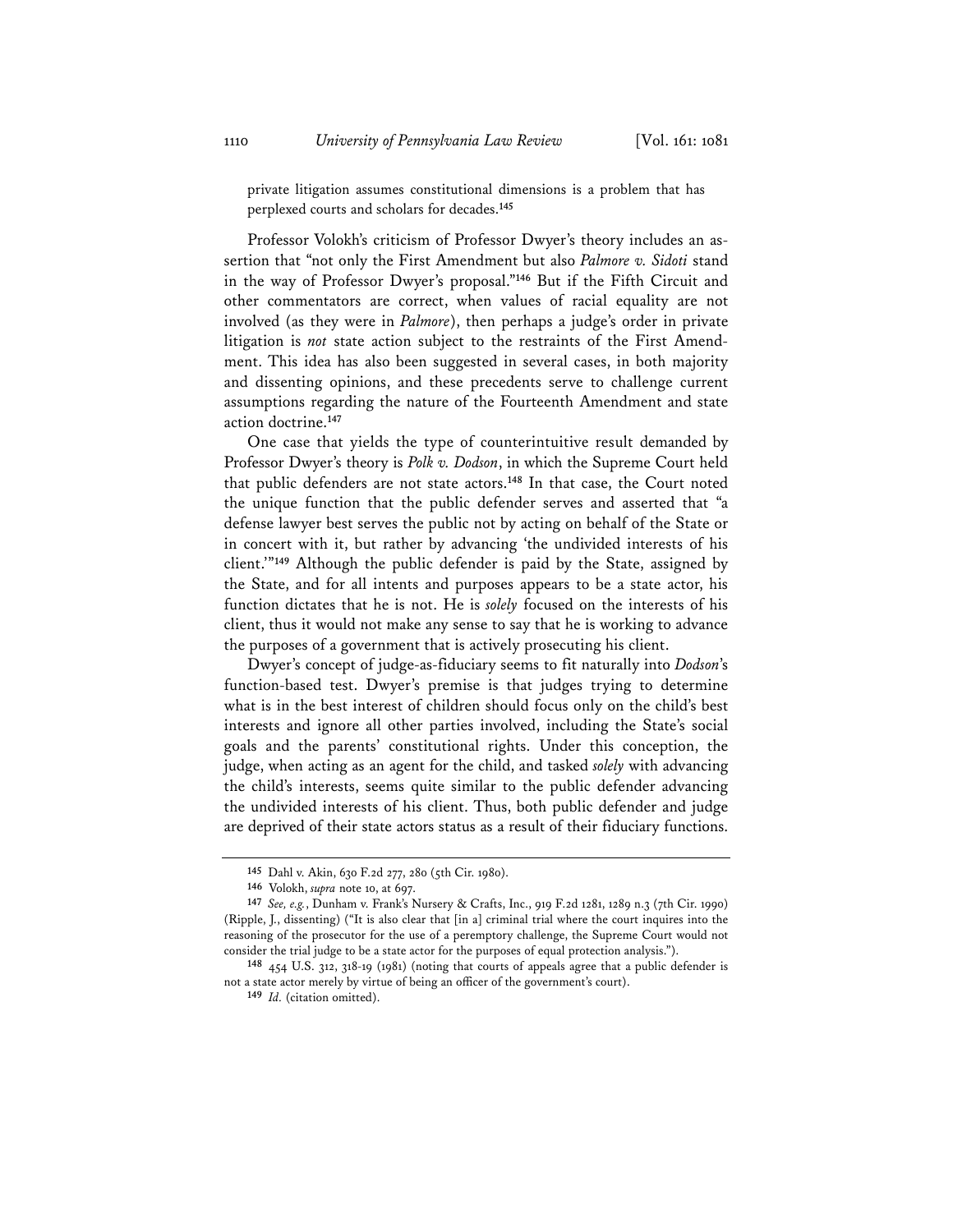Envisioning the judge as a fiduciary would resolve fears that children's best interests get lost in a system that is focused only on parents' grievances.**<sup>150</sup>** Instead, what a child would decide becomes paramount. In contrast to the "pure" First Amendment approach that does not recognize best interests as compelling, this approach recognizes children's interests as the most important element of custody decisions.

## 2. Viability of Professor Dwyer's Judge-as-Fiduciary Concept: Descriptive Accuracy and Social Costs

The public defense system has not coercively homogenized the public.**<sup>151</sup>** Thus, despite Volokh's quick dismissal,**<sup>152</sup>** the judge-as-fiduciary concept is not completely alien to current precedent. In fact, given relevant case law and the nature of custody proceedings (especially where courts view best interests as compelling enough to override parental free speech rights), it is fair conjecture that judges *do* view themselves as fiduciaries for confused children caught in the crossfire of warring parents. In *Morelli*, for instance, the judge did not seem to consider the implications of her order on the free speech rights of the father; instead, she considered only how the children would choose if they could and which outcome would benefit them the most. Recall the judge's assertion that the children "don't want to hear that dad is a bastard . . . [or] mommy's a bitch [because] [t]hat's someone they love[,] [a]nd when you say something about someone they love, you hurt them."**<sup>153</sup>** The judges' orders in cases like *In re Marriage of Hartmann*, *Borra v. Borra*, and *Schutz v. Schutz* seem to reflect similar child-centered reasoning.**<sup>154</sup>** By acknowledging that this may be how family judges *actually* approach these situations, the judge-as-fiduciary conception goes a long way in making the custody adjudication process more transparent. Under the "pure" First Amendment approach, judges often privately view themselves as children's fiduciaries, but then publicly stretch and shape their orders to

**<sup>150</sup>** *See, e.g.*, Weinstein, *supra* note 35, at 88 (arguing that the adversarial nature of the child custody system shifts the focus to parents' rights instead of the best interests of the children).

**<sup>151</sup>** *See* Volokh, *supra* note 10, at 696. Just as each public defender is different and, thus, gives his client different advice, each judge is different and different life experiences will inform his role as fiduciary for a child. Similarly, each child is different, and when a child is old enough, he can express his preferences to the judge, mitigating any homogenizing effect of the judge-as-fiduciary. Custody adjudications are *already* fact-bound inquiries, so, as Dwyer suggests, it would not waste judicial resources to consider what the child would pick. Additionally, even if there were a homogenizing effect to the rule that no divorced parent could disparage the other parent, such a rule may reduce the conflict and tension felt by the children of those parents.

**<sup>152</sup>** *Id.*

**<sup>153</sup>** Transcript of Order, *supra* note 2, at 11.

**<sup>154</sup>** *See supra* Section II.A.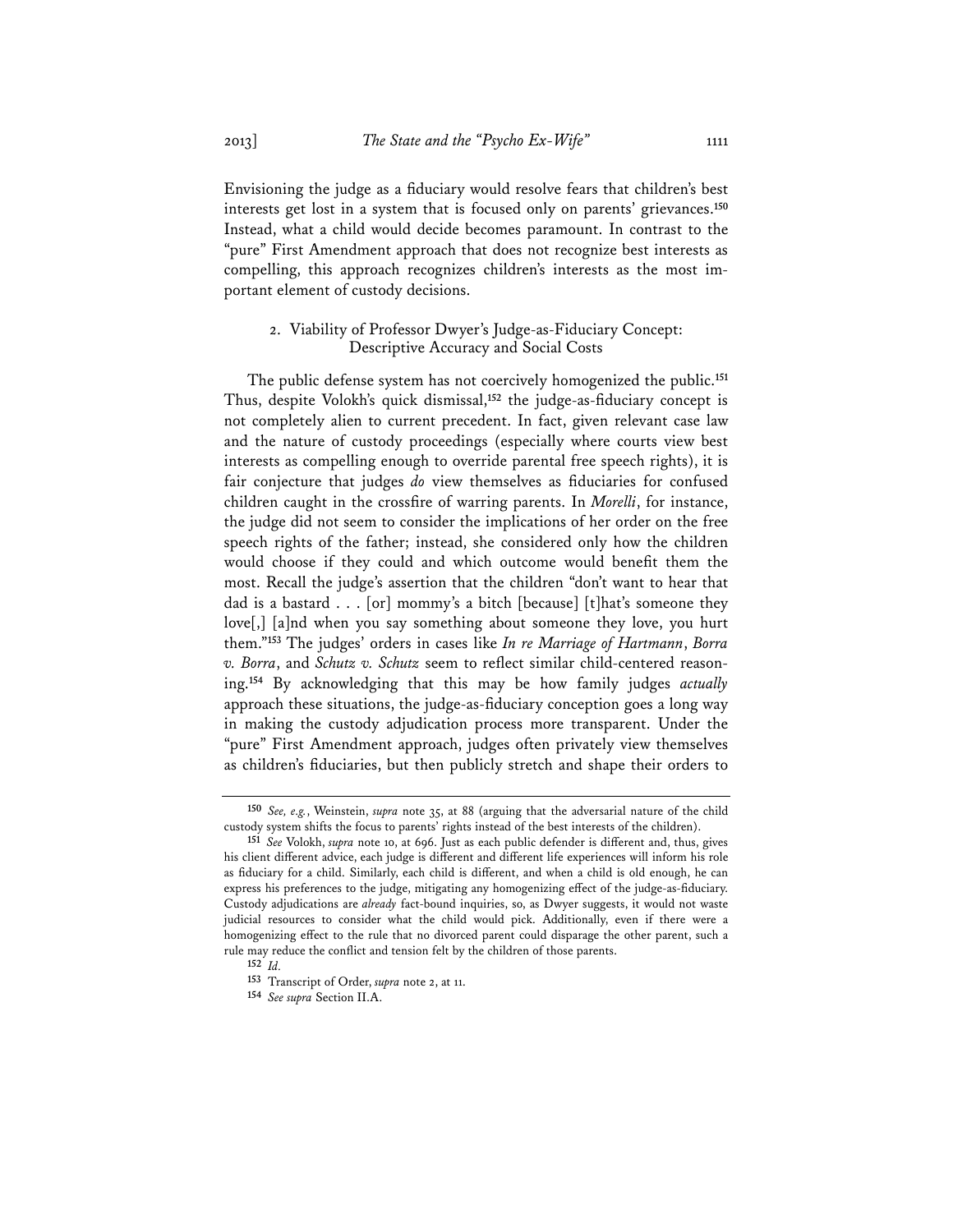fit an alleged constitutional mold, which can make it difficult for reviewing courts to understand the underlying factors of the decisions and thus evaluate those decisions properly. By acknowledging that family court judges view themselves as fiduciaries for the children in their courtrooms, the process becomes more transparent for all parties.

Yet even if this model is descriptively accurate, it does not follow that it is desirable to recognize judges as "stepping outside" the Constitution when adjudicating custody issues in family court.**<sup>155</sup>** Negative social implications seem to follow when family law judges refuse to consider parental constitutional rights. For instance, although the Court in *Palmore* ruled that judges could not take race into account when making custody decisions, Dwyer explicitly rejects the notion that social goals should influence judges' decisionmaking.**<sup>156</sup>** While that may be necessary in his judge-as-fiduciary model, it is certainly troubling in a society that strives to be as color-blind as possible and that rightly hailed *Palmore* as a pathbreaking case.

If judges were no longer bound by the restraints of the Constitution, their orders could violate several constitutional rights. A line could be drawn short of First Amendment violation, but that may implicate other constitutional provisions. Perhaps Americans are willing to endure limited incursions into parental rights in relation to free speech or the exercise of religion in the context of divorced families. But what if judges began interfering in the lives of intact families or deciding to give away people's genetic children at birth to better suited parents with more resources? Professor Dwyer's suggestion that parent-child relationships are malleable creations of the State rather than intimate genetic relationships**<sup>157</sup>** leads to the conclusion that the latter scenario could be a reality. The meddling of the State with intact families raises immediate concerns of violations of constitutional guarantees of privacy in the home.**<sup>158</sup>** Similarly, taking away babies from a genetic mother who intends to keep her child to give them to better suited but unrelated parents raises immediate due process problems.**<sup>159</sup>** The line-drawing problems of such a system deserve serious consid-

**<sup>155</sup>** *See, e.g.*, Volokh, *supra* note 10, at 694-97 (criticizing Dwyer's conception).

**<sup>156</sup>** *See* Dwyer, *supra* note 115, at 152.

**<sup>157</sup>** *See supra* note 123 and accompanying text.

**<sup>158</sup>** *Cf.* Griswold v. Connecticut, 381 U.S. 479, 485-86 (1965) (striking down a state law prohibiting the possession of birth control by a married couple due to the constitutionally protected privacy interests at stake).

**<sup>159</sup>** *Cf.* Stanley v. Illinois, 405 U.S. 645, 649 (1972) (striking down a law automatically taking away custody of children from an unmarried father upon the death of the mother on equal protection grounds). *But cf.* Michael H. v. Gerald D., 491 U.S. 110, 121-27 (1989) (explaining that a merely genetic parent-child relationship without continued parent-child contact does not confer a due process right to a parent-child relationship); Lehr v. Robertson, 463 U.S. 248, 261 (1983) (same).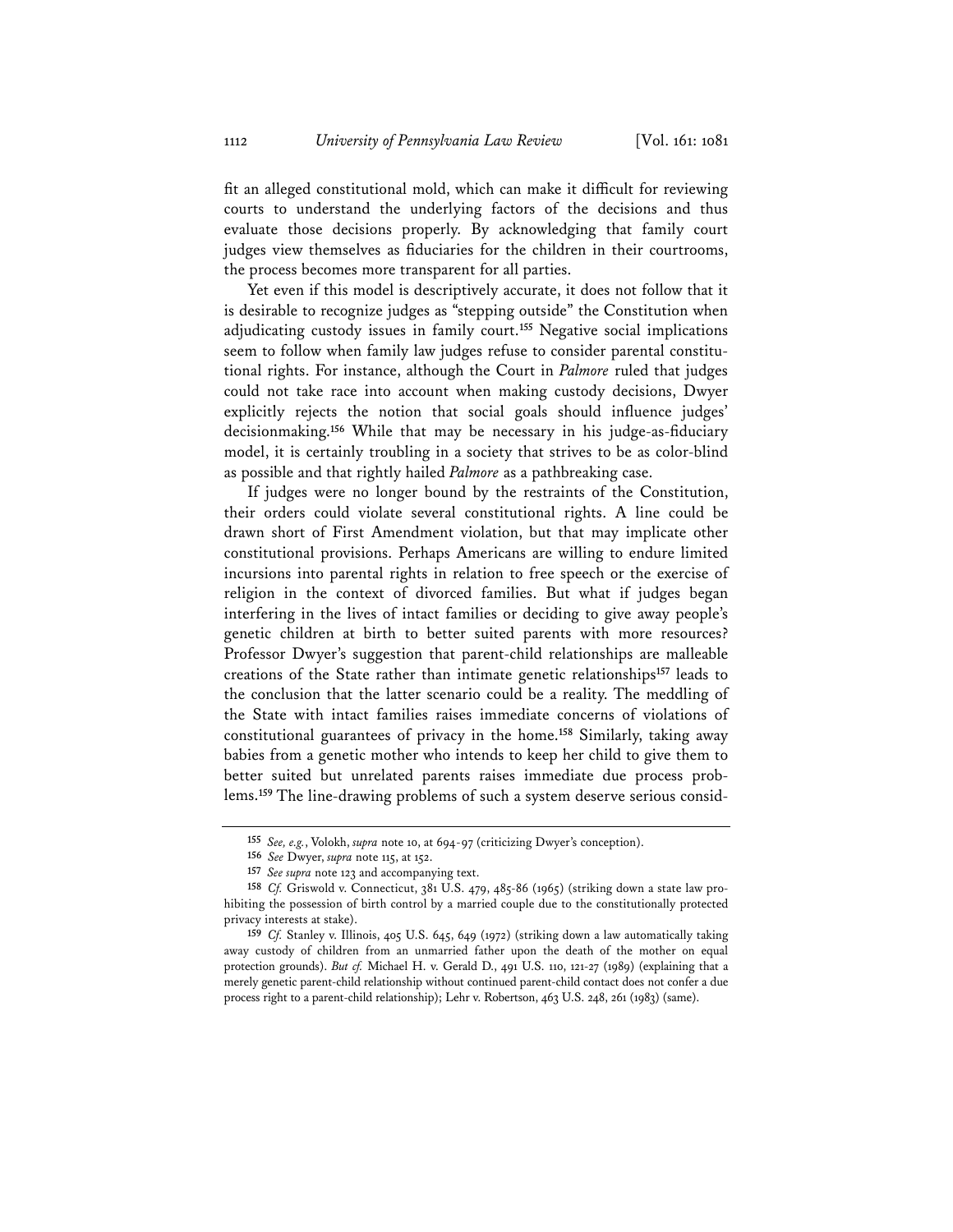eration, and may be fatal to Dwyer's theory. Certain aspects of family life, including the right to take one's genetic child home from the hospital and govern one's intact family as one wishes (as long as no harm is caused to anyone) are deeply ingrained in American culture.

It seems that even though Dwyer's conception is innovative and perhaps justified by precedent, America is not ready for a standard that ignores parental rights in order to advance children's best interests. The judge-asfiduciary model is simply fraught with too much potential for abuse of discretion and too removed from any constitutional mooring to be widely accepted. Thus, despite its potential, this Comment rejects this approach for a standard that remains constitutionally bound and consistently considers both children's interests *and* parental rights.

### C. *The Substantial Harm Standard*

The final framework to be examined is the substantial harm standard, which courts currently use to resolve the tension between parents' liberty interest in the free exercise of religion and their children's best interests.**<sup>160</sup>** The substantial harm standard mandates that "courts may restrict the parent's right [to the free exercise of religion] only when the evidence demonstrates a substantial threat of physical or mental harm to the child."**<sup>161</sup>** Because courts already use this standard to negotiate the thorny issue of restricting parental rights to protect children, and it stems from a strict First Amendment free exercise analysis requiring the presence of a compelling state interest to restrict parental rights,**<sup>162</sup>** it seems well equipped for adoption in the context of restrictions on parental free speech.**<sup>163</sup>**

**<sup>160</sup>** *See, e.g.*, Kendall v. Kendall, 687 N.E.2d 1228, 1232 (Mass. 1997); LeDoux v. LeDoux, 452 N.W.2d 1, 5-6 (Neb. 1990); Shepp v. Shepp, 906 A.2d 1165, 1173-74 (Pa. 2006).

**<sup>161</sup>** David E. Cherny & Matthew W. Perkins, *Religious Issues in Child Custody Proceedings: Separation of Church and State in Determining the Best Interests of the Child*, BOS. B.J., Sept./Oct. 1997, at 6, 17. Some courts have characterized this threshold as a "grave threat of harm." *See, e.g.*, *Shepp*, 906 A.2d at 1174.

**<sup>162</sup>** Just as the compelling state interest in First Amendment free speech doctrine (analyzed in subsection II.A.2, *supra*) stems from the State's parens patriae duty, so too the parens patriae doctrine provides the basis for the compelling state interest in the substantial harm standard in First Amendment free exercise analysis. *See* Cherny & Perkins, *supra* note 161, at 17.

**<sup>163</sup>** This suggestion that a free exercise standard be imported into what is essentially a free speech jurisprudence may raise the question of whether the First Amendment free speech analysis is being abandoned entirely, and thus whether speech is not being recognized as speech and therefore is being inadequately protected. This approach also stems from a compelling interest standard within the First Amendment free exercise context and is *more* rigorous and protective of speech than the current First Amendment free speech best interests analysis. There are, however, two potential responses to this claim. First, I have objected only to the traditional First Amendment strict scrutiny analysis in conjunction with the amorphous child's best interests standard.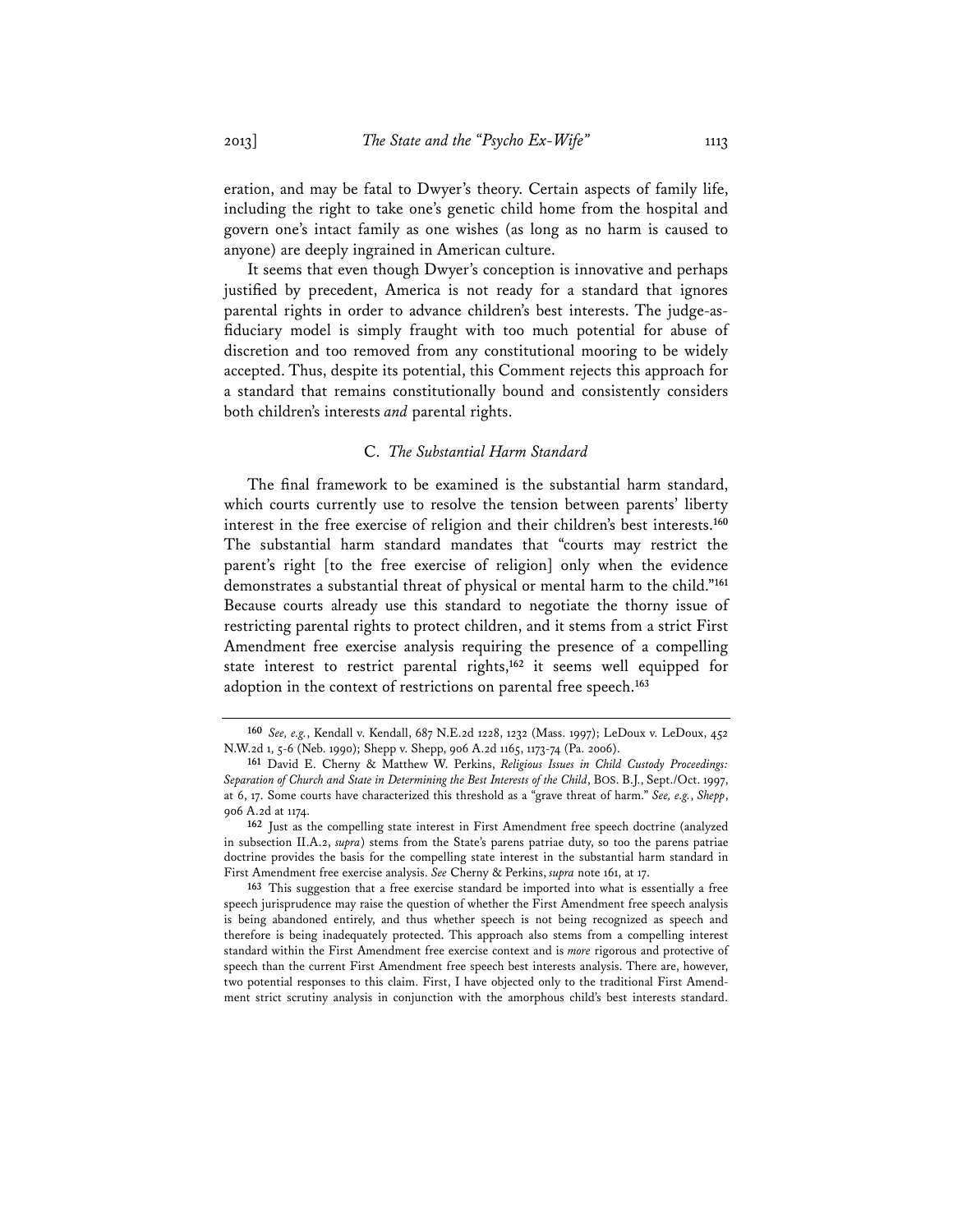The roots of this standard are generally traced to *Yoder v. Wisconsin*, a 1972 case in which the Supreme Court held a Wisconsin statute requiring children to attend at least two years of high school was a violation of the Amish plaintiffs' right to free exercise of religion.**<sup>164</sup>** *Yoder* was analyzed in a heightened scrutiny context similar to the "pure" First Amendment analysis.**<sup>165</sup>** The *Yoder* court, utilizing this "pure" free exercise analysis, explained, "[I]n order for Wisconsin to compel school attendance . . . against a claim that such attendance interferes with the practice of a legitimate religious belief, it must appear . . . that there is a state interest of sufficient magnitude to override the interest claiming protection under the Free Exercise Clause."**<sup>166</sup>** The Court held that none of the State's several concededly strong proffered rationales were sufficient to overcome plaintiffs' free exercise rights.**<sup>167</sup>**

Although *Yoder* was not decided in the custody context, courts determining whether to restrict parental religious liberties have cited it.**<sup>168</sup>** Additionally, a commentator citing the connection explains, "Following *Yoder*, most courts require a showing of harm to the child, or a substantial threat of harm to the child, before placing any restrictions on exposure to a parent's religious beliefs and practices."**<sup>169</sup>**

In a Pennsylvania Supreme Court case decided under the substantial harm standard, *Shepp v. Shepp*, the court took notice of the constitutional magnitude of the rights involved and the evident conflict, explaining, "This case implicates two highly important values: the free exercise of religion as guaranteed by the First Amendment . . . and the public policy of this Commonwealth . . . to assure a reasonable and continuing contact of the child with both parents after a separation or dissolution of marriage."**<sup>170</sup>** In *Shepp*, the mother objected to her child being taught the father's polygamous

Substituting the substantial harm standard in place of the best interests standard would be the functional equivalent of what I am suggesting be adopted in this section. Second, the Court has been willing to limit protection of speech, such as child pornography, where the creation of that speech has harmed children. *See, e.g.*, New York v. Ferber, 458 U.S. 747, 765-66 (1982). Because this speech harms children, it may be categorized as lesser-protected or unprotected, which justifies eliminating the traditional First Amendment strict scrutiny analysis in favor of the substantial harm standard.

**<sup>164</sup>** 406 U.S. 205, 234-35 (1972).

**<sup>165</sup>** *Id.* at 214.

**<sup>166</sup>** *Id.*

**<sup>167</sup>** *Id.* at 234.

**<sup>168</sup>** *See, e.g.*, Shepp v. Shepp, 906 A.2d 1165, 1169-70, 1173 (Pa. 2006) (citing the *Yoder* standard in determining whether a father should be forbidden from teaching his daughter his religion-based ideas regarding polygamy).

**<sup>169</sup>** Shulman, *supra* note 20, at 173.

**<sup>170</sup>** *Shepp*, 906 A.2d at 1168-69.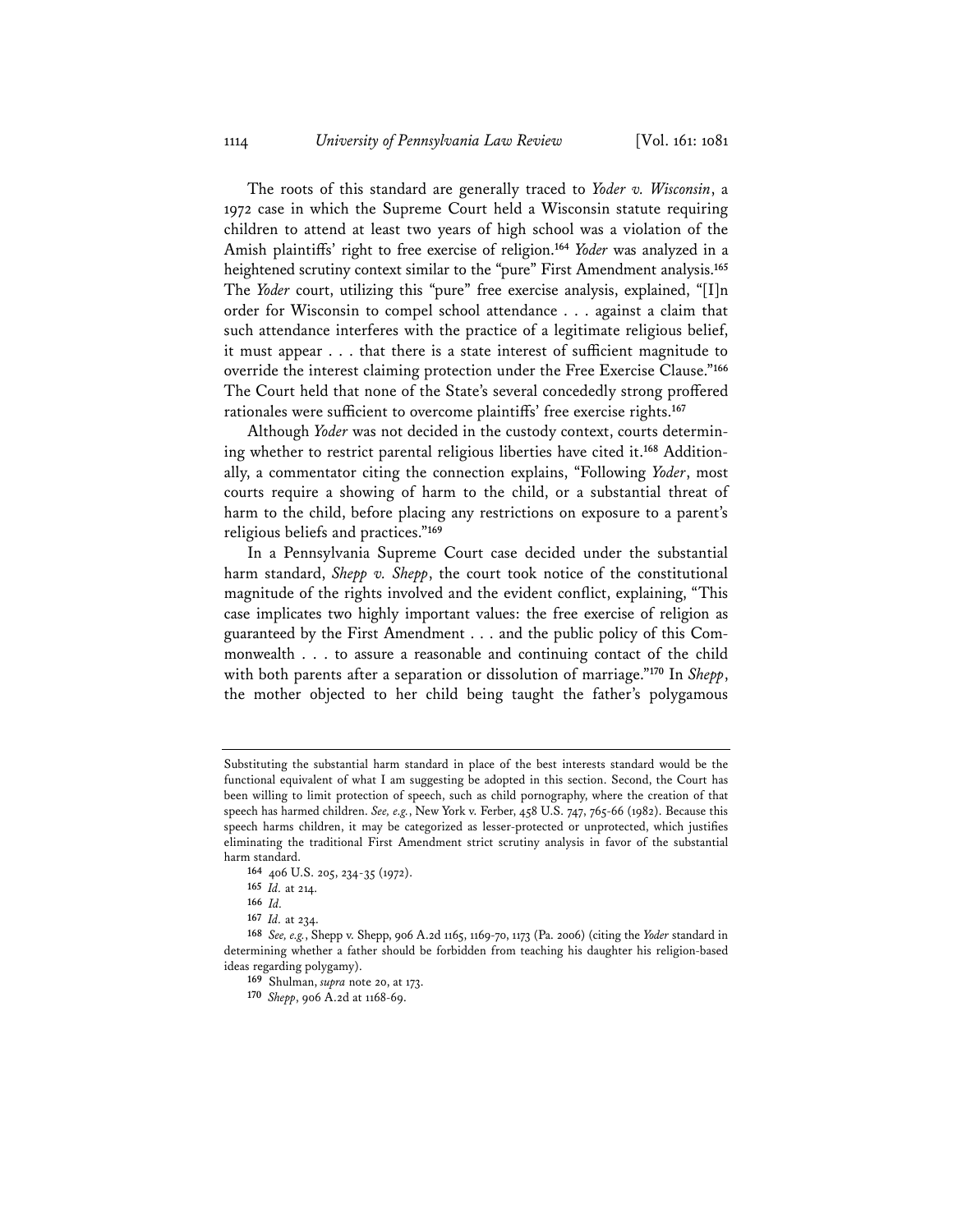values, and the lower court ordered that the father refrain from doing so.**<sup>171</sup>** After explaining the relevance of the *Yoder* standard in the custody context, the court explained, "The state's compelling interest to protect a child in any given case . . . is not triggered unless a court finds that a parent's speech is causing or will cause harm to a child's welfare."**<sup>172</sup>** The court then focused on what the father was actually saying to his young daughter and encouraging her to do, before determining whether a restriction on his free exercise was justified.**<sup>173</sup>** The court found that the father was not forcing the child to engage in polygamy and discussing it with her did not seem to cause any emotional distress and held that "[w]here . . . there is no finding that discussing such matters constitutes a grave threat of harm to the child, there is insufficient basis for the court to infringe on a parent's constitutionally protected right to speak to a child about religion as he or she sees fit."**<sup>174</sup>** The court reprimanded the lower court for "[e]ngaging in speculation that Father's statements to his stepdaughter might lead to insistence that his own child engage in polygamy," and for substituting "its judgment for that of the trial court, [in] conclud[ing] that the teaching of plural marriage constituted a grave threat."**<sup>175</sup>** Ultimately, the court held that because there was no grave threat to the daughter, the lower court "erred in restricting Father from teaching [his daughter] about polygamy."**<sup>176</sup>**

In a related case, *Kendall v. Kendall*, the Massachusetts Supreme Court explained that the "overriding goal" in accommodating diverse religious practices of separted parents "is to serve the best interests of the children even where the attainment of that purpose . . . involve[s] some limitation of the liberties of one . . . of the parents"**<sup>177</sup>** and noted that "[t]he determinative issue is whether the harm found to exist in this case [is] so substantial so as to warrant a limitation on the defendant's religious freedom."**<sup>178</sup>** In *Kendall*, a fundamentalist Christian father and an Orthodox Jewish mother battled over their children's religious upbringing.**<sup>179</sup>** The court found that the children were becoming emotionally distraught after attending the father's religious services because the services suggested that non-Christians

**<sup>171</sup>** *Id.* at 1168.

**<sup>172</sup>** *Id.* at 1173.

**<sup>173</sup>** *Id.* **<sup>174</sup>** *Id.* at 1174.

**<sup>175</sup>** *Id.* at 1173

**<sup>176</sup>** *Id.*

**<sup>177</sup>** Kendall v. Kendall, 687 N.E.2d 1228, 1231 (Mass. 1997) (quoting Felton v. Felton, 418 N.E.2d 606 (Mass. 1981)).

**<sup>178</sup>** *Id.* at 1232.

**<sup>179</sup>** *Id.* at 1230.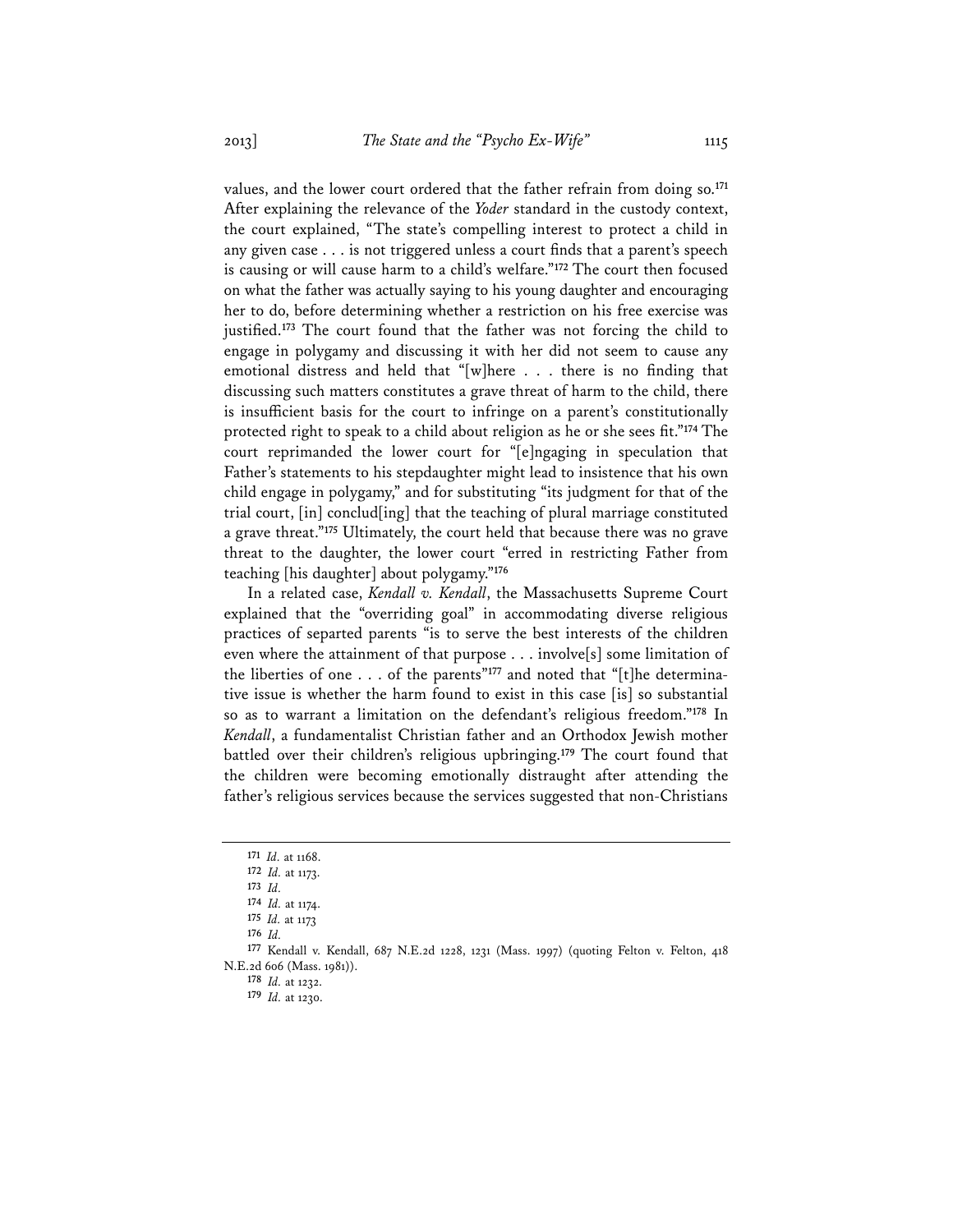would be "damned to go to hell."**<sup>180</sup>** Additionally, the father threatened several times to remove or prohibit the children's signs of adherence to Judaism.**<sup>181</sup>** Relying heavily on a statement by the appointed guardian ad litem, who found that the children (the oldest of which self-identified as Jewish) were extremely distraught by the father's religion and religiousbased convictions, the court held that there was "substantial evidence of current and imminent harm."**<sup>182</sup>** Thus, despite the restrictiveness of the lower court's order prohibiting the father from teaching the children to reject Judaism, the reviewing court affirmed that order.**<sup>183</sup>**

The court in *Kendall* stressed the importance of the constitutional right infringed upon by the lower court's order and balanced this interference with the potential harm to a child living in such a conflicted and emotionally distressed state.**<sup>184</sup>** The lower court noted that, despite the importance of parental free exercise, it was not required "to wait for formal psychiatric breakdown" to limit the father's freedom of expression.**<sup>185</sup>** It further noted that "the evidence painted a strong picture of the reasonably projected course if the children continue to be caught in the cross-fire of their parents' religious difference . . . . At a minimum, they will be called upon to 'choose' between their parents, in itself a detrimental result."**<sup>186</sup>**

In *LeDoux v. LeDoux*, the Nebraska Supreme Court reviewed a trial court's order prohibiting a father, who was a Jehovah's Witness, from exposing his children to the tenets of his faith conflicting with the Catholic faith of his ex-wife.**<sup>187</sup>** The court took note of expert testimony that the father's religiously oriented actions were causing the children psychological stress.**<sup>188</sup>** According to expert testimony, the stress the seven-year-old child, Andrew, was feeling manifested itself in troubling ways, such as bedwetting and nightmares after visits with his father, anxiety regarding future visits with his father, and desires to avoid seeing his father at all.**<sup>189</sup>**

The Nebraska Supreme Court carefully noted the conflicting values evinced by the facts, explaining that "[a]lthough the prohibition against infringement of religious belief is absolute, the immunity afforded religious

**<sup>180</sup>** *Id.*

**<sup>182</sup>** *Id.* at 1235.

**<sup>183</sup>** *Id.*

**<sup>184</sup>** *Id.* 

**<sup>185</sup>** *Id.* 

**<sup>186</sup>** *Id.*

**<sup>181</sup>** *See id.* at 1233 (noting that the father shaved off his son's payes and threatened to cut off the fringe of his prayer shawl).

**<sup>187</sup>** LeDoux v. LeDoux, 452 N.W.2d 1, 4-5 (Neb. 1990).

**<sup>188</sup>** *Id.* at 4-5.

**<sup>189</sup>** *Id.* at 4.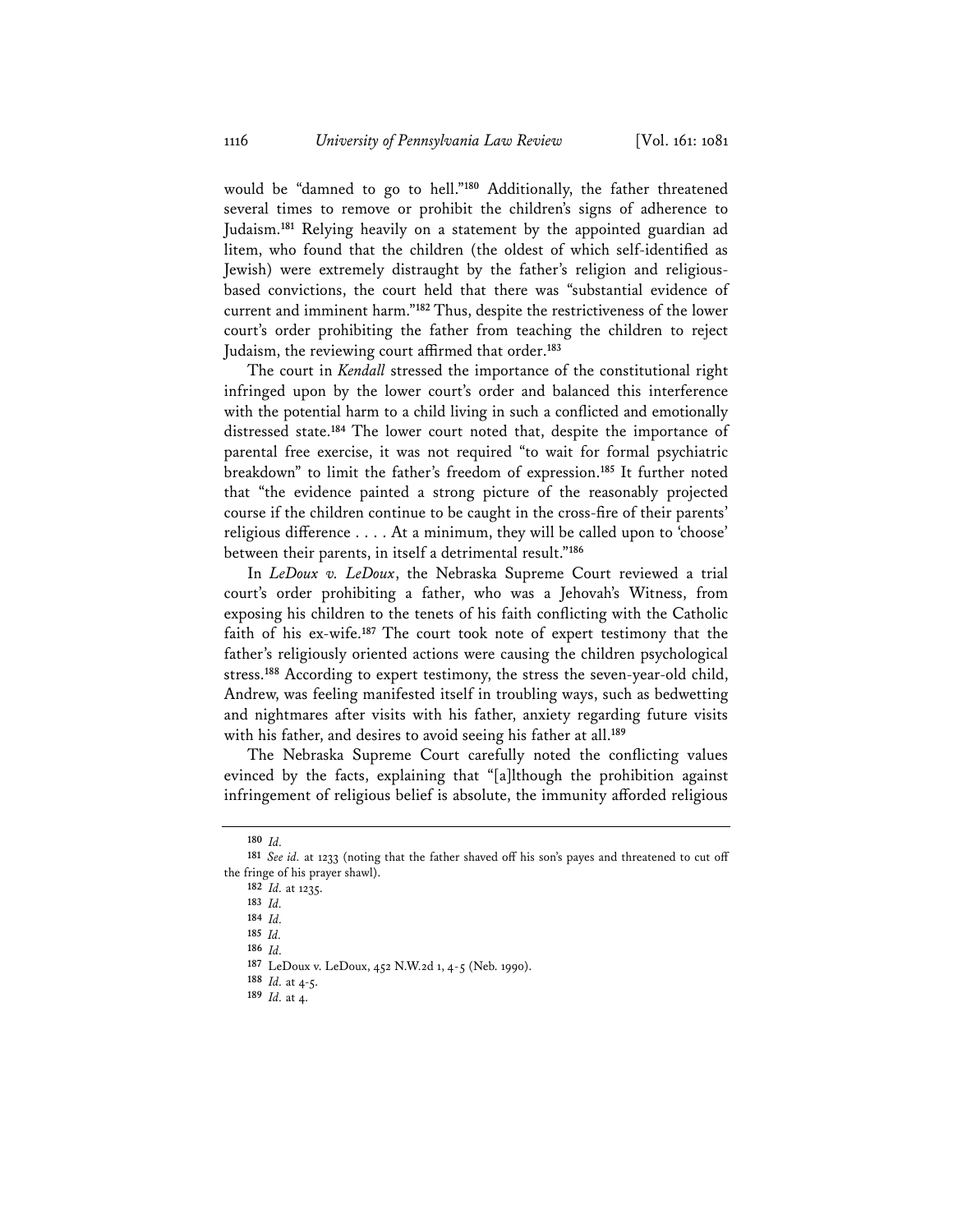practices by the first amendment is not so rigid. A state may abridge religious practices upon a demonstration that some compelling state interest outweighs a complainant's interests in religious freedom."**<sup>190</sup>** The court explained that it could fashion an order prohibiting a parent from teaching a child religious practices that "pose an immediate and substantial threat" to the child's well-being.**<sup>191</sup>** After a close examination of the record, and in light of the constitutional rights at issue, the court held,

A de novo review of the record discloses no abuse of discretion on the part of the trial court. There is ample evidence to conclude that the stress Andrew was experiencing posed an immediate and substantial threat to his well-being. The stress that Andrew was experiencing was neither hypothetical nor tenuous. In Dr. Rizzo's words, Andrew's stress is serious. The fact that the involuntary exposure to disparate religions was but one factor in the source of Andrew's stress does not detract from the trial court's conclusion that these religious differences have and will continue to have a deleterious effect on Andrew . . . .**<sup>192</sup>**

Thus, the court balanced the constitutional rights at issue with the harm to the child.**<sup>193</sup>** The substantial harm standard permitted the court to restrict the parent's free exercise of religion not through an amorphous standard but rather with concrete evidence of harm to the child; and thus to fulfill the State's parens patriae duty.

The common concerns evidenced in both the free exercise line of cases and the free speech line of cases are the parents' liberty interests and the State's parens patriae duty (and, by extension through the parens patriae duty, the children's interest in being free from harm). Courts adjudicating the free exercise cases analyze the cases using the same First Amendment terms observed in the "pure" First Amendment analysis: "strict scrutiny," "compelling state interest," and "narrowly tailored,"**<sup>194</sup>** which flow from the *Yoder* strict scrutiny doctrine.**<sup>195</sup>** These similarities suggest that the standard

**<sup>195</sup>** Although cases and commentators do not use the term "strict scrutiny" as in the First Amendment free speech context, the analysis—finding a compelling state interest to justify overriding a parental constitutional right—is the same. *See, e.g.*, Joanne Ross Wilder, *Resolving* 

**<sup>190</sup>** *Id.* at 5 (citation omitted).

**<sup>191</sup>** *Id.* (citations omitted).

**<sup>192</sup>** *Id.*

**<sup>193</sup>** For a critical examination of the court's decision in *LeDoux*, see R. Collin Mangrum, *Religious Constraints During Visitation: Under What Circumstances Are They Constitutional?*, 24 CREIGHTON L. REV. 445 (1991); *see also id.* at 446-57 (arguing that despite Andrew's bedwetting, nightmares, and anxiety, preventing his stress was not sufficient to constitute a compelling state interest and thus override the father's free exercise rights).

**<sup>194</sup>** *See, e.g.*, *LeDoux*, 452 N.W.2d at 5-6.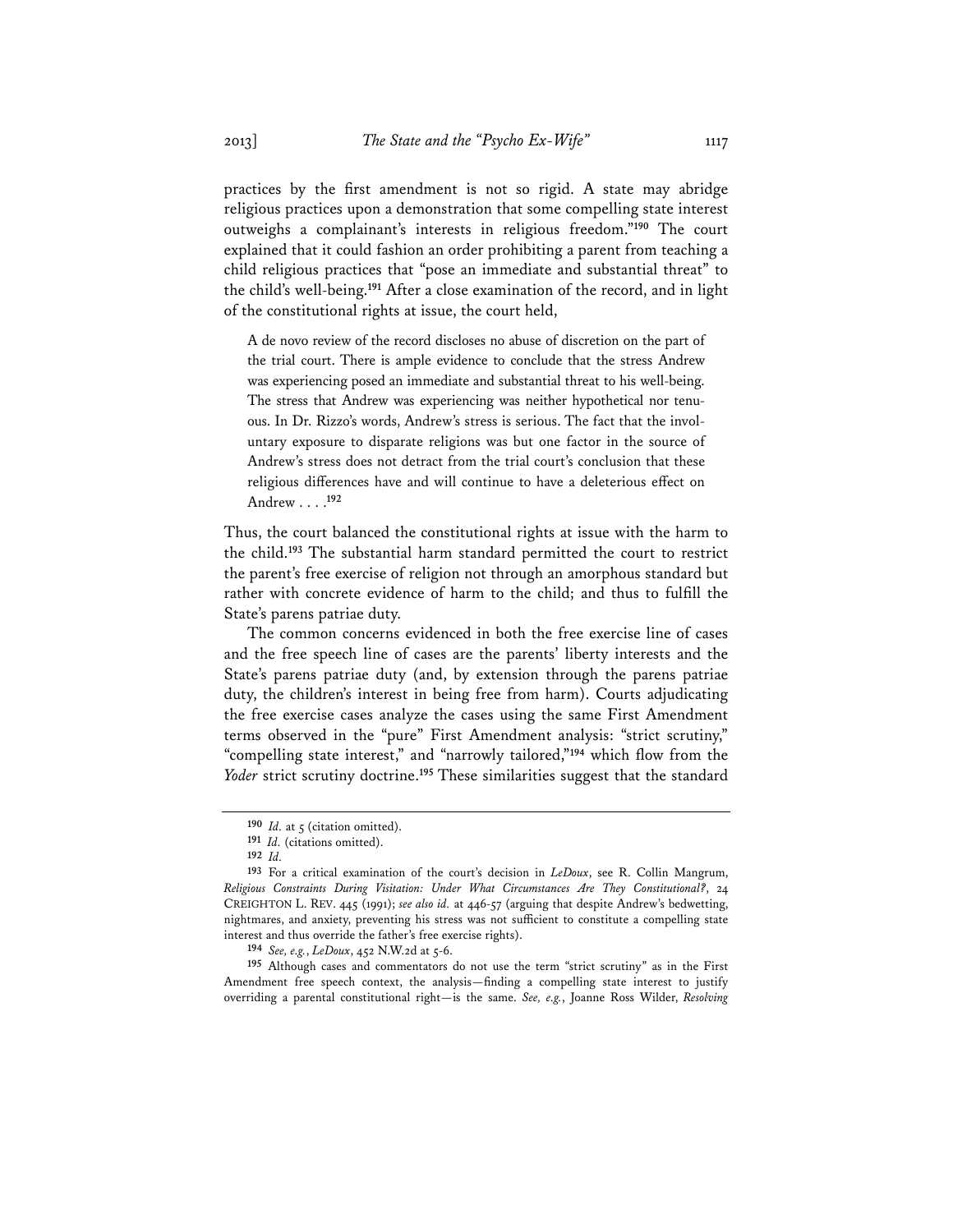from *Yoder* and its progeny lends itself to the parental speech context. It is odd that the Free Exercise clause provides an abundance of parental rights protection in the context of custody orders, immediately signaling heightened scrutiny, but that the Free Speech clause seemingly signals no such standard of review.

The difference between the "pure" First Amendment strict scrutiny analysis, which refuses to recognize children's best interests as compelling, and the heightened scrutiny in the "substantial harm" context is that the substantial harm standard has been adapted from its strict scrutiny roots in *Yoder* to apply to the custody order context. The "pure" First Amendment free speech analysis, meanwhile, has not been adapted in this manner courts that refuse to recognize best interests as compelling lose the ability even to factor children's best interests in the analysis. In comparison, the adapted First Amendment free exercise analysis has been molded over time to consider how children might be negatively affected by the (potentially conflicting) religious beliefs of their parents and the communication of those beliefs to them. To ensure that parental liberty interests are protected and children are not harmed, courts should import the substantial harm standard from free exercises cases into free speech cases. Utilizing this standard will ensure that, where children are being harmed, the State can exercise its parens patriae duty to stop the parents' harmful speech and protect the children. It will also ensure that where children are *not* being harmed (for example, where an abstract best interests of the child without further elaboration is invoked to prohibit certain parental speech), parental free speech rights are not unnecessarily trampled.

Some argue that the substantial harm standard in the context of free exercise is too restrictive because it requires too great a showing of harm before free exercise is curtailed.**<sup>196</sup>** In the typical free exercise custody order case where one parent practices one religion and the other parent practices another, the court must deal with tricky determinations, such as which religion is "correct," how the tenets of both religions conflict (especially whether the child will believe one parent will go to hell for not believing the other parent's religion),**<sup>197</sup>** or how hearing about both religions will affect a child. These are admittedly difficult decisions that evoke establishment clause concerns, but in the free speech context the situation is much clearer

*Religious Disputes in Custody Cases: It's Really Not About Best Interests*, 22 J. AM. ACAD. MATRIM. LAW. 411, 421 (2009) ("Absent substantial harm to the child, the best interest standard is insufficient to support a compelling state interest that supersedes the parents' fundamental rights.").

**<sup>196</sup>** *See, e.g.*, Shulman, *supra* note 20, at 173.

**<sup>197</sup>** *See, e.g.*, Kendall v. Kendall, 687 N.E.2d 1228, 1233-35 (Mass. 1997).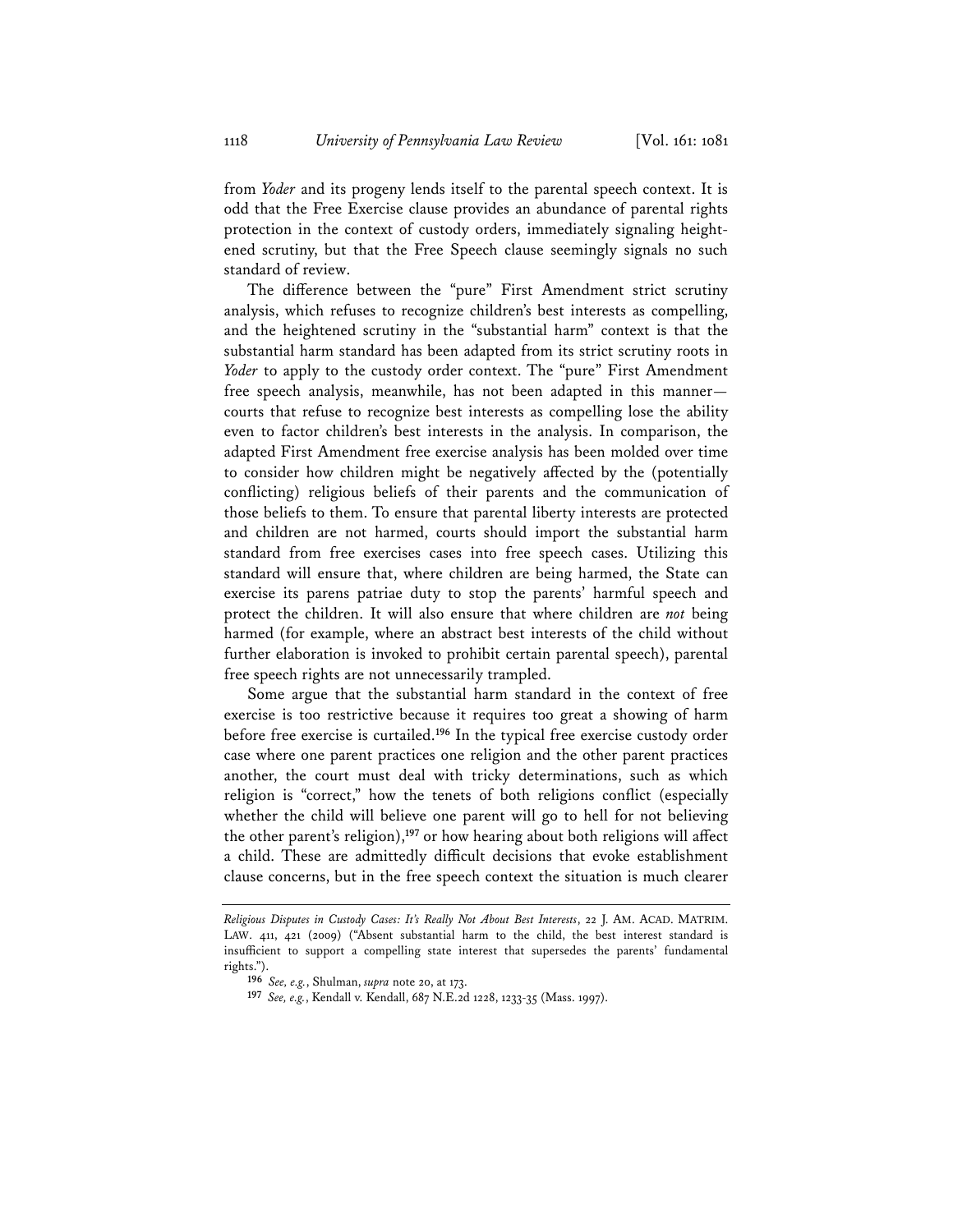and less constitutionally problematic. If the father tells his children (or posts on the Internet) that their mother has borderline personality disorder**<sup>198</sup>** or that she is a bad parent who is wrong about everything,**<sup>199</sup>** a court will more easily determine whether the children are being harmed.**<sup>200</sup>**

It does not take a trained psychologist to know that when a parent speaks of the other parent in disparaging terms in front of his children, the children are hurt. It is equally evident that such actions could lead to a situation where, as in *Kendall*, the children are forced to choose between their parents.**<sup>201</sup>** Writing nasty, disparaging comments on a blog where the children, ages ten and twelve,**<sup>202</sup>** could easily find them is practically the same as saying it to them; it may also humiliate the children if their peers discover the blog and question them about it. A close analysis would likely find these children will be damaged by such parental speech and thus justify the order. The substantial harm standard—by assuming the importance of parental free speech rights and raising red flags of heightened scrutiny requires judges to think carefully and fully explain their decisions, unlike the seemingly off-the-cuff reasoning in *Morelli*. **203**

### D. Morelli *Under the Three Standards*

A study of the potential outcomes of the *Morelli* case under the three potential analyses cements the substantial harm standard as the best standard for resolving the tension between parental free speech and children's best interests. Under the traditional First Amendment strict scrutiny analysis, the first question would be whether the Pennsylvania court recognizes children's best interests as a compelling state interest justified by the valid exercise of the State's parens patriae power.**<sup>204</sup>** If Pennsylvania law does hold

**<sup>202</sup>** Transcript of Order, *supra* note 2, at 8.

**<sup>198</sup>** Morelli, *supra* note 1, at 1.

**<sup>199</sup>** *Id.* at 1-4.

**<sup>200</sup>** This standard could also be broad enough to allow courts to consider different conceptions of the First Amendment. Under the substantial harm standard, the court can weigh the parents' rights to engage in speech, the children's rights, and the value of the speech to public debate against the children's interest in not having the parent make the speech. In a case like *Morelli*, where the speech is on a publicly accessible website, the court might weigh the value of that speech as a contribution to public debate against the harm that the children could endure by the public nature of the online speech.

**<sup>201</sup>** *Id.*

**<sup>203</sup>** *Id.* at 9.

**<sup>204</sup>** Although it is clear from *Shepp v. Shepp*, 906 A.2d 1165, 1170 n.5 (Pa. 2006), that First Amendment free exercise claims would be examined through the lens of strict scrutiny, compelling interests, and the substantial harm standard, it is not clear from the case law what standard the court would use to examine First Amendment free speech claims.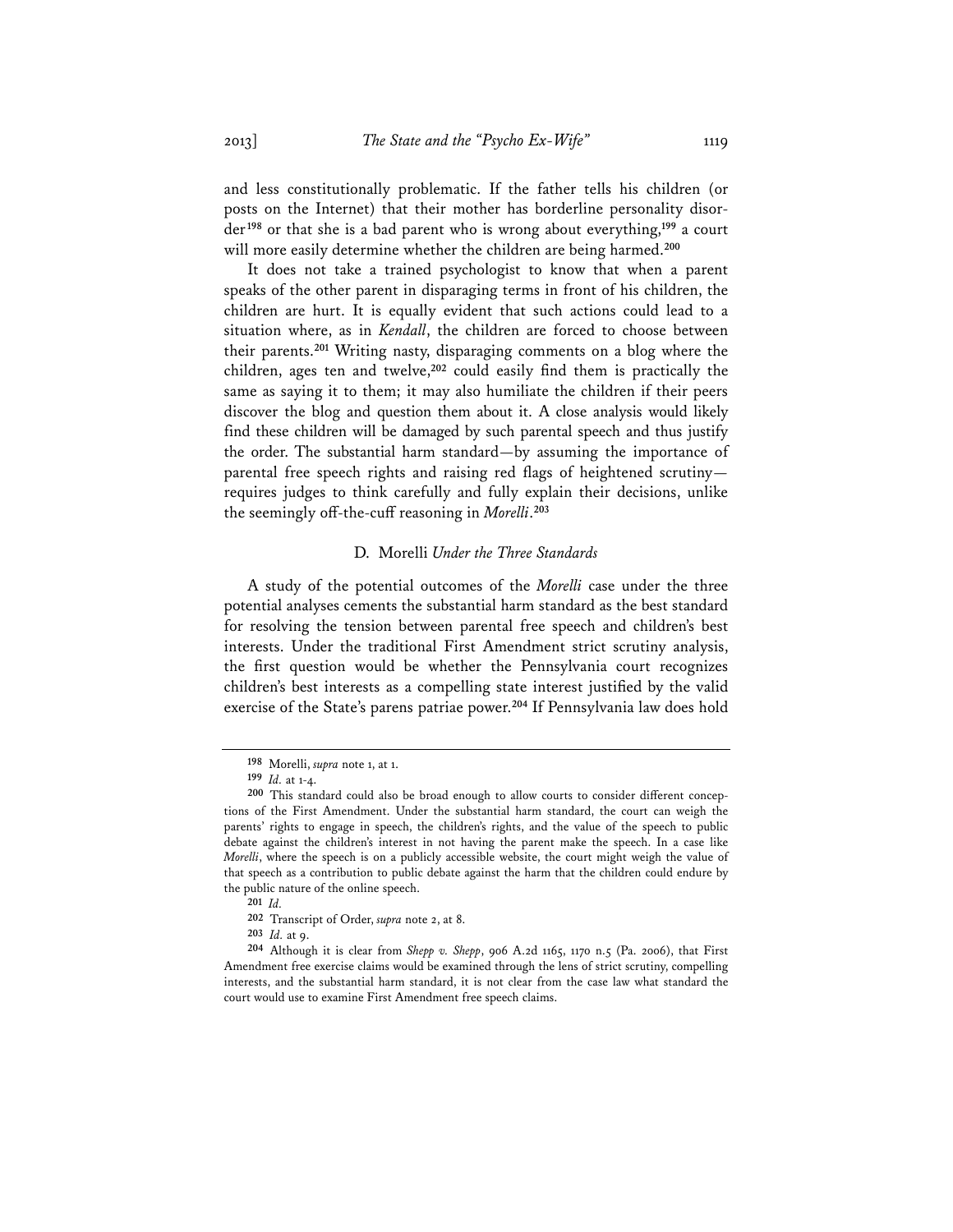the children's best interests to be compelling (assuming, as this Comment does, that the court also found that disparaging parental comments harm children**<sup>205</sup>**), it is highly likely that the analysis would end there.**<sup>206</sup>** Since a compelling state interest would be enough to override Morelli's liberty interest in free speech, the court would not have to carefully weigh the psychological harm to the children against the constitutional harm to Morelli. Although it is clear that the children will be harmed, it is not clear that this harm does or should outweigh Morelli's free speech rights, and it is constitutionally troubling that there is not a closer examination of this issue. It seems that Morelli's free speech rights are unduly restricted without a genuine showing that the best interests of his children outweigh his First Amendment rights. If Pennsylvania law does not hold the children's best interests to be compelling, then, by definition, there is no compelling state interest to outweigh Morelli's right to free speech under the strict scrutiny standard, and he would be permitted to make the disparaging comments.**<sup>207</sup>** While this is less constitutionally problematic because no free speech rights are damaged, the issue of harm to the children does not appear to be addressed carefully enough. Ignoring the potential harm to children and the State's parens patriae interest in protecting children without evaluating the value of the speech at issue or the potential that *in this particular case* the children's interests might outweigh protected speech is troubling because it could sanction harm to children. Thus, the traditional First Amendment strict scrutiny analysis is both overinclusive and underinclusive, depending on its application.

Under the second paradigm identified in this Comment, Professor Dwyer's judge-as-fiduciary model, the judge would step into his role as fiduciary for the Morelli children and determine what they would choose if they were old enough to make the decision themselves. In light of the assumption that Morelli's comments are actually harming the children (and the practical recognition noted by the judge in *Morelli* that no child wants to view disparaging comments by one parent he loves about the other parent he loves),**<sup>208</sup>** it is likely that the judge-as-fiduciary would restrict Morelli's

**<sup>205</sup>** *See supra* note 53 and accompanying text.

**<sup>206</sup>** Courts tend to be highly deferential to the findings of lower courts regarding the best interests of the child. *See, e.g.*, Joshua D. Abbott, *Family Law*, 45 WAYNE L. REV. 973, 1048 (1999) (noting as an example that the custody cases of one state supreme court advocate deference to trial courts' first-hand interpretation of the evidence). Here, where it is assumed that such disparaging comments actually *do* harm children, deference is even more likely.

**<sup>207</sup>** *See supra* subsection II.A.2.

**<sup>208</sup>** *See supra* note 2 and accompanying text.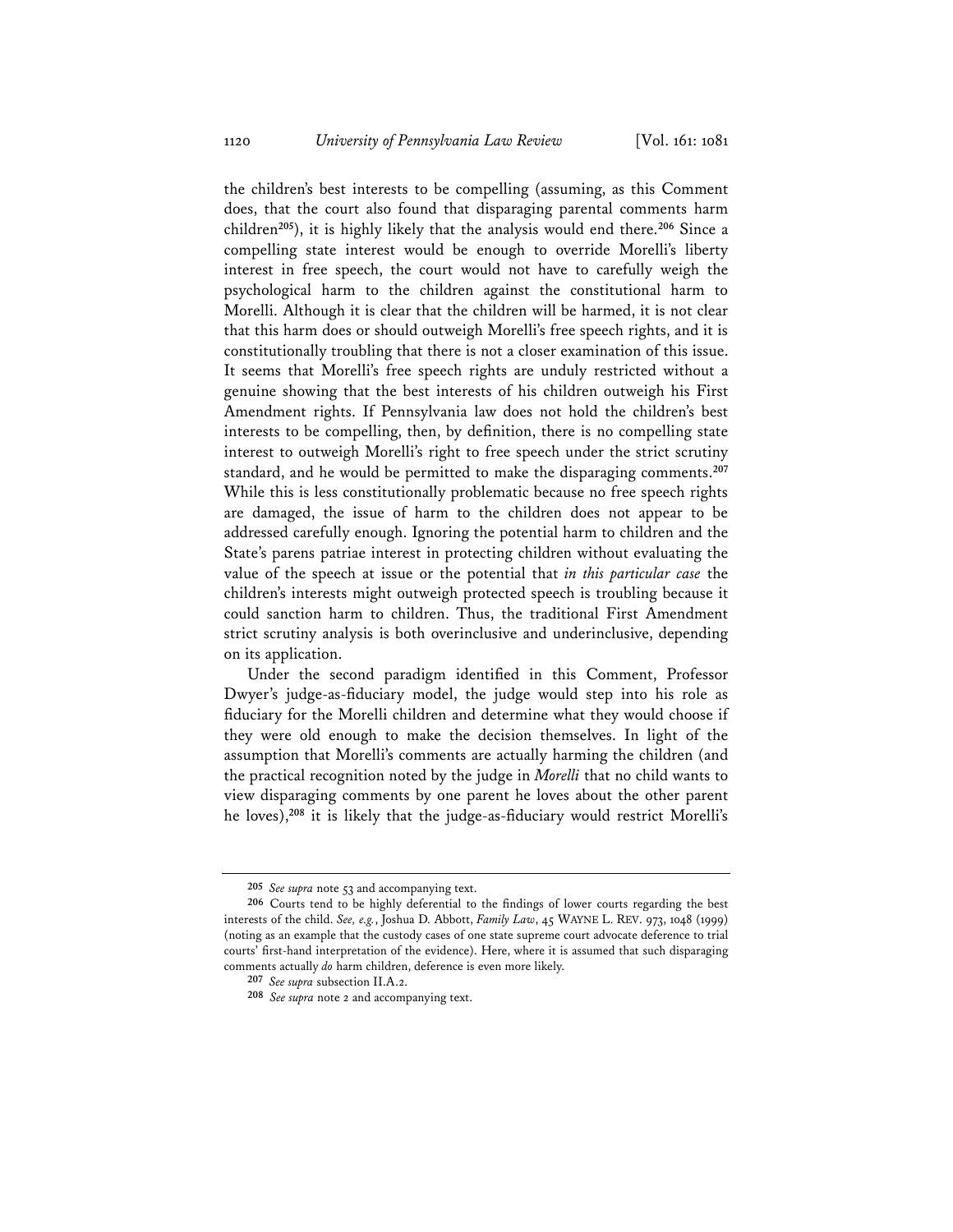speech in the name of the children's best interests. While this protects the children from harm, it ignores any First Amendment issues.

Finally, under the substantial harm standard, the judge would perform a careful examination (perhaps aided by a guardian ad litem or expert psychologist testimony)**<sup>209</sup>** of whether Morelli's comments will immediately physically or psychologically harm the children. Because this scenario involves an examination of the *actual* negative effects of the speech on the children, rather than the amorphous question of what is "best" for the children, it cuts to the real question at issue: Are the children being harmed by this speech? If the children are being harmed by Morelli's disparaging posts about his ex-wife, then the judge should restrict his speech, but if not, the judge should allow it to continue. Utilizing this paradigm centers the analysis on the crux of the constitutional issue because it can protect children from *legitimate* harm and ensure that the State's coercive power is exercised only to restrict free speech where children are *actually* being harmed—that is, where there is a sufficient government interest.

The substantial harm standard is superior to the strict scrutiny and best interests approach explicated in subsection II.A.2.b because it always allows the court to consider how the child is affected by the parents' speech. Additionally, it is superior to the strict scrutiny and best interests analysis addressed in subsection II.A.2.a because it always weighs the value of parental free speech rights and requires significant deference to those rights. The substantial harm standard is also superior to the judge-as-fiduciary model because it works within constitutional bounds and safeguards parental constitutional rights. By assuming that parental free speech rights are extremely important, the substantial harm standard avoids the problematic constitutional jumps necessary to make the judge-as-fiduciary concept work in practice. The substantial harm standard captures the child-centered model by taking into account the harm that may befall the children if parents are allowed to make damaging remarks. By focusing on both parents and children in a constitutionally approved framework, the substantial harm standard is the best approach to custody orders restricting parental free speech.

This Comment therefore advocates for the adoption of the substantial harm standard in the context of custody orders restricting parental speech because the standard provides the optimal balance between parents' rights and children's interests. It is apparent from cases like *Shepp* and *Kendall* that

**<sup>209</sup>** *See, e.g.*, Mangrum, *supra* note 193, at 448-50, 484 (suggesting the potentially pivotal role psychologist testimony could play in trial court custody decisions made under the substantial harm standard).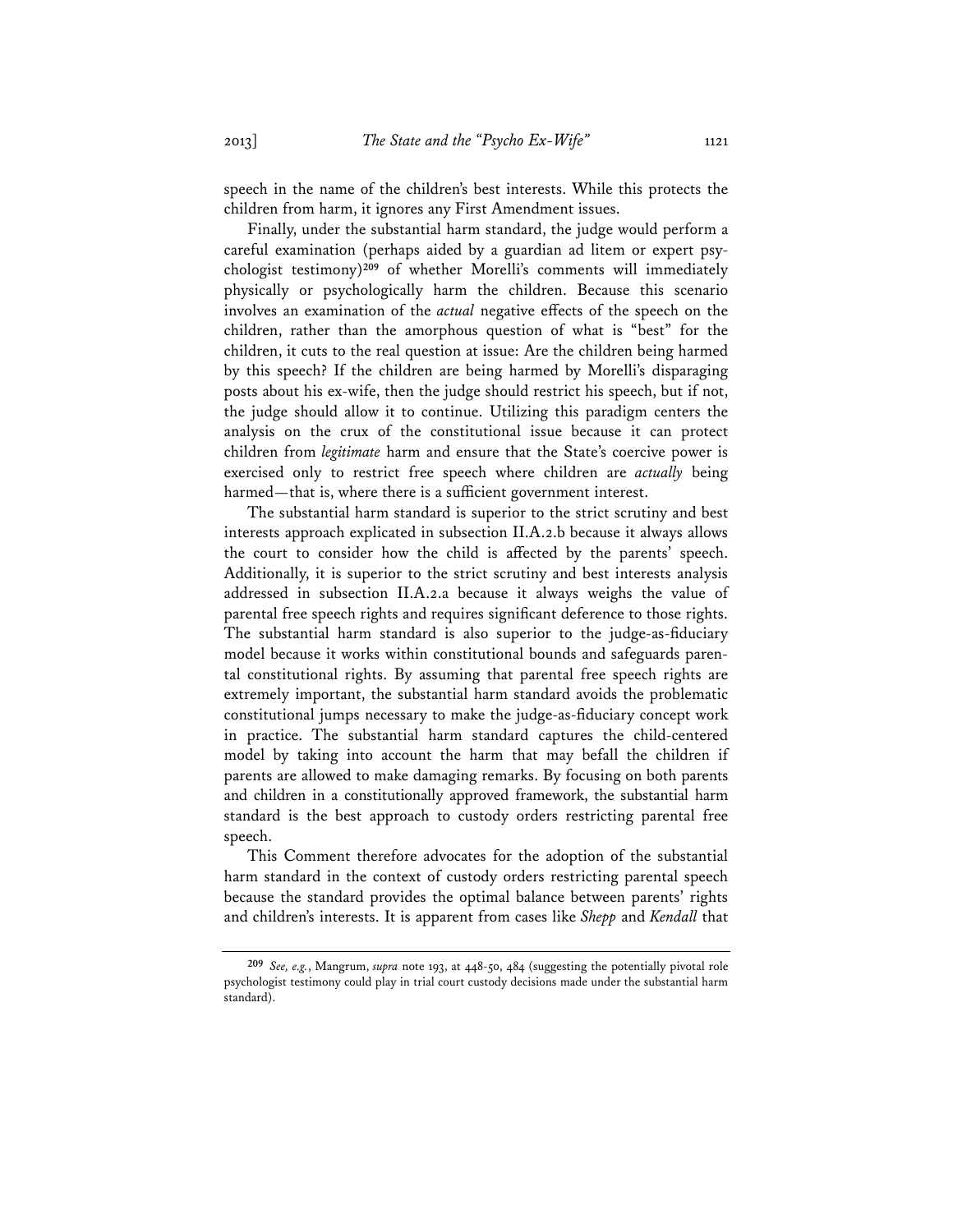courts recognize the constitutional significance of free exercise rights, and that family court judges are far less likely to overrun religious liberties. Extending the same deference to free speech liberties would be the first step in forcing courts to recognize the importance of parental free speech. Once family court judges note the importance of these rights, they will weigh the rights and interests involved more carefully. Only if the free speech is shown to substantially harm the children should the parent's free speech be restricted. As in *Kendall*, these determinations can be aided by a guardian ad litem or psychologist appointed by the court, a neutral observer who can determine whether the children are likely to be psychologically scarred.**<sup>210</sup>**

#### **CONCLUSION**

[O]ftentimes, the children demonstrate more friggin' common-sense and understanding than one of the persons primarily responsible for their upbringing . . . .**<sup>211</sup>**

This Comment has endeavored to explore and expose the elements that make the family law courtroom a constitutional twilight zone. By examining the vague best interests standard, the status of family law judges in terms of state action doctrine, and the current disarray of state jurisprudential constructs for determining the constitutionality of custody orders restricting parental speech through content-based prior restraints, this Comment has demonstrated that this area of law needs more attention. Because the family court judge wields an immense amount of power over the everyday lives and actions of divorced parents and their children, his or her actions should be confined by the Constitution, but should also protect children from harm.

This Comment has considered three potential frameworks for analyzing orders restricting parental speech in the name of children's best interests. First, applying a "pure" First Amendment analysis has resulted in courts deadlocking over whether the children's best interests are compelling enough to override parental free speech rights. Where courts permit best interests to be compelling, the standard is so vague and easily manipulated that it does not adequately safeguard parental free speech rights. Where courts refuse to recognize children's best interests as compelling, children are removed from the equation, and courts thus sanction speech harmful to the children. Second, while Dwyer's normative judge-as-fiduciary framework descriptively models the current family law system, this radical, constitutionally unhinged understanding of the family law courtroom is problematic. Finally, the substantial harm standard, crafted in light of First

**<sup>210</sup>** 687 N.E.2d 1228, 1230 (Mass. 1997).

**<sup>211</sup>** Morelli, *supra* note 1.